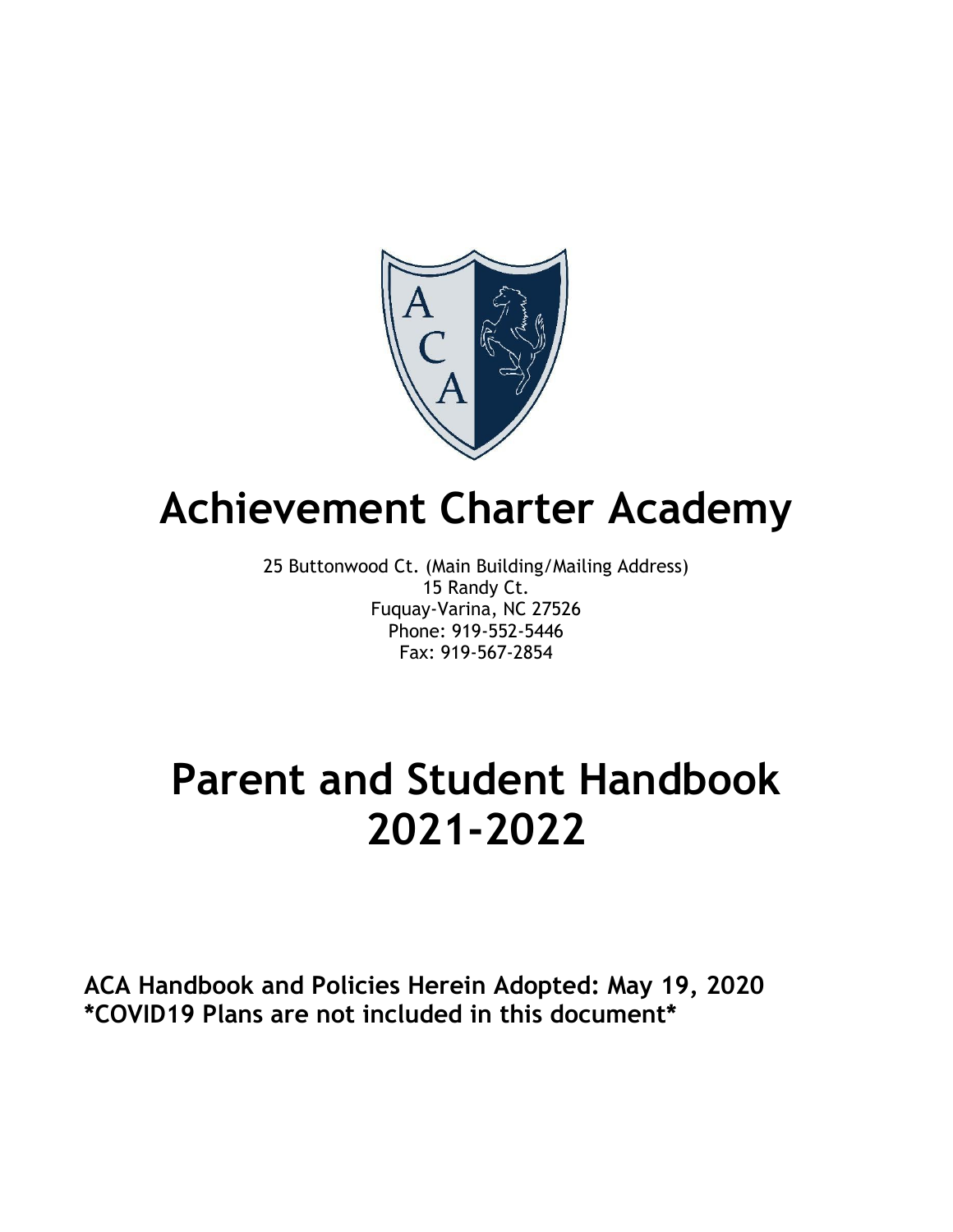# **Parent and Student Handbook Table of Contents**

| <b>Board of Directors</b>                                            | 5              |
|----------------------------------------------------------------------|----------------|
| The ACA Story                                                        | 6              |
| <b>ACA Vision and Philosophy</b>                                     | $\overline{7}$ |
| <b>Academic Excellence Standards</b>                                 | 8              |
| <b>Classroom Design</b>                                              | 8              |
| Curriculum                                                           | 9              |
| The Get Happier Project                                              | 9              |
| <b>Choice Time</b>                                                   | 9              |
| <b>Physical Education</b>                                            | 9              |
| Technology                                                           |                |
| Student Grade Placement, Promotion, & Retention Policy               | 10             |
| <b>Student Support Services and Special Education</b>                | 11             |
| <b>Child Find</b>                                                    | 11             |
| Rehabilitation Act of 1973 - Section 504 (General Education)         | 12             |
| The School Improvement Team                                          | 13             |
| The Individual Education Program                                     | 13             |
| Educational Placement of Students with Disabilities                  | 13             |
| <b>Parent Participation</b>                                          | 14             |
| Crisis Management: De-escalation, Isolation and Restraint of Student | 14             |
| <b>Student Responsibility</b>                                        |                |
|                                                                      |                |

| Homework          | 14 |
|-------------------|----|
| Philosophy        | 14 |
| <b>Guidelines</b> | 14 |
| Make-Up Work      | 15 |
|                   |    |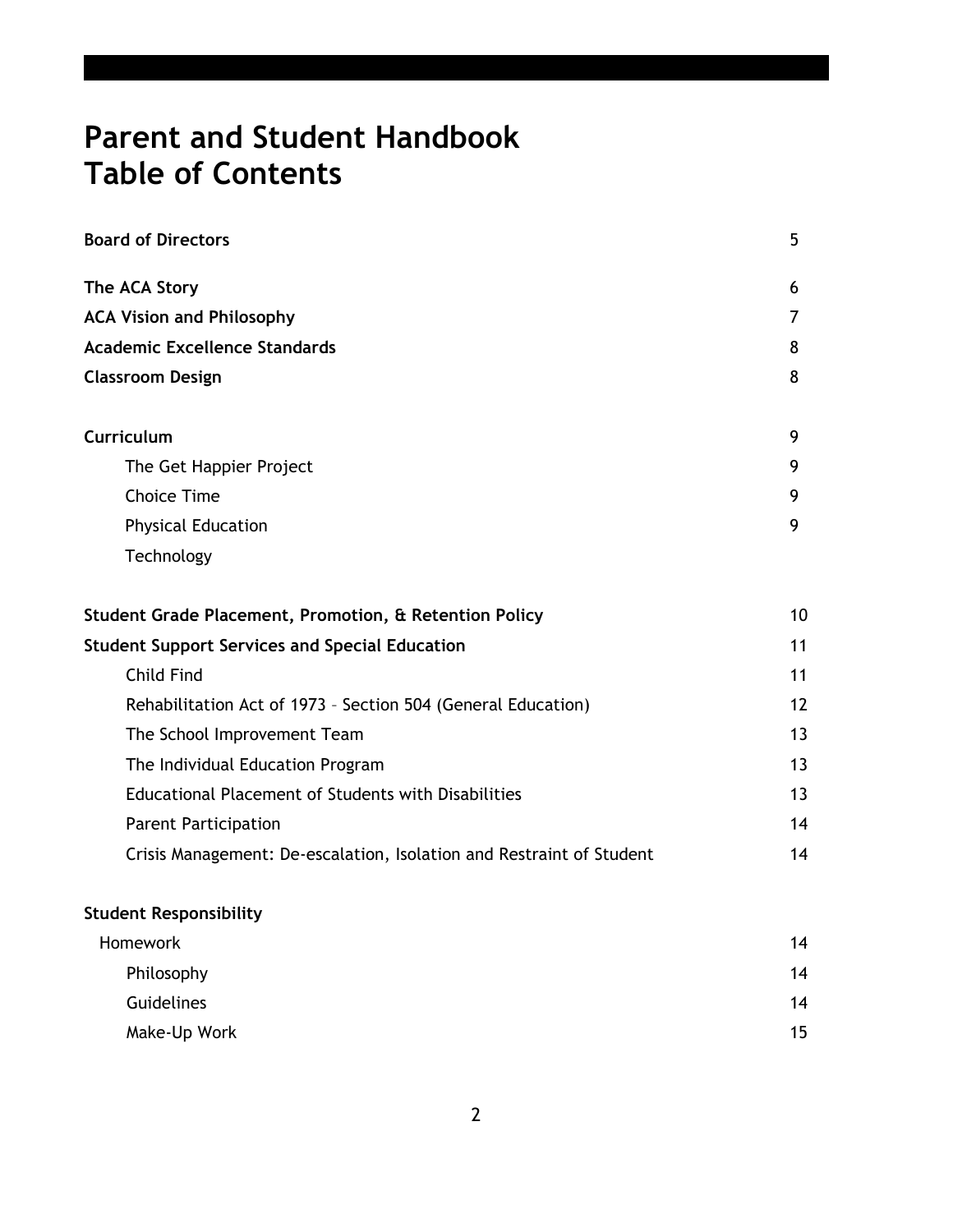| Technology Use and Internet Safety Practices and Procedures<br>16 |    |
|-------------------------------------------------------------------|----|
| <b>General Rules</b>                                              | 17 |
| Internet Use                                                      | 18 |
| Search and Seizure Practices and Procedures                       |    |
| Lockers/Cubbies are School Property                               | 18 |
| Legitimate Use of School Lockers/Cubbies                          | 19 |
| Search of Locker/Cubby Contents                                   | 19 |
| Seizure                                                           | 19 |
| Search and Seizure of Electronic Devices                          | 19 |
| Search and Seizure of Person and/or Personal Property             | 20 |
| <b>Student Code of Conduct</b>                                    | 20 |
| <b>Disciplinary Procedures</b>                                    | 21 |
| <b>Acts of Misconduct</b>                                         | 22 |
| <b>Bullying Policy</b>                                            | 25 |
| Due Process Procedures                                            | 27 |
| <b>Definition of Terms</b>                                        | 31 |

# **Parental Partnership**

| Secure School Website<br>Individual Achievement Plans<br>Parent-Teacher Conferences/Mediation<br>Attendance | 32 |
|-------------------------------------------------------------------------------------------------------------|----|
|                                                                                                             | 32 |
|                                                                                                             | 33 |
|                                                                                                             | 33 |
|                                                                                                             | 33 |
| Arrival                                                                                                     | 33 |
| <b>Dismissal</b>                                                                                            | 34 |
| <b>Tardiness and Early Dismissal</b>                                                                        | 34 |
| Absences                                                                                                    | 34 |
| Truancy                                                                                                     | 35 |
| <b>Family Vacations</b>                                                                                     | 35 |
| <b>Family Death or Terminal Illness</b>                                                                     | 35 |
| Illness During the School Day                                                                               | 35 |
| <b>Voluntary Withdrawal</b>                                                                                 | 35 |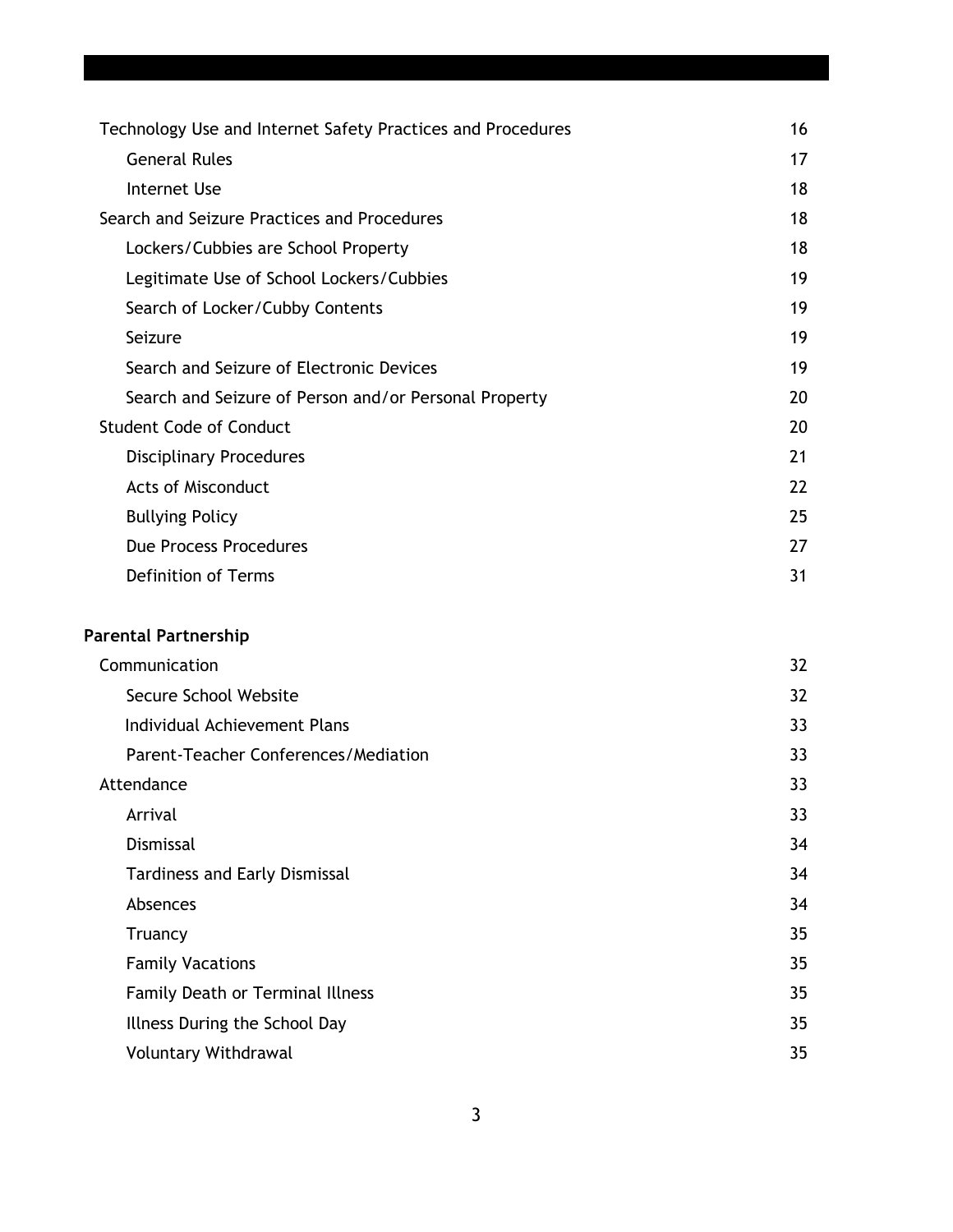| Uniform Policy/Dress Code                                | 36 |
|----------------------------------------------------------|----|
| Title I Parent Involvement Policy                        | 37 |
| Visitor and Volunteer Guidelines                         | 40 |
| General                                                  | 40 |
| Classrooms                                               | 41 |
| <b>Field Trips</b>                                       | 41 |
| <b>General School Procedures</b>                         |    |
| Transportation                                           | 41 |
| Lunch Policy                                             | 42 |
| <b>Snacks</b>                                            | 42 |
| Nut Free Policy                                          | 42 |
| <b>Holiday Celebrations</b>                              | 44 |
| <b>Field Trips</b>                                       | 45 |
| Lost and Found                                           | 45 |
| Personal Items                                           | 45 |
| <b>Emergency School Procedures</b>                       | 45 |
| <b>Tobacco Use</b>                                       | 46 |
| <b>Medical Information</b>                               | 46 |
| <b>Notifications</b>                                     |    |
| <b>Rights Under FERPA</b>                                | 49 |
| Right to Know Under the No Child Left Behind Act of 2001 | 50 |

| Right to Know Under the No Child Left Behind Act of 2001 | 50 |
|----------------------------------------------------------|----|
| Rights Under the Protection of Pupil Rights Amendment    | 51 |
| Gender Equity Policy (Title IX)                          | 52 |
| Unsafe School Choice Option                              | 52 |
| <b>Pesticide Notification</b>                            | 52 |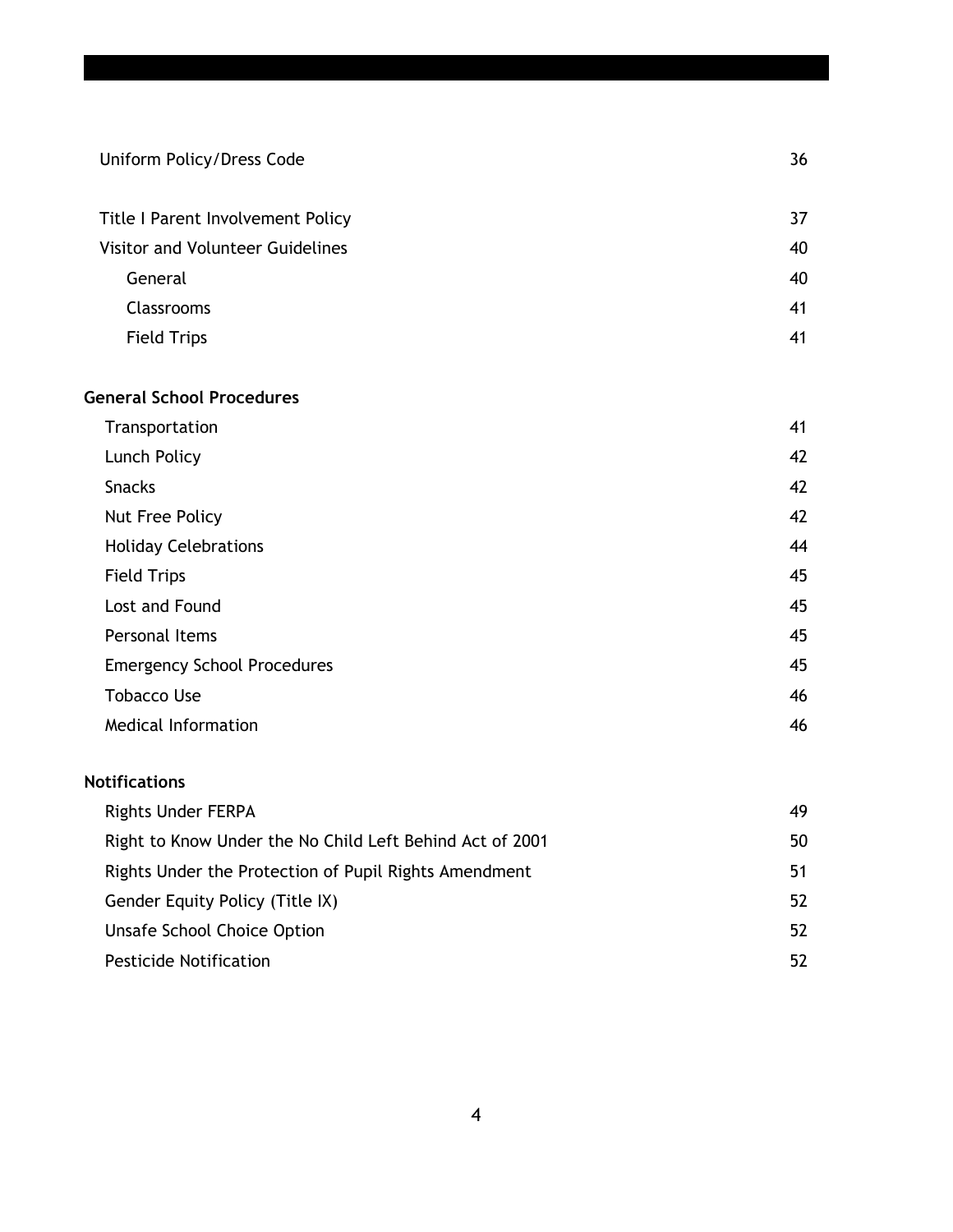# **Board of Directors**

Raymond Strain, President Nancy Herrick, Vice President Cynthia Pierce, Secretary Barbara Marchioni, Treasurer Jason Smith, Director Kira Royal, Director

Board meetings are open to the public and meeting dates and times are posted at the school and on the school website.

# Administrative Staff

Leaja Horne, Director of Education Tracy Dent, Office Manager Heather Ratteree, Administrative Assistant

# **School Mission**

ACA's mission is to foster individual achievement by teaching students to be self-directed learners and community contributors in a respectful, diverse, and inclusive learning environment.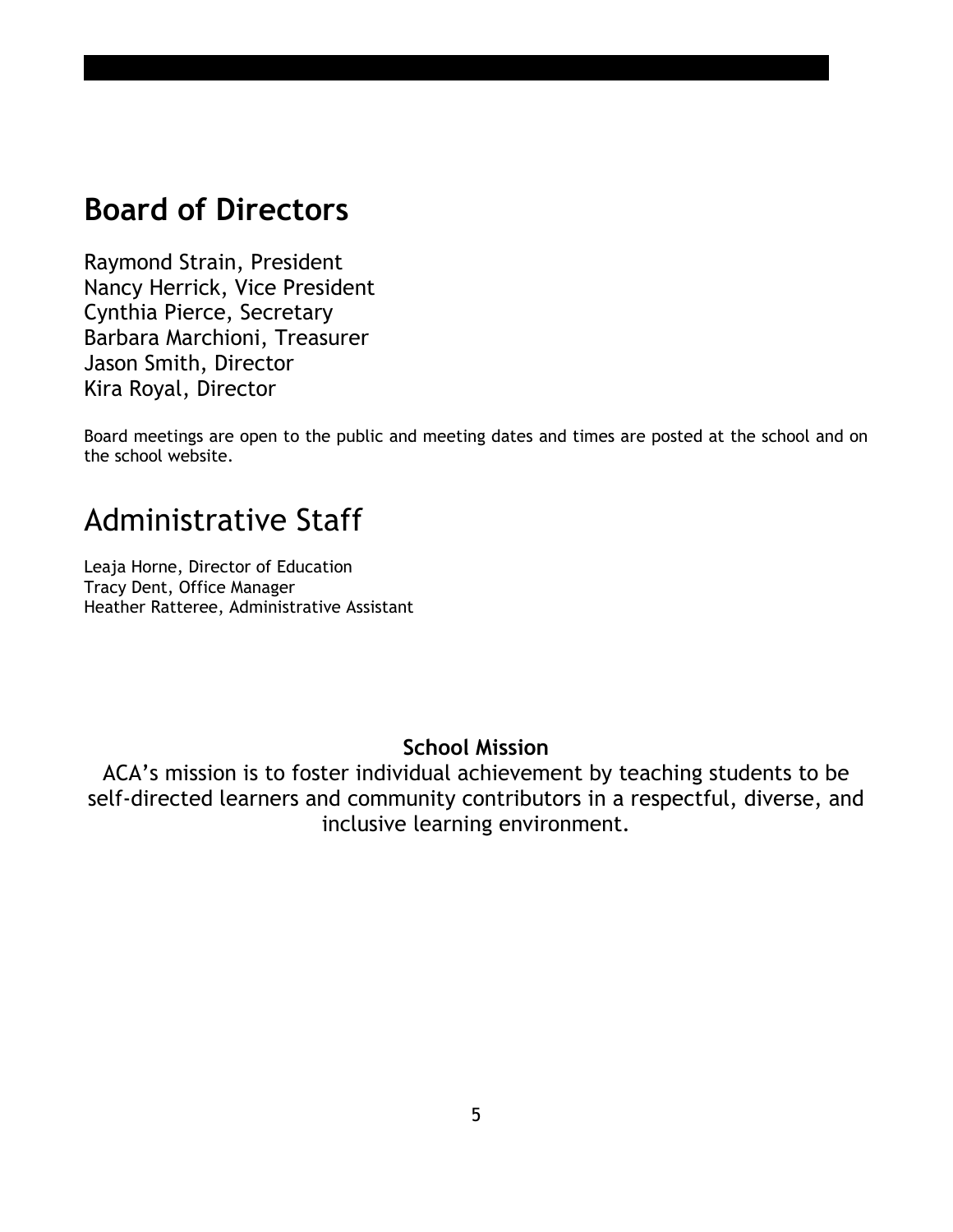# **The ACA Story**

The concept to open ACA was created by Brenda Harnack and her daughter, Leaja Horne in 2012. This mother and daughter team has been serving this community since 1998 through the family business, LearningTime. LearningTime has provided hundreds of children with the foundational skills to be successful in elementary school through structured preschool programs designed to prepare students academically and socially for the educational journey. In 2009, Brenda and Leaja expanded the business and opened a private Kindergarten; over the years this school grew to serve K-12 students in the private school setting. Leaja served as DOE at the private school 2016 through 2020. In 2012, the first members of the board of directors rallied alongside Brenda and Leaja to pursue the goal of providing a school of choice for the community. The program would offer individualized, student-centered instruction with a focus on building strong relationships based on trust and respect. They desired to open a school option that was accessible to all students not simply available to families who could afford private school.

The dream to open a public charter school was not actualized in 2012; the application was denied at that time. They were encouraged by many supporters to return and try again. Brenda and Leaja continued to cultivate the vision of opening ACA and after 2017, Leaja became the leader of the project and stepped up to serve as Board President and future school leader. They went back to the original application, built on the concept, and made improvements based on the feedback from the Charter School Advisory Board (ACAB) for submission in October 2018. This time around, the ACAB rewarded their efforts with an approval of the application and recommendation to the State Board of Education (SBE) for ACA to open in fall 2020. In June 2019, the SBE voted in favor of ACA opening in August 2020!

We could not be more excited to be on this journey with YOU!!

# **ACA Vision and Philosophy**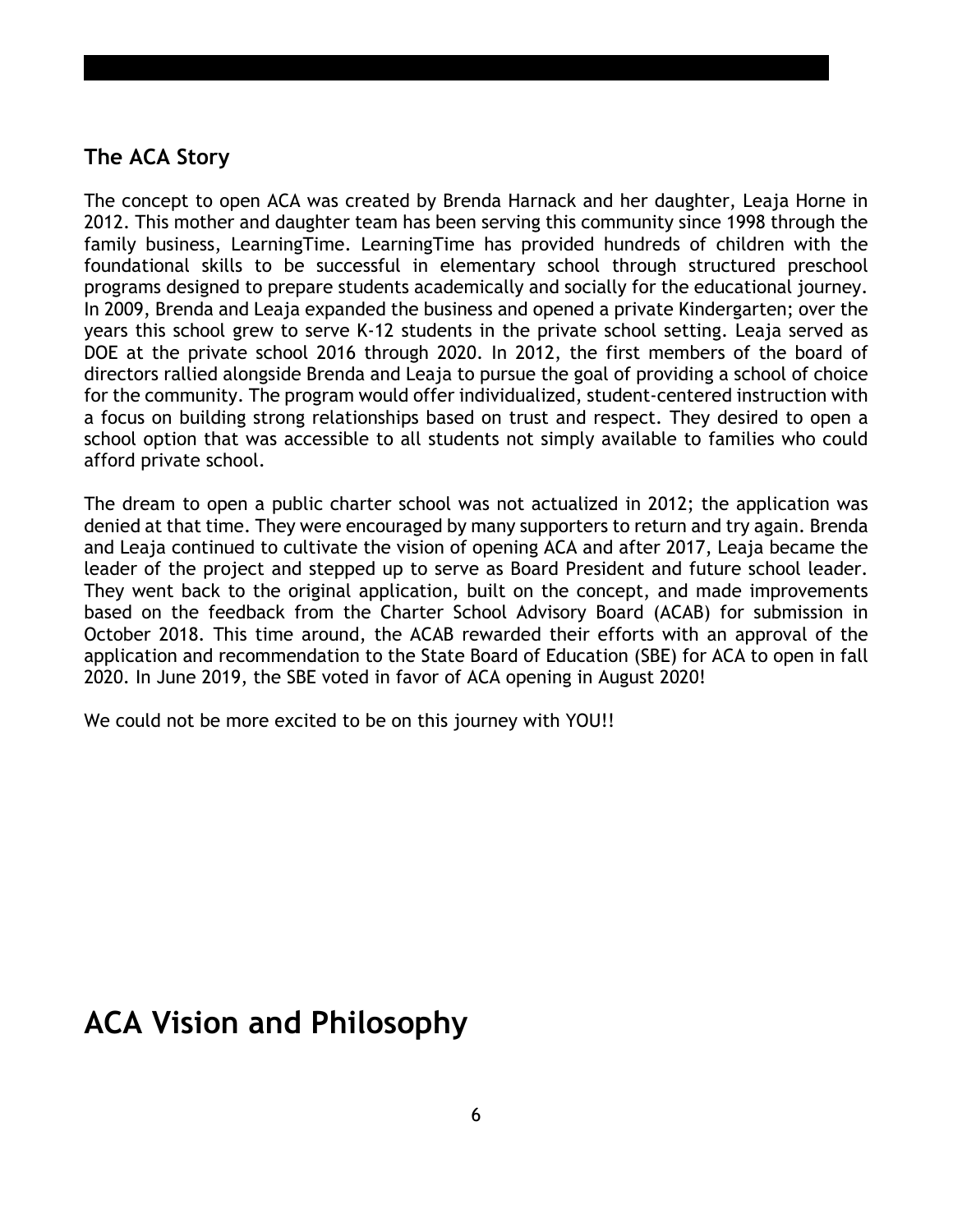#### **Vision**

ACA will use the Glasser Quality School (GQS) model as a guide to create a school culture that teaches and uses Choice Theory to support relationships based on trust and respect. The GQS model emphasizes Total Learning Competency and producing Quality Work to encourage selfdirected learning and individual achievement. The model emphasizes the value of respect, diversity, inclusion, and community and promotes a school environment that is viewed by stakeholders as a joyful place.

#### **Philosophy**

ACAs instructional program is based on the GQS model, in which the environment of autonomy, purpose and mastery leads students to become actively engaged and internally motivated to seek relevance and joy in learning.

Research shows external "control leads to compliance; autonomy leads to engagement" (Pink, 2009). GQS model aligns with research on productivity, creativity, and motivation. Studies on achievement and engagement highlight the importance of providing freedom and support for students to choose interesting, challenging and absorbing learning goals. ACAs program is designed to present the standard curriculum through relevant learning activities to entice students to set their own goals. Daniel Pink says, "Science shows that the secret to high performance is the desire to direct our own lives, to extend and expand our abilities and to live a life of purpose" (Pink, 2009).

The GQS model is based on Choice Theory (CT) psychology. A GQS has the following characteristics:

1) An environment without coercion, built on respect and strong relationships;

2) A curriculum of useful knowledge and skills where students seek competency (80%); 3) Stakeholders have an understanding of CT, a psychology of needs satisfaction, self-awareness and evaluation for continuous improvement;

4)Students personally challenge themselves to learn collaboratively, use higher order thinking, and use self-regulation; and

5) parents, students and staff all find the GQS a joyful place.

CT is a positive, strength-based psychology which contends 4 concepts:

1) All behavior is purposeful and total (consisting of 4 components) and within one's own control;

2) All we get from outside ourselves is information. How we perceive this information forms our values and beliefs;

3) Humans have at least 5 basic needs (love/belonging, power, freedom, fun and security) and are internally motivated to develop behaviors to satisfy these needs; and

4) Our choices are based on our continuous evaluation of the difference between what we want and what we perceive we are getting.

#### **Academic Excellence Standards**

ACA is very proud of its **excellent academic standards** and aims to provide each student with the essential skills, knowledge and resilience to thrive within their local, national and global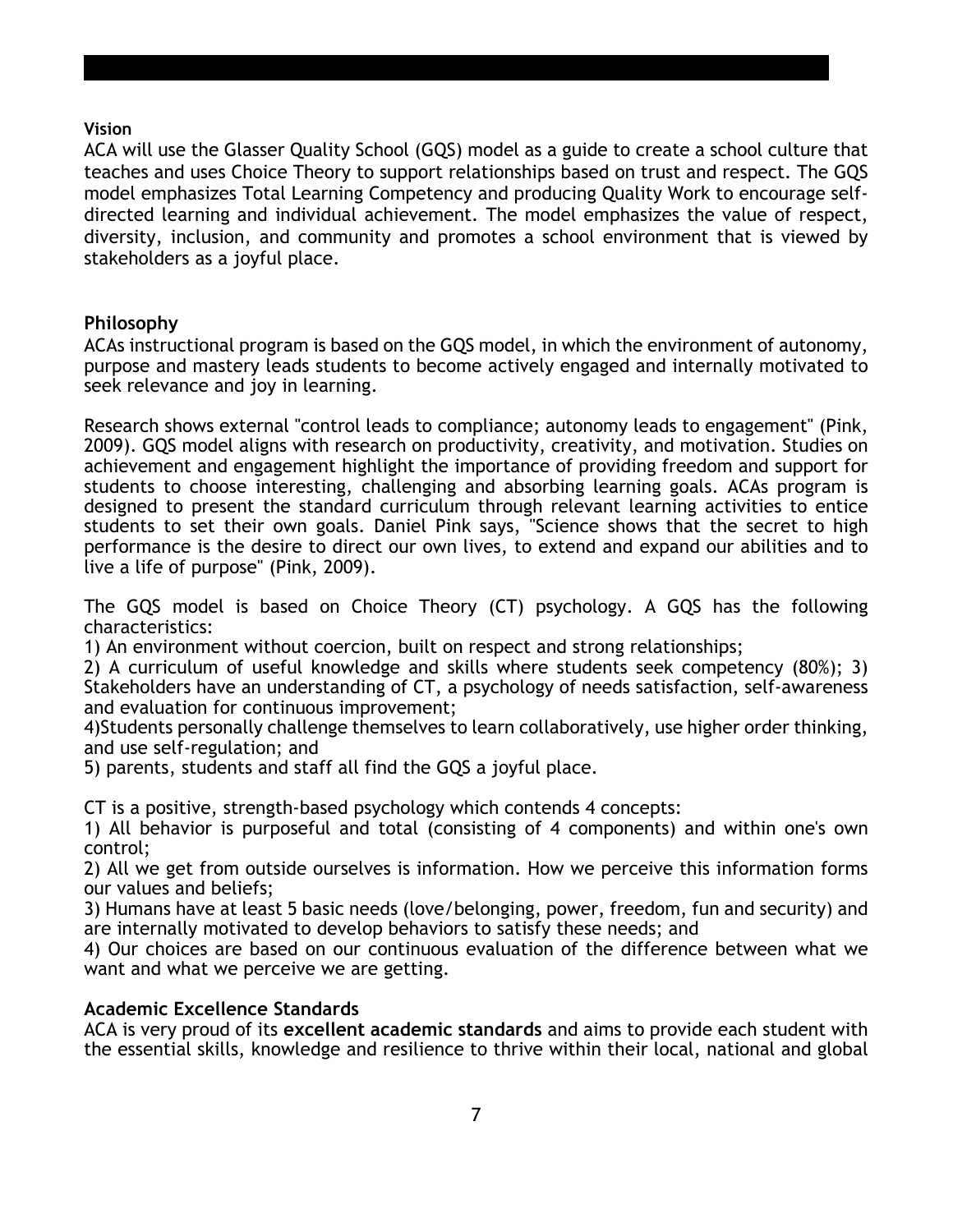community. The school culture is one of nurture and caring based on the positive psychology, Choice Theory. Choice Theory is the explanation of human behavior with the emphasis on personal responsibility for the continuous improvement of our choices and relationships in our daily lives. Our philosophy creates self-efficacy in students throughout their educational journey and inspires them to reach heights they alone can imagine.

The academic performance of the school is benchmarked against best practice. Teachers provide dynamic, purposeful, and engaging learning environments for students. By inviting differentiated learning, choice and appropriate challenge, students find the motivation to become involved in their learning process. Achievement Charter Academy focuses on the practical application of knowledge through creative problem solving to build a growth mindset that will enhance our students' outcomes.

ACA classrooms **embrace critical questioning, innovation, quality relationships, application of knowledge, and personal awareness leading every student to continuous academic, social, and emotional growth.**

#### **Classroom Design**

Small multi-age or learning communities provide appropriate social and academic challenges for all students. Assignment to the same teacher when for multiple years also creates stronger relationships and security. This structure addresses the uniqueness of each student, allowing for special needs (at-risk, disabilities, gifted/talented, ELL) in an inclusive environment. Curriculum can be designed to meet standards for each level. Parents and community members will be invited to be involved in student learning, thus establishing a collaborative, supportive environment.

On a typical school day, the morning hours include core subject content in reading, writing, math, science, and social studies. Small group instruction and independent activities will be alternated to provide direct instruction and student-directed learning opportunities in all subjects, integrated within and across subjects. Activities will also focus on connecting the material to community and societal issues, thus teaching students about their role as citizens and community contributors.

#### **Curriculum**

ACA's curriculum will meet the NC Standards and will be developed using multiple sources to meet the needs of the students. The model allows for fluidity and curriculum will evolve depending on students' needs. Instructional methods are in alignment with the research on brain-based best practices. Methods include cooperative learning, multi-age groups, centers for investigation, community inquiry, thematic projects, and use of technology.

The Get Happier School Project, USA (GHS), The Amazing Adventures of Doug Dragster, by Ivan Honey is the GQS curriculum that will be used to teach the students CT, self-regulation, mindfulness, and resilience through literacy. This curriculum addresses the NC Health and Wellness standards of mental and emotional wellness and interpersonal communication and relationships.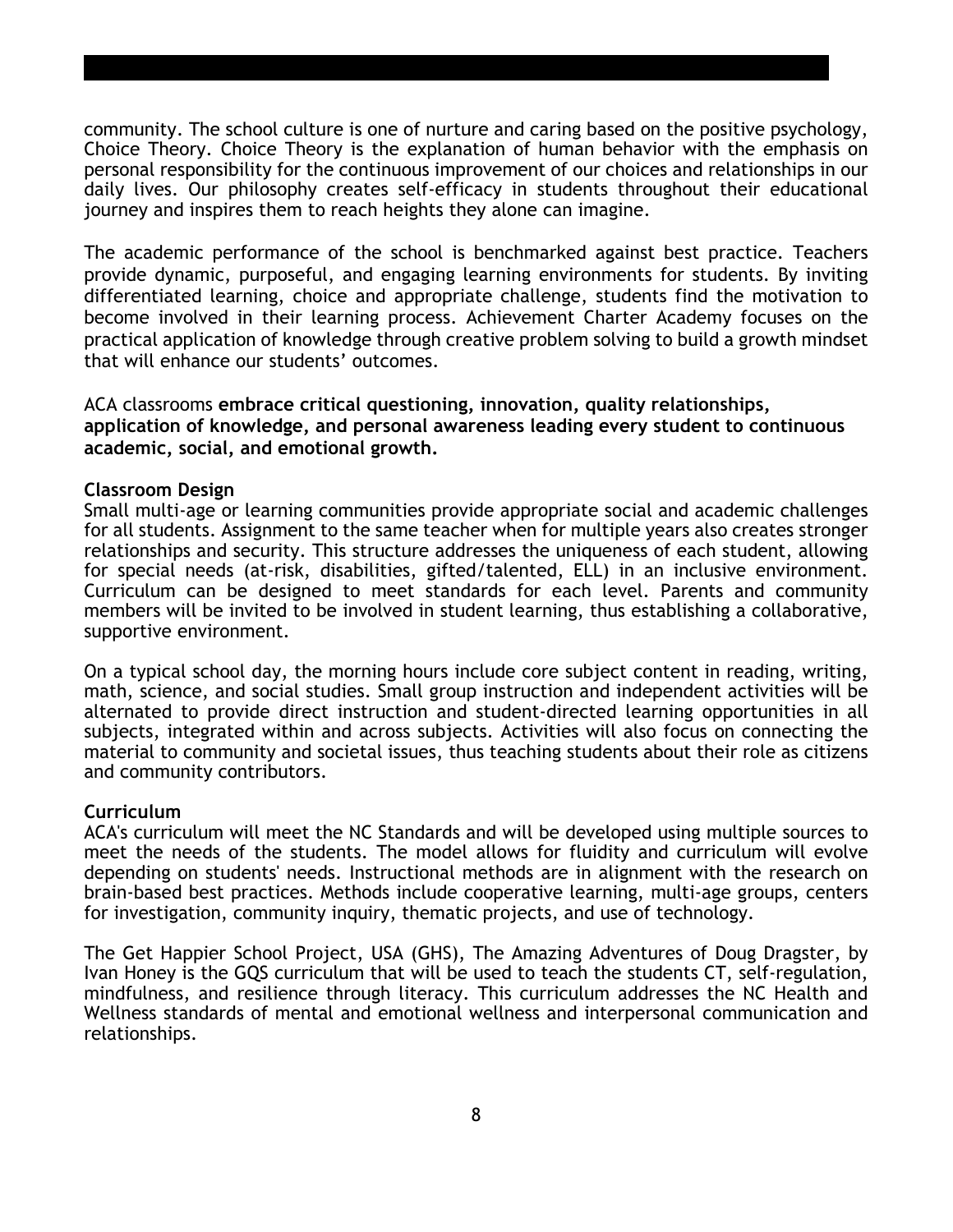Assessments include rubrics, self-evaluation, and teachers will con-currently evaluate with students. Formative assessment using an online tracking system will be chosen by staff. Portfolios will be kept by students for presentation to parents, grade reporting, and demonstration of learning. GQS expectations are for students to achieve overall competency (80%). If a student has not achieved at least 80% competency, he/she will be given opportunities to improve work with assistance as needed. Data from the assessments is used to reflect on teaching practices and drive instruction and design to meet students' individual learning needs.

#### **Choice Time**

Choice Time activities, such as art, music, cooking, gardening, auto mechanics, and carpentry, are offered by teachers, parents, retired teachers, and community members. These activities are offered weekly and students can choose from a variety of options.

#### **Physical Education**

ACA students will participate in PE 2-3 times per week. Physical education teaches students to improve the quality of their lives. Sports reveal character as they teach students to strategize, cooperate, and work together under stressful and competitive moments to achieve a common goal. "Exercise is as effective as certain medications for treating anxiety and depression." We sometimes lose sight of the fact that the mind, brain, and body all influence one another. In addition to feeling good when you exercise, you feel good about yourself" (John J. Ratey, Spark: The Revolutionary New Science of Exercise and the Brain).

#### **Technology**

Technology is important for our program and will be available to students and teachers. Students having access to technology allows for independent research and optimize time for small group instruction. In the first year, there will be 3 classroom sets of Chromebooks for students and each year, the budget provides for purchasing additional devices and upgrades.

#### **Student Grade Placement, Promotion, and Retention Policy**

The DOE is authorized to make initial grade placement of a student and to promote or retain students after initial grade placement. After initial grade placement, a student is expected to progress through the grades one year in each grade receiving the benefits of academic, social and physical growth usually accompanied with a full year of development. On occasion, it may be in the best interest of the student to have a new grade placement, be accelerated more than one grade, or be retained in the current grade. In this event, supporting documentation with interventions already offered to the student will be provided by the school. If a student's parent or teacher believes one of these grade changes should be considered, a written request for consideration should be provided to the DOE, including the reasons for such consideration. The final decision regarding placement, acceleration, promotion, or retention of a student rests solely with the DOE.

#### The DOE shall consider the following, when making such decisions:

1. The education record of the student, including but not limited to a student's grades, standardized test scores, attendance, discipline, reading, speaking & math skills, the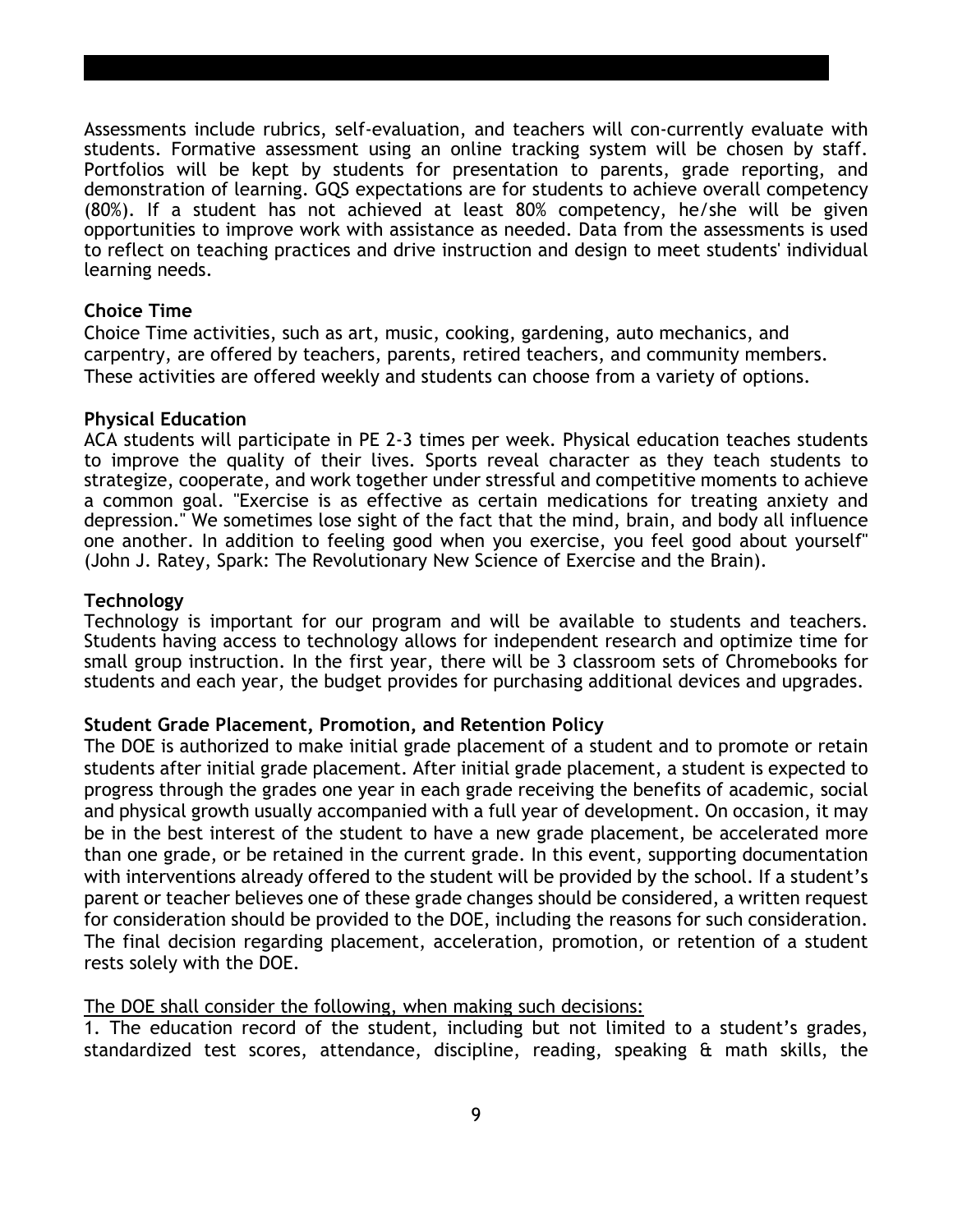curriculum of each grade, the available teacher(s) skill(s)delivering the instruction and available programs

2. The physical, social, and emotional readiness of the student for the curriculum of each grade

3. The current research on grade placement, promotion, acceleration, and retention

4. The recommendation of the student's parents and teachers

5. The completed Student Placement Form including, but not limited to, a) an initial request by the school for a parent meeting before winter break, b) a request by the school for a progress meeting with the parent prior to March 1, and c) a request by the school for a final parent meeting prior to the last day of the school year.

6. The applicable laws governing these decisions.

The goal of placing, accelerating, promoting or retaining a student is to enhance the opportunity for the student to achieve learning goals, meet state and school performance expectations, and to be prepared for high school, college, and career plans.

#### **Special Education Students**

The decision to retain a special education student is determined by the Individual Educational Plan (IEP) team. Special education students may not be retained based solely on their disability, but may be retained, as determined by the IEP team, with consideration given to factors such as their ability, or lack thereof, to fit in socially and emotionally with their present grade level. If the IEP team cannot come to an agreement on retention, the DOE will make the decision. The parent of the special education student may choose to have the student leave the school, appeal the decision to the school board of directors, or request mediation/due process. If a parent either appeals the IEP team decision to the school board or requests mediation/due process, the school's special education supervisor must be contacted for consultation.

#### **Student Support Services and Special Education**

It is the goal of ACA to provide appropriate educational opportunities for all students. It is the school's obligation to provide appropriate educational opportunities to all students with suspected disabilities or disabilities, as defined under the Individual with Disabilities Education Act ("IDEA") and state special education rules and regulations. For additional specifics regarding a student's special education rights, parents are encouraged to review the *Procedural Safeguards* that are available from a school administrator or special education provider.

#### **Child Find**

The IDEA includes a Child Find Mandate. Child Find requires all school districts to locate, identify and evaluate all children with disabilities regardless of the severity of their disability. This obligation encompasses all children who are suspected of having a disability, including children receiving passing grades and "advancing from grade to grade…".A parent who suspects that their child may have a disability and is in need of special education and related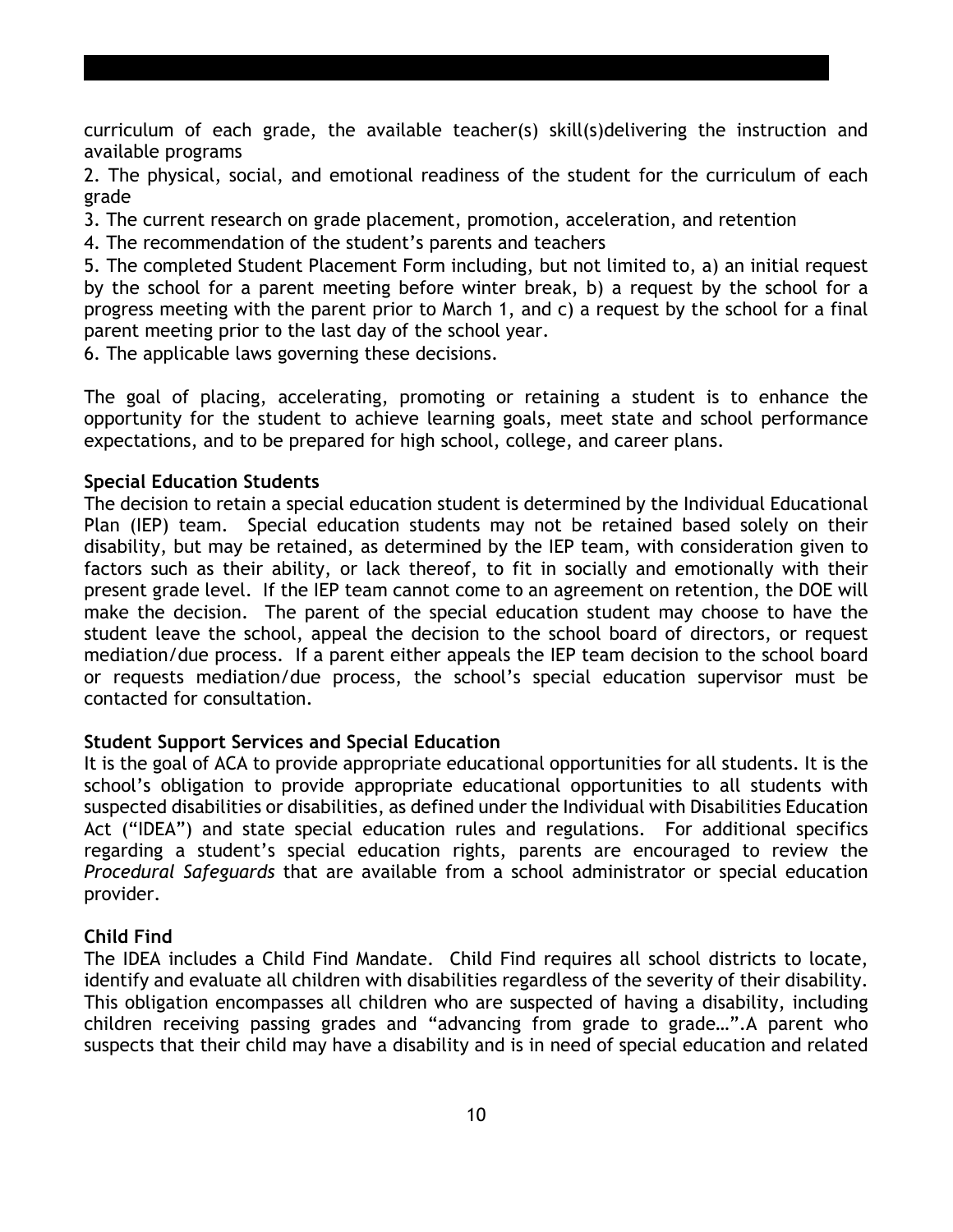services may initiate a free evaluation of their child by contacting the school DOE and providing a written request for an evaluation under IDEA and/or Section 504. The school must take the parents request into consideration and provide a response consistent with State and Federal special education requirements.

#### **Rehabilitation Act of 1973 – Section 504 (General Education)**

Section 504 of the Rehabilitation Act of 1973, 29 USC 794, (sometimes referred to as "Section 504") prohibits discrimination against individuals with disabilities solely on the basis of their disability. If you have Section 504 questions, please contact the school's DOE who has been designated as the Section 504 Coordinator. The Section 504 Coordinator is responsible for investigating and resolving complaints. In addition, any individual who desires information related to the Rehabilitation Act of 1973, or the Americans with Disabilities Act, may contact the school's DOE or the ACA Special Education Department at (616) 222-1700.

The school does not discriminate against individuals seeking to access a program or service of the school based on disability. Where an individual desires to participate in a program or service and needs a reasonable accommodation in order to do so, they should contact the school's DOE to request an accommodation. In addition, if you suspect that your child has a disability which may qualify him/her for support under Section 504, you should contact the school's DOE to begin the referral process. Upon initiation of the Section 504 referral process, parents will be provided with a copy of the Section 504 Procedural Safeguards and Parent/Student Rights which contains complaint and due process procedures.

#### **The School Intervention Team**

The School Intervention Team (SIT) is a committee of school personnel set up by the DOE to ensure ongoing and effective support for students and classroom teachers. Parents are informed if their child is being considered for referral to the SIT for behavioral and/or academic support. The SIT oversees the general education intervention process and team membership will generally include: a building administrator, a general education teacher, and a staff member knowledgeable in accommodations and interventions. Parents may also be invited to participate in this meeting. The team provides a forum to discuss the student's academic and behavioral data and needs. In addition, the team generates, initiates, and monitors implementation of interventions designed to address the individual needs of the student. This includes use of the resources of the school, family, and the community. This process creates awareness and understanding of the issues affecting the student and their academic and behavioral performance. The SIT may serve as the pre-referral interventionplanning team for those "unidentified" students whose difficulties may suggest the presence of a disability. As appropriate, the SIT may refer a student to the Special Education team for formal assessment. Parents should be informed if the SIT is considering a referral of their student to the Special Education team. Prior to initiating a special education evaluation, written parental consent/permission must be obtained. Information gathered through implementation of interventions identified by the SIT will be taken into consideration as a part of the special education evaluation along with progress monitoring and other data sources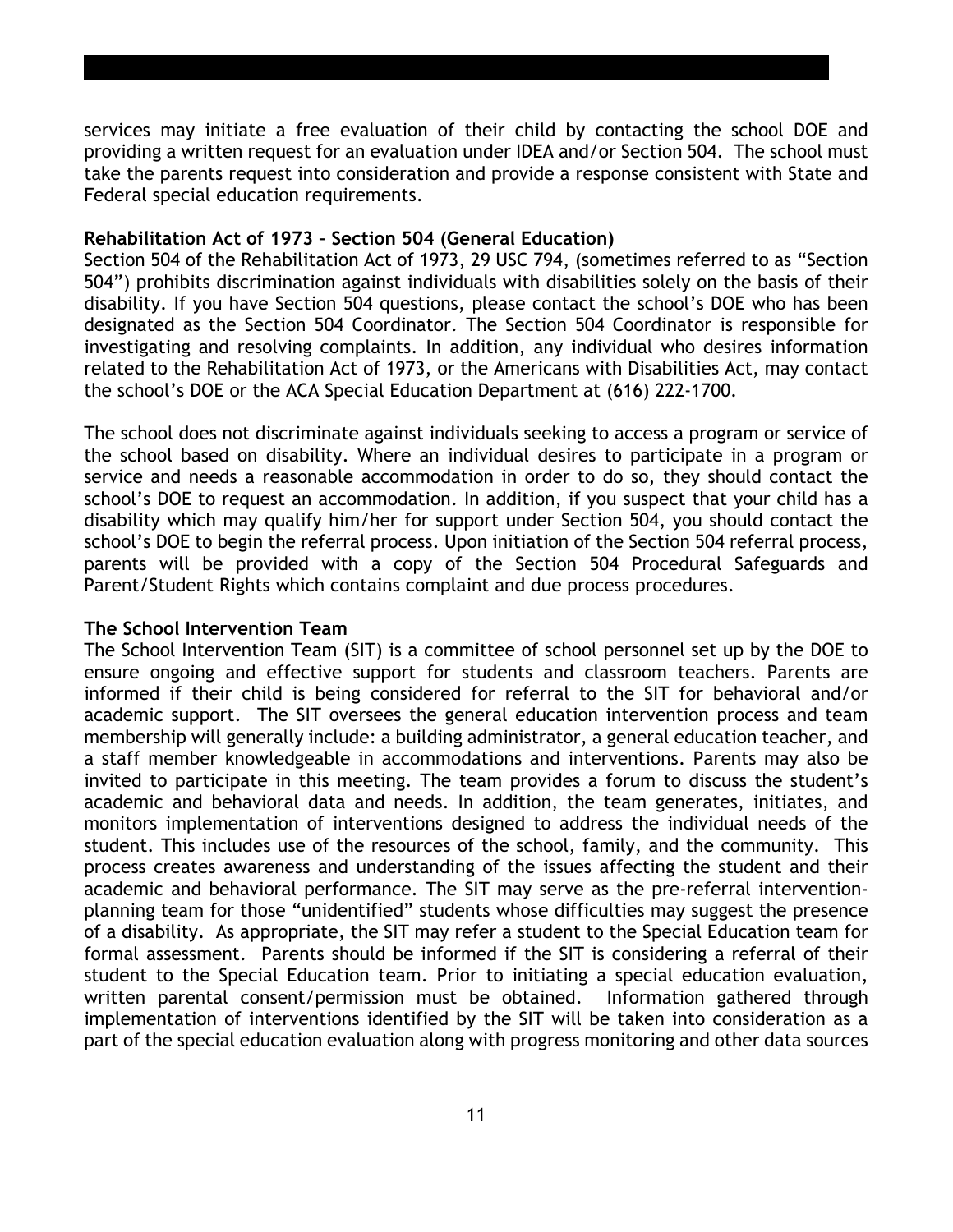provided by the parent, educational staff, and others as deemed appropriate. The SIT's review of documentation of intervention strategies, the student's response (progress monitoring data), in addition to a referral for special education testing for a suspected disability, fulfills the Child Find requirement under IDEA and State special education requirements.

#### **The Individual Education Program**

ACA will comply with the IDEA and state regulations and every student identified as having a disability will be provided an Individual Educational Program (IEP) designed to address their unique needs. All required components of the IEP will be addressed including but not limited to: a description of the student's present level of academic achievement and functional performance including disability related needs, goals and objectives, supplementary aids and services, program services, ancillary services, extended school year, etc. All students with disabilities are considered general education students first. Each IEP is designed to assure that eligible students receive a free appropriate public education (FAPE) and specialized instruction delivered by highly qualified special education staff within the least restrictive environment (LRE). Prior to the opening of school, registration forms are reviewed to identify students with current IEPs from previous schools attended. The parents are informed of their rights, procedures, and responsibilities under special education law. Decisions regarding an IEP are made by the IEP Team. This team has required participant's which minimally includes general and special education providers, administrators, and the parent(s).

The IDEA includes specific rights for parents of children with disabilities. This information is contained in the document commonly referred to as the *Procedural Safeguards*. We encourage parents to review this document carefully, so they are fully informed of their rights. Copies of this document can be obtained from your school office or by contacting the state's Department of Education.

#### **Educational Placement of Students with Disabilities**

ACA is committed to educating students with disabilities in the least restrictive environment (LRE) to meet their educational needs as determined by the student's IEP Team. This means that to the maximum extent appropriate, children who are disabled are educated with children who are nondisabled and special classes, separate schooling or other removal of children with disabilities from the regular educational environment occurs only if the nature or severity of the disability is such that education in regular classes with the use of supplementary aids and services cannot be achieved satisfactorily.

In an effort to meet with the LRE requirements, ACA must ensure that a continuum of placement options is available to students with disabilities, including: services provided within the general education classroom; pull-out services; special classes; home instruction; instruction in hospitals and institutions;, and in unique circumstances, access to programs and services located in settings outside the school. Placement decisions are the determination of the Individualized Education Program Team (IEPT).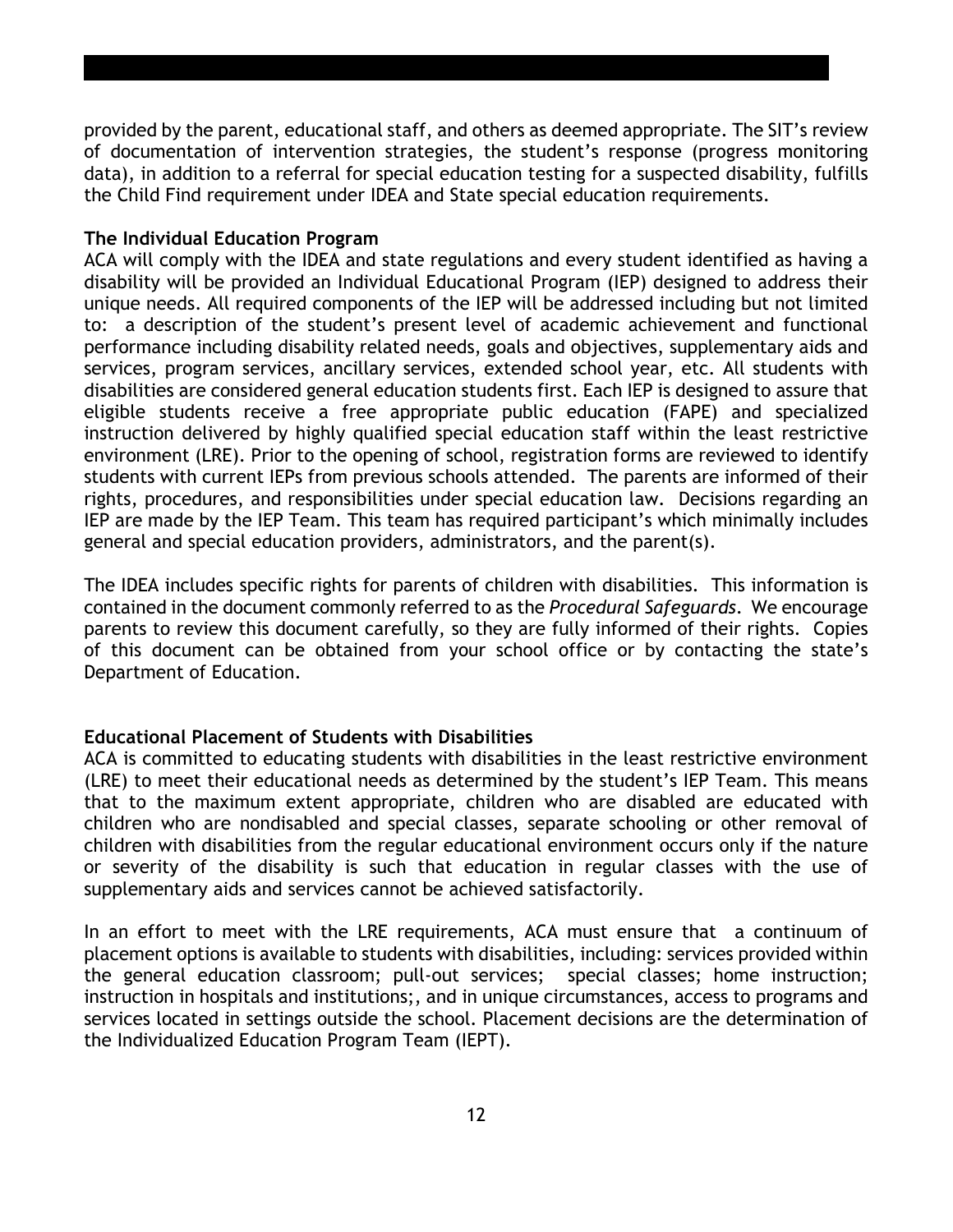#### **Transfer Students:**

**In-State transfer:** If a child with a disability (who had an IEP in effect in a previous public agency) transfers to a new school in the same state and enrolls in the new school within the same academic year, the public agency (in consultation with the child's parents) shall provide such a child with a free appropriate public education, including services comparable to those described in the prior IEP, until the public agency adopts the prior IEP or develops, adopts, and implements a new IEP that is consistent with federal and state laws.

**Out of State Transfer:** If a child with a disability (who had an IEP in effect in a previous public agency) transfers to a new school in a different state and enrolls in the new school within the same academic year, the public agency (in consultation with the child's parents) shall provide such a child with a free appropriate public education, including services comparable to those described in the prior IEP's until the public agency conducts an evaluation, if determined to be necessary by such agency, and develops a new IEP, if appropriate, that is consistent with federal and state laws. The evaluation conducted is considered an initial evaluation.

To comply with these transfer requirements, under certain circumstances the ACA may need to contract with another school/entity for the provision of educational services.

#### **Parent Participation**

Parents are an important member of the school community and have the right to participate in all meetings involving the evaluation, identification, and educational placement of their student. Parents will be invited to participate and share information about their student prior to and during the IEP meeting. Parents are encouraged to review the *Procedural Safeguards*  so that they are fully informed of their rights.

#### **Crisis Management: De-escalation, Isolation, and Restraint of Student**

The school is committed to maintaining a safe learning environment for all students, staff, and visitors. It is the policy of our school to only utilize approved physical restraint in response to emergency or crisis situations. Use of restraint procedures should: (a) not be viewed as a behavior change or intervention strategy, (b) be implemented only under extreme situations and as a matter of last resort, (c) be implemented only by trained personnel, and (d) be accompanied by school wide proactive positive behavior supports to prevent the need for their use. When such activities are utilized, documentation procedures are required in addition to timely communication with parents and other key members of the educational system.

#### **Homework Policy**

#### **Philosophy:**

Homework is a means of extending the learning at home and providing extra practice in developing aspects of the essential skills of reading, spelling, and number facts.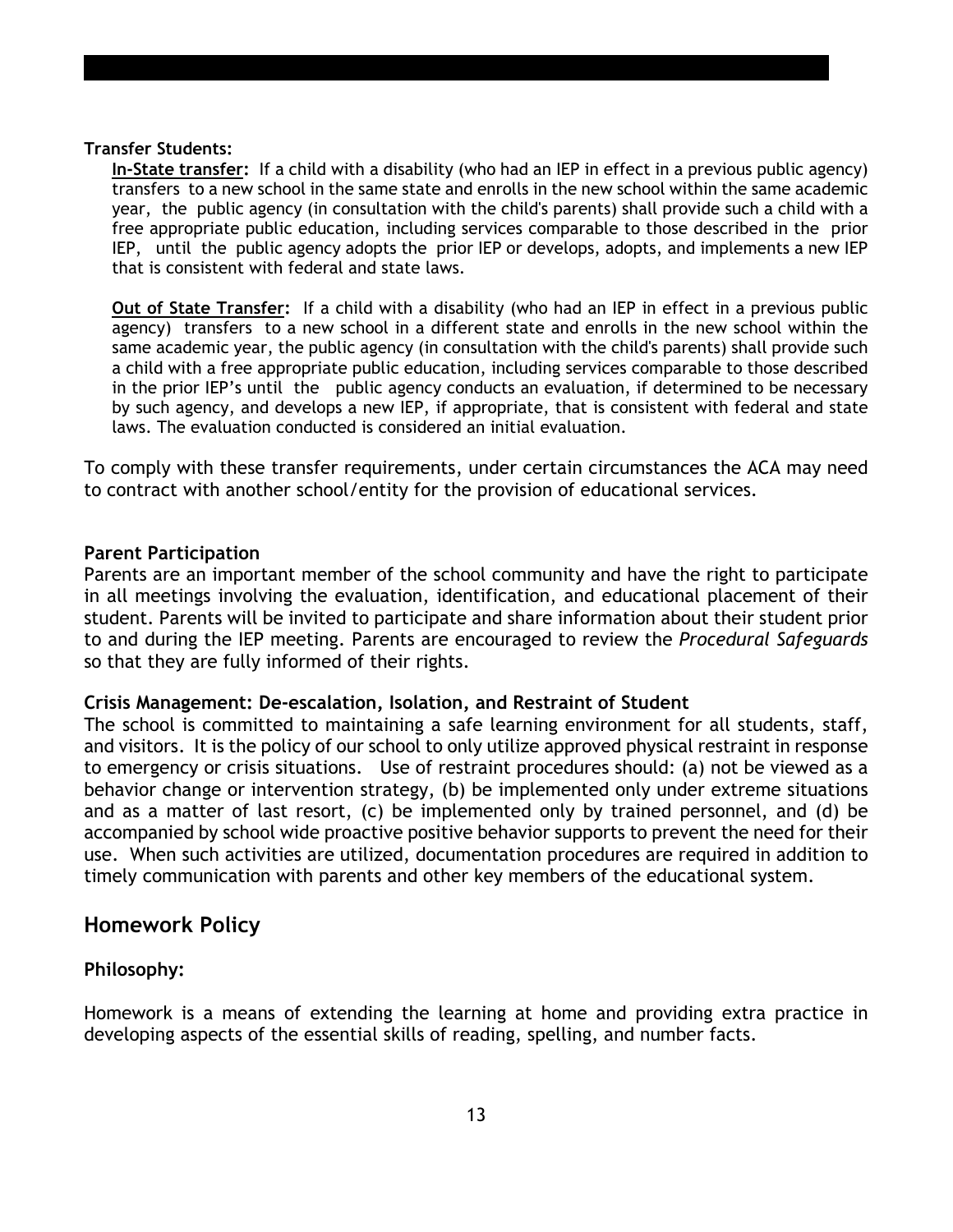#### **Objectives:**

- To provide consolidation time for learners to devote to the development of the essential skills of reading, spelling, and number facts.
- To enable parents/caregiver to support and monitor the progress of their child and to be actively involved in supporting his/her learning.
- To encourage learners to be responsible independent learners who can organize their personal home learning.

#### **Guidelines:**

- Any homework is appropriate to the needs and capabilities of each individual student.
- Any homework is consistently monitored and assessed by teachers to offer constructive feedback and additional learning opportunities.
- Homework is not "busy work."
- When teachers set homework, it is restricted to the time limits below:
	- $\circ$  Kindergarten and 1<sup>st</sup> grade: up to 20 minutes plus time for reading
	- $\circ$  2<sup>nd</sup>, 3<sup>rd</sup>, and 4th grade: up to 30 minutes plus time for reading
	- $\circ$  5<sup>th</sup> grade: up to 40 minutes plus time for reading
- Homework includes practice in reading nightly. Spelling and number facts should be set on a weekly basis. Alternative homework may sometimes be set provided time limits are not exceeded.
- Homework should not be a source of tension or stress. Parents/caregivers are encouraged to communicate with teachers regarding any homework concerns. Homework schedules may need to be adjusted to suit the individual needs of the students. Teachers are flexible and address individual needs of students.
- Parents/caregivers are asked to communicate with teachers when circumstances prevent the student from completing set homework.
- Teachers will inform parents/caregivers if a student is consistently not completing their set homework.
- Parents/caregivers are encouraged also to read to their children nightly as a means of developing positive attitudes to reading and enhancing vocabulary development.
- Teachers at ACA accommodate the individual needs of their students. Through preassessment, teachers allocate individual levels for spelling, reading, and number facts that are meeting the individual needs of each student. Levels may be reassigned to ensure retention of information.

#### **Make-up Work**

Students have an obligation to complete assignments missed during illness or unexpected absence from school. In keeping with our belief that students should develop a sense of responsibility, we expect them, with their parents' help, to contact their teachers to secure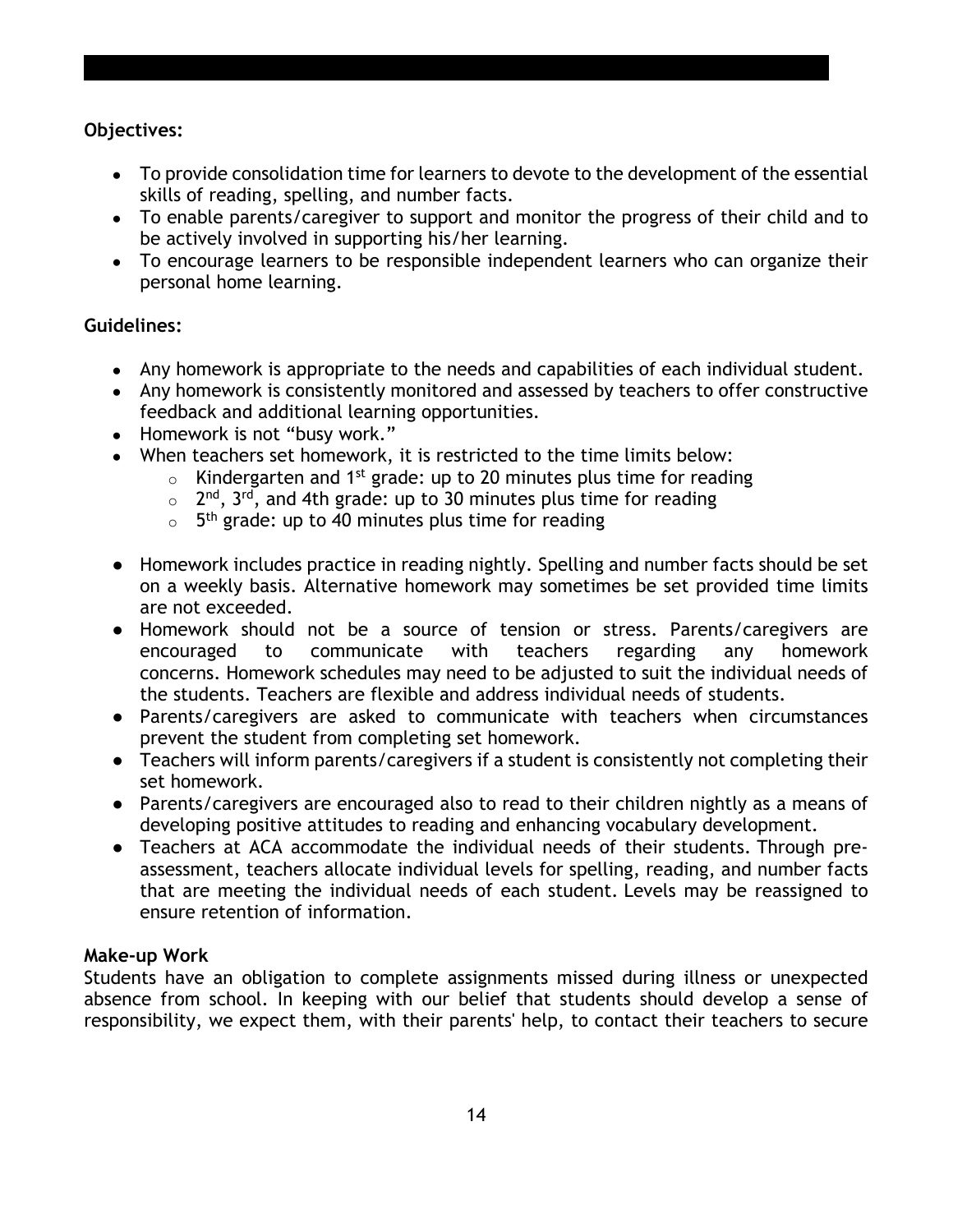missed assignments. Students are guaranteed one school day for each day absent from school to make up their work. Additional time may be given at the teachers' discretion.

In cases of prolonged absence due to illness, the student's teachers should be called, so necessary arrangements can be made to have assignments picked up. At the request of the parents, the teachers will provide assignments for a student who is absent two or more days. Parents must call before 12:00 p.m. on the day the homework is needed to allow the teachers adequate time to assemble the assignments. Parents may pick up the assignments after 3:30 p.m. on the date requested.

Suspended students' homework may be picked up in the main office after 12:00 p.m. on the first day of suspension. Suspended students are required to turn in their late work the day they return to school.

All students are encouraged to improve assignments they believe do not reflect "quality work." Quality work is considered a student's best effort, and this is determined through student self-evaluation and typically refers to A or A+ work. Until the end of the quarter students can choose to resubmit improved assignments for re-assessment and grading. Students are expected to complete several quality work assignments to display in their portfolio each school year. These portfolio assignments can continue to be improved throughout the school year.

## **Technology Use, Internet Safety Practices, & Procedures**

Students are offered access to the ACA's computer network for creativity, communication, research, and other tasks related to the ACA academic program. All use of computers, furnished or created data, software, and other technology resources as granted by ACA are the property of ACA and are intended for school business and educational use. Students are to use the computer network responsibly. The use of the network is a privilege, not a right, and may be revoked if abused. The user is personally responsible for his/her actions in accessing and using the ACA computer network and the school's technological resources.

The school educates students about appropriate online behavior, including interacting with other individuals on social networking websites and in chat rooms and cyber bullying awareness and response.

#### **General Rules**

1. **Privacy:** ACA reserves the right to monitor Internet traffic and to retrieve and review any data composed, sent, received, or stored using the ACA network or Internet connections, including e-mail. Users do not enjoy any expectation of privacy when using any ACA technology or transmissions originating within or around school property.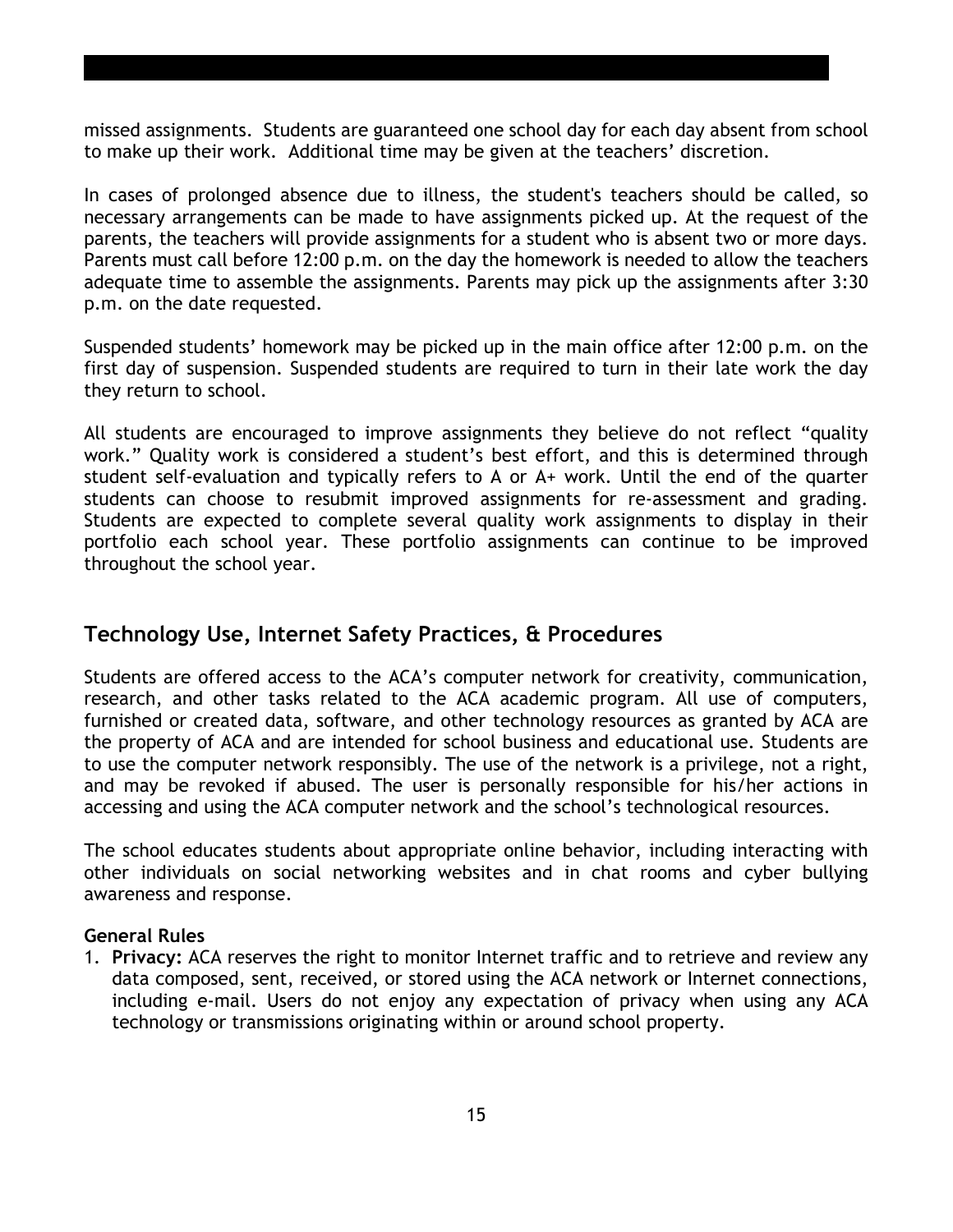- 2. **Bullying:** The school prohibits cyber-bullying, an act involving the use of information and communication technologies, including but not limited to email, text messages, blogs, instant messages, personal Websites, on-line social directories and communities, videoposting sites, and online personal polling Websites, to support deliberate or repeated hostile behavior, by an individual or group, that is intended to defame, harm, threaten, intimidate, or harass students, staff members, or the school during or outside school hours and on or off school premises.
- 3. **Materials and Language:** Use of or accessing profane, abusive, pornographic, obscene, and/or impolite materials or language is not permitted. Accidental access should be reported to the instructor immediately. Intentional circumvention of web-filtering is prohibited.
- 4. **Installing/Copying:** Students are not to install or download any hardware, software, shareware, or freeware onto any media or network drives. Software installed by anyone other than the network administrator will be removed. Downloading of non-work related files is permitted only with an instructor's permission. Students may not copy other people's work or intrude into other people's files. All copyright laws must be respected. Use of any other organization's network or technology resources via the ACA network requires the instructor's permission and must comply with the rules appropriate for that network.
- 5. **Access:** Users may not access the computer network without proper authorization. Users are to use their own username and password when using a computer. Users must log off the computer when they are finished with their work and are not to log on to a computer for someone else or tell others their password. Students are to notify the instructor if someone else is thought to know his/her password.
- 6. **Data Protection:** Users must not attempt to damage or destroy equipment or files. Though efforts are made by ACA to ensure the safety and integrity of data, ACA makes no warranties of any kind, either expressed or implied, for the service it provides. ACA will not be responsible for any damage to data.
- 7. **Storage:** Users are to delete their files and materials they no longer need.
- 8. **Printing Resources:** Paper and toner are costly, and excessive use is wasteful. Documents must be proofread before printing. Users are to print only the needed part(s)of documents. Students must obtain permission from an instructor before printing documents.

## **Internet Use**

The World Wide Web is a vast collection of resources readily available to any user on any computer connected to the Internet. ACA integrates the use of these resources into student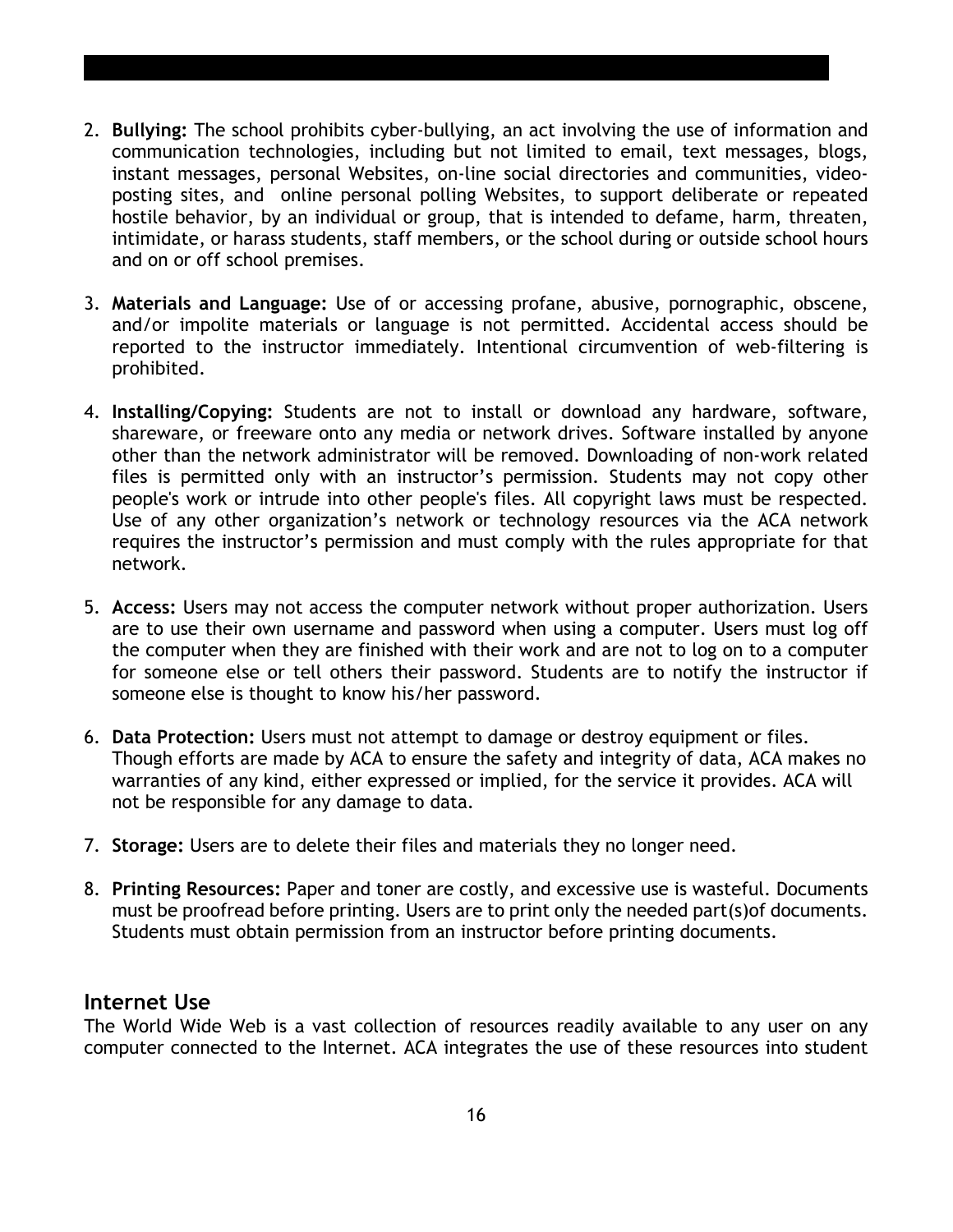instruction. Student Internet usage is permitted only in the presence and supervision of a teacher, the child's parent, or other designated adult school personnel. ACA is not responsible for the accuracy or quality of information obtained through the Internet or the ACA computer network.

Some material accessible via the Internet contains illegal, defamatory, inaccurate, or potentially offensive language or images. While the school uses Internet resources to achieve educational goals, there is always a risk of students accessing other materials. However, we believe that the benefits of using technology outweigh the disadvantages. Teachers are trained in the appropriate use of technology with students, but ultimately, parents of students are responsible for setting and conveying the expectations regarding the use of media and information sources at home and at school.

The Children's Internet Protection Act (CIPA) is a federal law enacted by Congress to address concerns about access to the Internet and other information. Under CIPA, schools must certify that they have certain Internet safety measures in place. These include measures to block or filter pictures that (a) are obscene, (b) contain child pornography, or (c) when computers with Internet access are used by minors, are harmful to minors. Schools subject to CIPA must adopt a policy such as this to monitor online activities of minors and to address (a) access by minors to inappropriate matter on the Internet and World Wide Web, (b) the safety and security of minors when using electronic mail, chat rooms, and other forms of direct electronic communications, (c) unauthorized access, including so-called "hacking," and other unlawful activities by minors online, (d) unauthorized disclosure, use, and dissemination of personal information regarding minors, and (e) restricting minors' access to harmful materials.

ACA complies with CIPA by deploying a Web content filtering product called OpenDNS, which categorizes Internet sites and sends updates to ACA site-based hardware. A process is in place for changing the categorization of Web sites. The following categorizations are currently in place:

- Obscenity and Pornography Filtering: OpenDNS allows schools and libraries to manage Internet access to over 90 URL categories pertinent to CIPA.
- Accurate Web Filtering: OpenDNS offers the best-of-breed filtering database.
- Filtering of Search Engine Images: OpenDNS filters inappropriate images that can be found in search engine query results.
- Monitoring: OpenDNS reporting tools Explorer, Reporter and Real-Time Analyzer offer many different ways to monitor and report online activities of minors.
- Policy Management: OpenDNS allows customization of Internet policies, based on a user or group, with the ability to set appropriate policies based on age or need.

# **Search and Seizure Practices & Procedure**

**Lockers/Cubbies**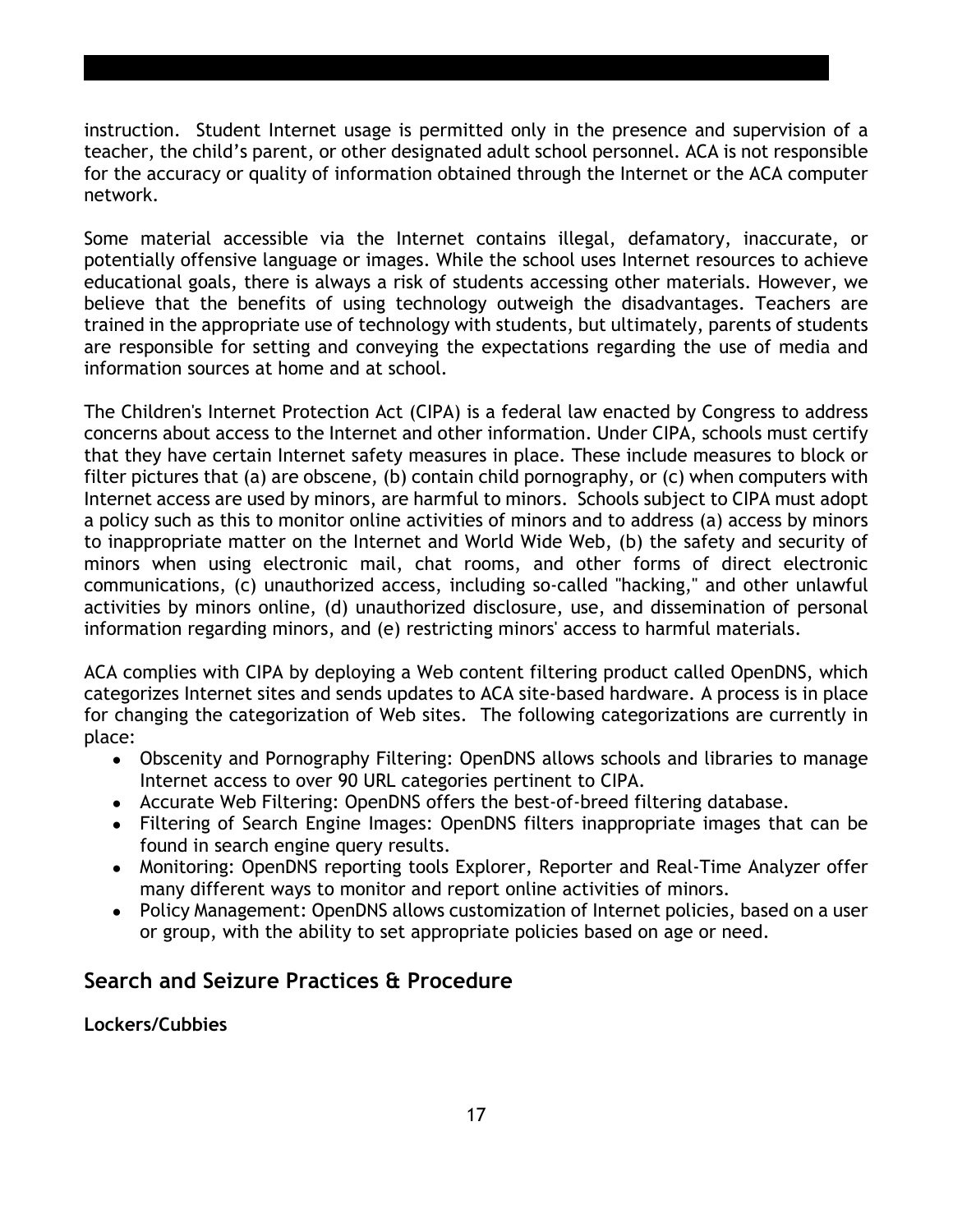All lockers/cubbies assigned to students are the property of the school. At no time does the school relinquish its exclusive control of its lockers/cubbies. The school DOE or his/her designee shall have custody of all combinations to all lockers or locks. Students are prohibited from placing locks on any locker without the advanced approval of the school DOE or his/her designee.

#### **Legitimate Use of School Lockers/Cubbies**

The school assigns lockers/cubbies to its students for their convenience and temporary use. Students are to use lockers/cubbies exclusively to store school-related materials and authorized personal items such as footwear, grooming aids, lunches, or outer garments. Students shall not use lockers for any other purpose, unless specifically authorized by school board policy, the school DOE, or his/her designee prior to students bringing the items to school. Students solely are responsible for the contents of their lockers/cubbies.

#### **Search of Locker/Cubby Contents**

Searches of school lockers/cubbies and their contents deter violations of school rules and regulations, ensure proper maintenance of school property, and provide greater safety and security for students and personnel. Accordingly, the Board of Directors authorizes the DOE or his/her designee, upon reasonable cause under the circumstances, to search lockers/cubbies and locker/cubby contents at any time, without notice, and without parental or student consent.

The DOE or his/her designee shall not be obligated but may request the assistance of a law enforcement officer in conducting a locker/cubby search. The DOE or his/her designee shall supervise the search. During a locker/cubby search, the school DOE or his/her designee shall respect the privacy rights of the student regarding any items discovered that are not illegal or in violation of school policies and rules.

#### **Seizure**

When conducting locker/cubby searches, the DOE or his/her designee may seize any illegal or unauthorized items, items in violation of board policy and/or school policies or rules, or any other items reasonably determined by the DOE or his/her designee to be a potential threat to the safety or security of others. Such items include but are not limited to the following: contraband, controlled substance analogues or other intoxicants, dangerous weapons, explosives, firearms, flammable materials, illegal controlled substances, poisons, and stolen property. Law enforcement officials shall be notified immediately upon seizure of such dangerous items or items that schools are required to report to law enforcement agencies. Any items seized by the school DOE or his/her designee shall be removed from the locker/cubby and held by school officials for evidence in disciplinary proceedings and/or turned over to law enforcement officials. The parent of a student shall be notified by the DOE or his/her designee of items removed from the locker/cubby.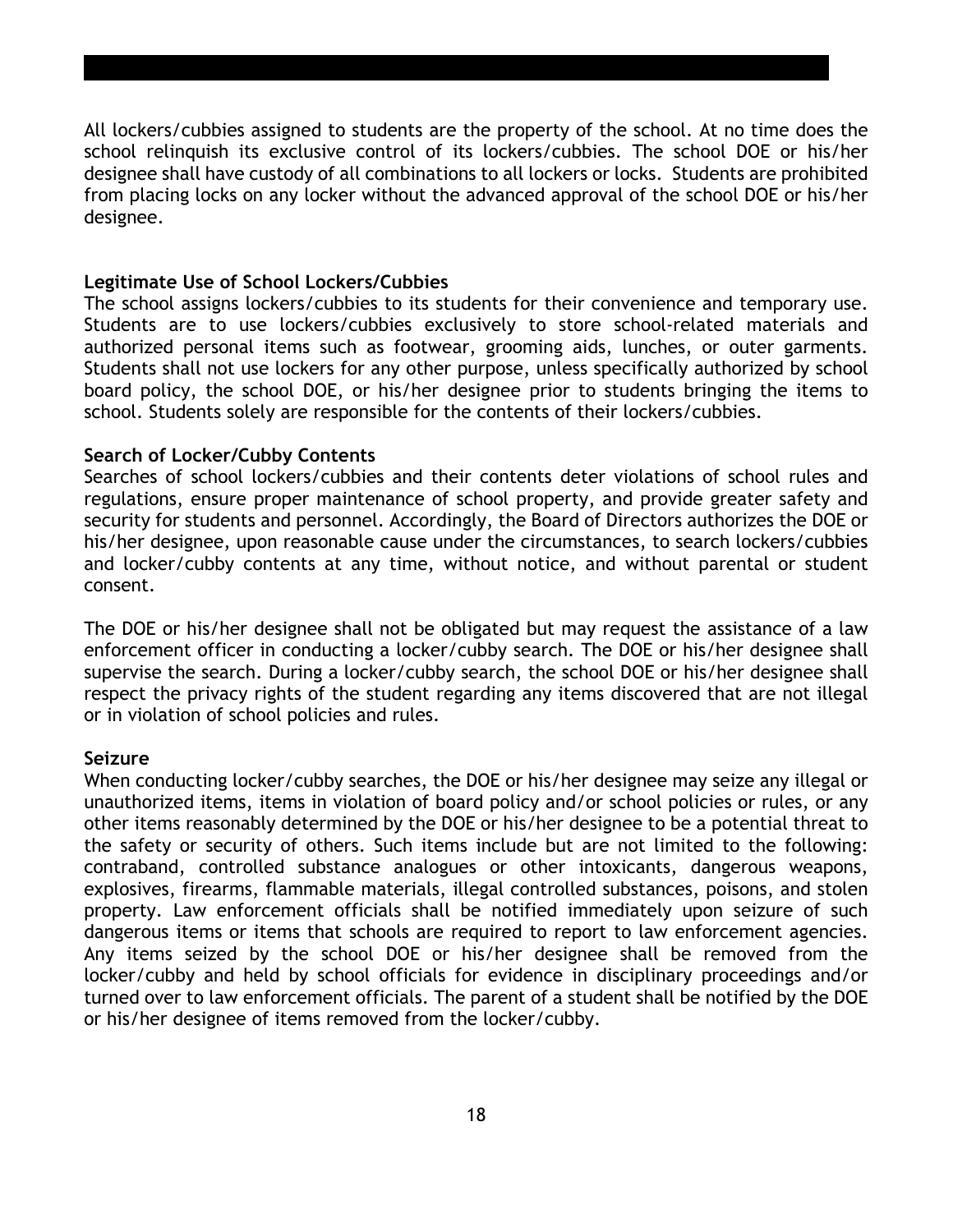#### **Search and Seizure of Electronic Devices**

Cell phones, PDAs, iPods, MP3 players, video equipment, cameras, gaming devices, and any other electronic devices are not permitted on school grounds or at school-related events, unless approved by the DOE. If approved, an electronic device shall not be used in a manner that disrupts the educational process or purpose, including but not limited to posing a threat to academic integrity, violating confidentiality or privacy rights of another individual, or violating the Student Code of Conduct. If the DOE or his/her designee has a reasonable suspicion that a violation has occurred, he/she shall have the right to confiscate and search the electronic device.

#### **Search and Seizure of Person and/or Personal Property**

The school will conduct a search if the DOE (or DOE designee) has a reasonable suspicion that a violation of the Student Code of Conduct has occurred. When determining the nature and scope of the search, the DOE (or the DOE designee) will consider the age and sex of the student as well as the nature of the act of misconduct. The search may include the student's person, backpack, purse, pockets, shoes, and/or other personal property. A physical search of a student's person will only be conducted when there is a reasonable suspicion that the student has an illegal weapon, drug and/or alcohol on his/her person.

#### **Student Code of Conduct**

#### **Code of Conduct**

The ACA code of conduct is established for the board, staff, students, volunteers, and the community. It is always created to guide all members of the School community to demonstrate respect and model ACA values. We believe we all share the responsibility to behave responsibly with the agreements of the school community.

At ACA we are united in our goal to support our students to become self-managed, selfdirected learners. Our focus on quality relationships by establishing shared values and connecting habits correlates to enhanced student achievement.

ACA Responsible Behavior Guide establishes our system for facilitating effective learning behaviors, minimizing inappropriate behaviors, and responding to unacceptable behaviors. When created by our school community, the behaviors we will use will enhance relationships and maintain a safe, productive learning and teaching environment. The quality standard for all learners is to achieve self-management by making socially responsible behavior choices. Clear guidelines for expected behaviors and for addressing inappropriate or unacceptable behaviors are identified on a continuum of procedures.

While our goal is for all learners to become self-managed, responsible and independent, we recognize that this is part of the daily curriculum and conversation, while continued support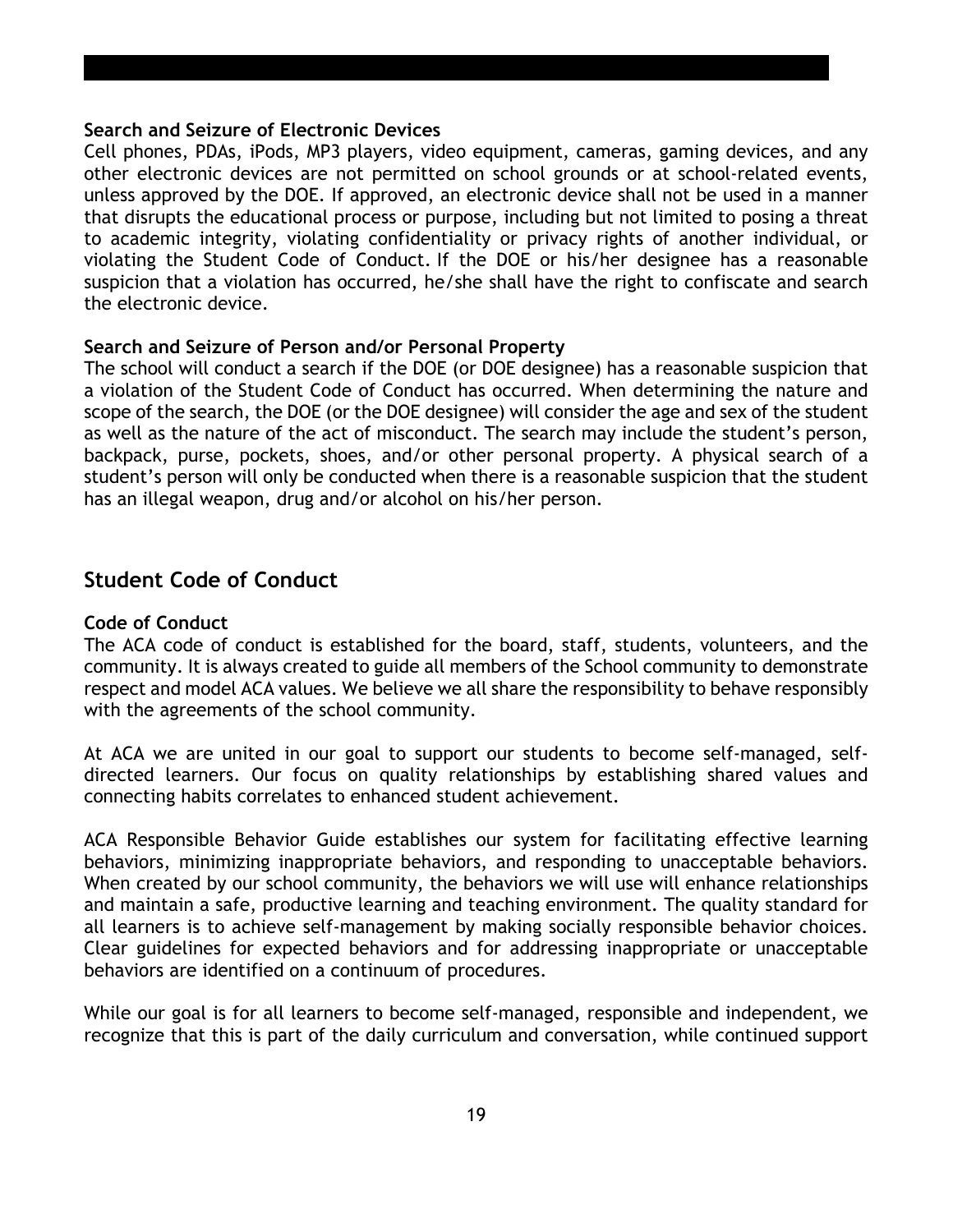is provided for helping all learners attain the goal of self-management. Support from staff and students varies according to the degree of a student's self-management at any time. Our school takes a proactive approach to create a learning environment where fear and coercion are eliminated, and all disciplinary measures of suspension and expulsion follow North Carolina state laws.

# **Disciplinary Procedures**

#### **RESPONSIBLE BEHAVIOR GUIDE**

**Creating the least intrusive to greatest intrusive approach-**

SELF-MANAGED CO-MANAGED SUPPORT LEVEL 3 SUPPORT LEVEL 4

**Self-managed Behavior Level 1**: consistent, effective, and independent

**Co-managed Behavior Level 2**: student with student or staff conversation and agreement **Support Level 3**: consists of student conversation with staff or administrator, discussion, and resolution.

**Support Level 4:** consists of student conversation with staff, parent/or other support personnel; mediation or peer mediation with resolution to follow within 1-3 days.

**Level 5:** Mandated out-of-school suspension or expulsion: up to 10 days

**Level 6:** Long Term out-of-school suspension

What this looks like:

#### **Self-Managed Behavior Plan Level 1**

Most interruptions in the classroom are incidents that students are able to recognize and personally take responsible action for resolving the issue and restoring self-directed behavior within the Quality Standards agreement.

Sometimes a reminder from another student or teacher can help the learner re-focus.

#### **Co-managed Behavior Plan Level 2:**

Interruptions or disagreements sometimes happen. These behavior issues can easily be resolved, especially with think-time and processing with a staff member. In this phase, the student will enter into a conversation with an adult or staff member, where they explore the purpose of the behavior, and the student can plan how they want to correct the incident and perhaps provide a learning moment for themselves or others. In this procedure, the staff will help the student make amends, make it right, or share responsibility for fixing the situation with another student who was involved. All incidents will be resolved through collaboration/ consultation without anyone being hurt.

#### **Support Level 3 Process:**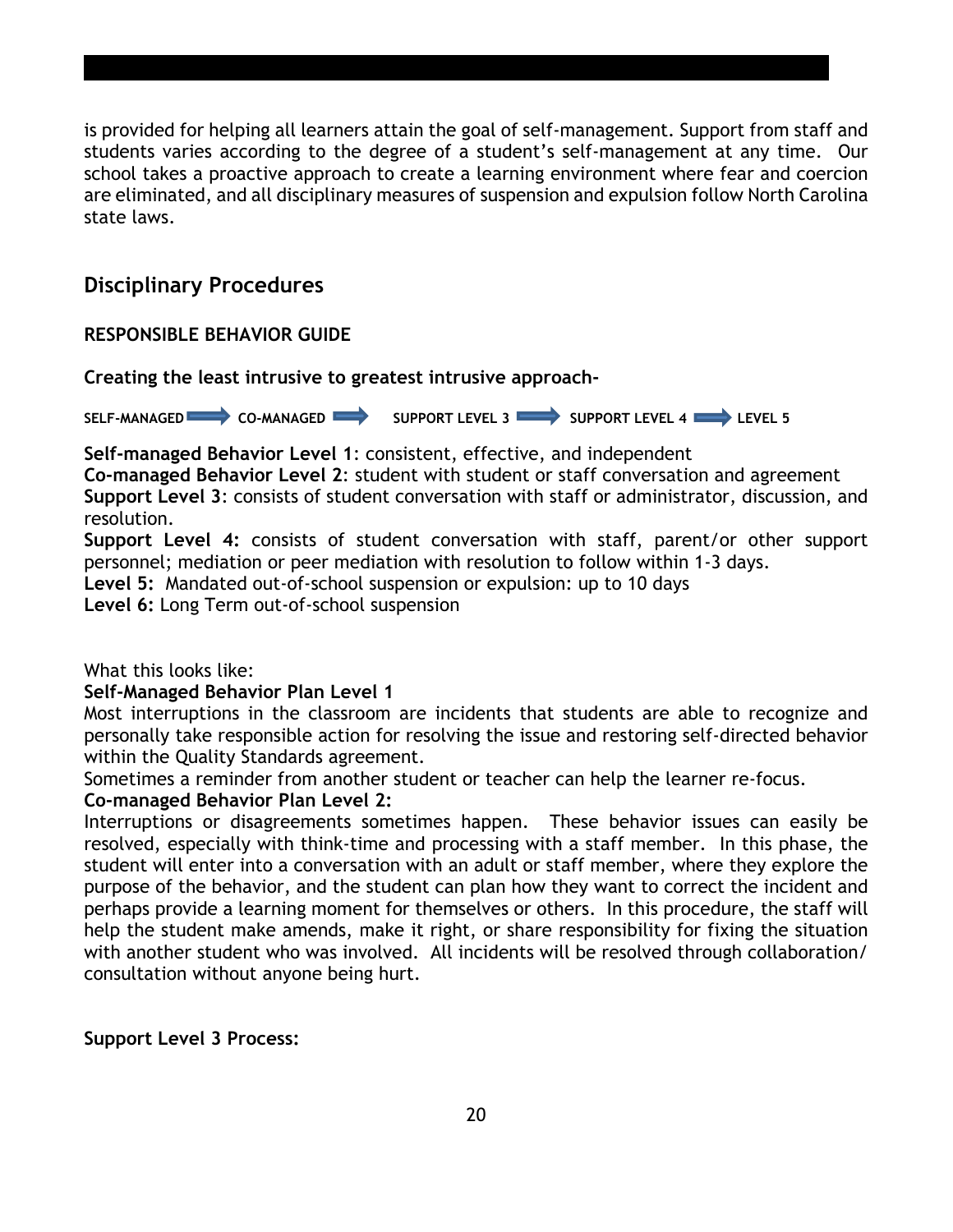Level 3 support is provided if the student has had continued difficulties with self-management. Conversation or counseling with a teacher, counselor or administrator are options available to the student. Resolution is encouraged with the student being responsible for solutions and actions to create the solution, and the staff member involved in the counseling will be available for support if needed. If the student is not able to reasonably decide how to resolve the situation, the student may be asked to take some time to think about their choices and return to consultation or mediation when they are ready to arrive at a plan for selfmanagement within the quality standards and agreement.

#### **Support Level 4 Process:**

Level 4 support is undertaken if the student requires more time to consider his/her actions. ACA believes that students should be given all possible opportunities to resolve conflict and create their plan for living up to the quality standards of the school community. Level 4 support will include their parent, or a supportive community member chosen by the student (or family) to provide extra support, counseling, or a specific intervention the student requests. This level of support is usually when there are difficulties in the student's life that are not school related (i.e. drugs, family conflict etc.) Out-of-school placement is not believed to be in the best interest of our learners. When they are not in school, ACA is not able to create the environment for students to learn from their mistakes. We believe that the relationships within the school community are the best environment for our students to learn respect and responsibility for their behavior. Therefore, school and community support are sought to help the student manage daily life and school behavior.

If the student's difficulties or the incident is an endangerment to themselves or others, a parent will be included in the discussion to facilitate continued support beyond the school staff. If the incident involved endangerment, a 1-3-day suspension from school may be necessary for the student to get outside support and time to think through what they are willing to do to resolve the difficulty. When they are ready to work out the amends, they are encouraged to return to school with their parent or supportive adult to discuss their plans for remediation. Out-of-school suspensions are only pursued if State Law requires this option.

#### **Level 5 Process:**

When the act of misconduct disrupts the school environment and previous levels of intervention have been exhausted, the resulting consequence issued by the school administration may include suspension of up to 10 school days or other disciplinary interventions such as exclusion from school activities.

#### **Level 6 Process:**

When the act of misconduct is considered a crime under state law, constitutes extreme noncompliance with school rules resulting in aggravating circumstances, or is so extreme that it threatens the safety of others, the student may serve a long term suspension or, if age fourteen (14) or older, be expelled from the school. The student will be granted a right to a due process hearing. A 365-day suspension is a denial to a student of the right to attend school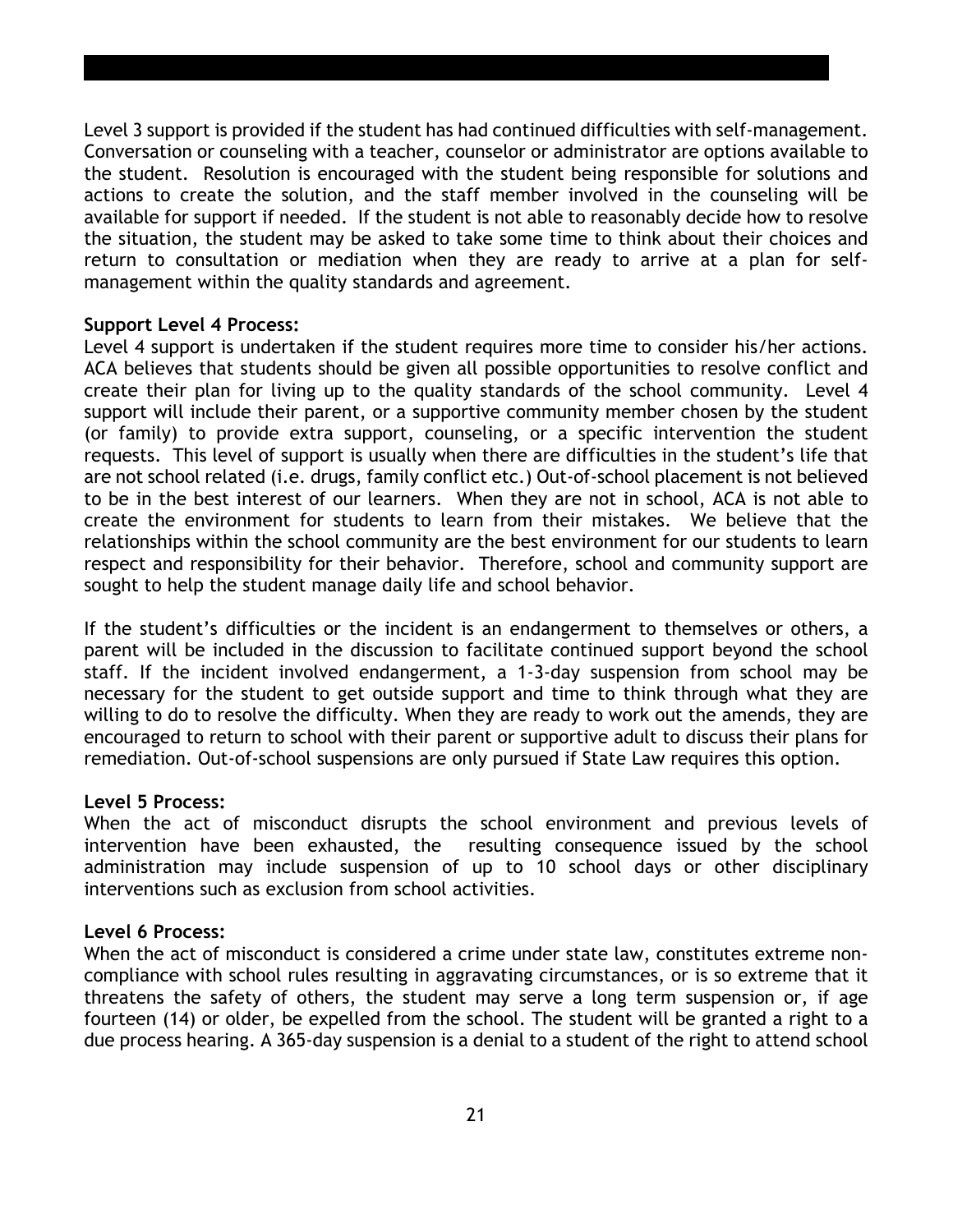and to take part in any school function for a full 365 days. The Board must suspend a student for 365 days for possession of a firearm or destructive device on school property or a school sponsored event. If a teacher is assaulted or injured by a student and as a result the student is long-term suspended or reassigned to alternative education services, the student shall not be returned to that teacher's classroom unless the teacher consents. No student shall be longterm suspended or expelled from school solely for truancy or tardiness offenses.

Students who are served under IDEA (Special Education) or under Section 504 of the Rehabilitation Act of 1973 are entitled to certain additional rights in the area of discipline based upon their qualification for services under these federal laws.

#### **Minimum to Maximum Co-management Approach to helping learners move towards responsible self-management.**

#### **Prerequisites for ACA behavior support:**

- Learners will negotiate and agree upon code of conduct
- Quality teaching responsive to student learning styles
- Mutually respectful school and class culture
- Trusting and supportive class environment

#### **Examples of co-managing inappropriate behavior incidents through least-intrusive actions:**

- 1. Teacher redirects the learner with a respectful question. (Option: Another classmate may also ask the learner to consider the agreements they have made.) This is usually done privately when possible. With the learner redirecting his behavior, the teacher politely says thank you, and resumes class process.
- 2. At any time at the request of the learner, or If considered helpful, at an appropriate time, privately, the teacher or another staff member may consult with the learner to discuss their choices and help the learner understand their frustration, thought processes or actions. At this time, the student is assisted in self-evaluation and processing his behavior choices. Often a plan is created to assist the learner further.
- 3. If repeated difficulties arise with the learner, another staff (counselor, administrator, special program consultant) may be included as well as the parent for the situation to be understood in more depth. Plans to alleviate problem behaviors are created. Support is assigned if requested.
- 4. Further referral to Student Support Committee or special program administrator may be requested for follow up on assessment and appropriate interventions that may be available. Support will be provided to the level the learner needs to assist in achieving self-management.

#### **Intensive Behavior Support**

If extreme or unsafe behavior is exhibited on school grounds, intensive intervention will be provided. ACA is ultimately responsible for the safety of all students and staff, parents, or guests on campus. Endangerment to any of the school community, cyber bullying, slander, or other personal assaults will be addressed with the level of intervention appropriate. Removing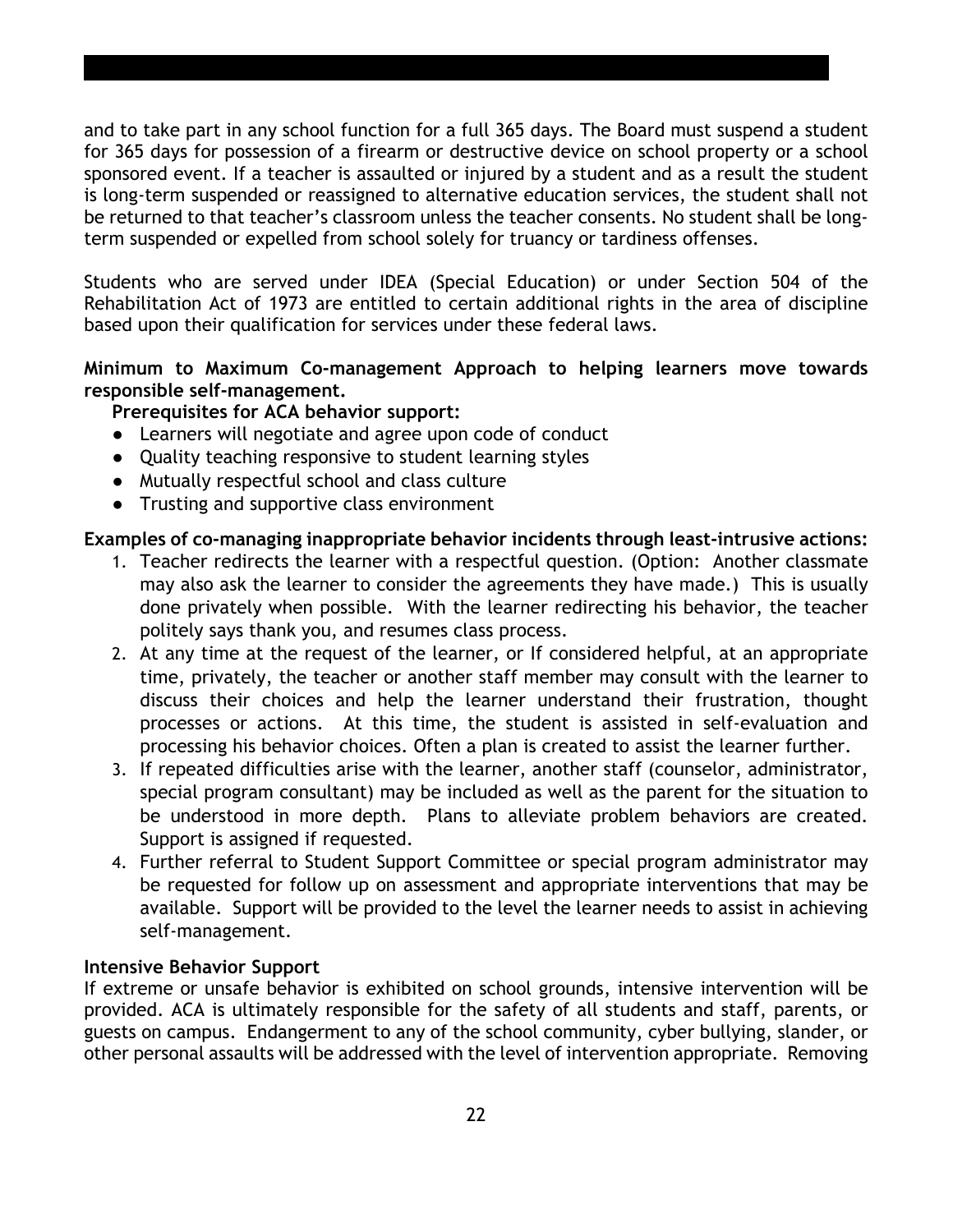students from dangerous situations may include the use of restraint by staff trained in safe physical restraint techniques. This is considered the most intrusive intervention and will be avoided if possible.

Any physical intervention made must:

- 1. Be reasonable in the particular circumstance,
- 2. Be in proportion to the circumstance of the incident,
- 3. Always be the minimum force needed to achieve safety for all,

4. Take into consideration the age, stature, disability, gender and understanding of the student.

ACA believes that with the quality of the relationships built within the school, most unsafe behavior can be minimized and de-escalated before anyone is injured. The quality of the relationships within our school is always our priority. Formal documentation is required by NC law for any endangerment incidents.

#### **Emergency responses or critical incidents**:

Staff are trained in emergency responses to critical situations. The Emergency Response plan is available in the school's office. An emergency or critical incident is defined as an occurrence that is sudden, urgent, and usually unexpected, or an occasion requiring immediate action.

Acts of misconduct may include, but are not limited to, the following:

- Failure to cooperate or comply with directions of school personnel and volunteers
- False allegations against staff, volunteers, or students
- Falsification of records or scholastic dishonesty (including cheating and plagiarism)
- Misuse of copyrighted materials
- Improper or disrespectful communications to staff, volunteers, or students
- Use of profane and/or inappropriate language
- Disruption of school
- Bullying and harassment
- Cyber-bullying pursuant to state law
- Criminal Sexual Conduct as defined by state law
- Improper dress in violation of the Dress Code
- Indecency (either with clothing/exposure, pictures or public display of affection)
- Any public display of affection having sexual connotations
- Violations of building rules and regulations
- Violations of rules or policies as set forth in the Parent and Student Handbook
- Smoking, tobacco possession or use
- Trespassing, loitering
- Suspended or expelled student on school property or attending school activities
- False alarms
- Possession of electronic device(s) defined by school policy
- Defacement/Damage of property or theft/possession of stolen property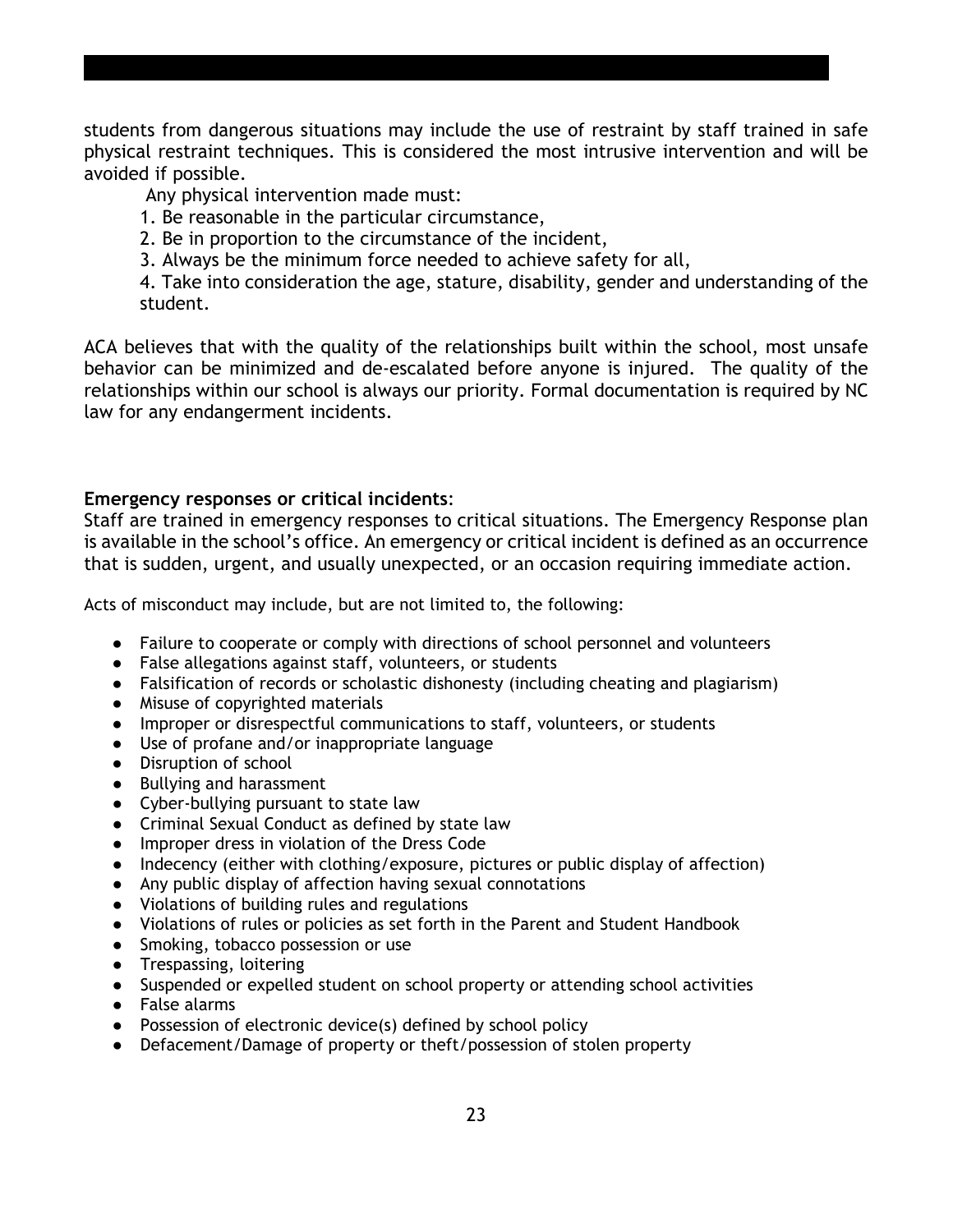- Coercion, extortion or blackmail
- Arson
- Possession of firework(s), explosive(s) and/or chemical substance(s)
- Possession and/or sale of alcohol and/or drugs (narcotic drugs, look-a-like substances and illegal chemical substances)
- Possession of look-a-like weapons
- Possession of dangerous weapons as defined by state law and dangerous weapons or instruments not otherwise enumerated herein
- Possession of personal protection devices (such as tasers, mace, pepper-spray, etc.)
- Fighting, assault and/or battery on another person
- Gangs and gang related activity
- Violation of Technology Use and Internet Safety Practices and Procedures
- Verbal assault
- Malicious or willful types of behavior that endanger the safety of others
- Extreme acts of defiance and/or threats toward teachers/other adults/fellow students
- Criminal acts other than as enumerated herein
- Excessive tardiness or absences as defined in the Attendance Policy

Parents or students who are unsure of what conduct is prohibited by each act should consult with the DOE.

# **Bullying Policy: Bullying Definition**

Because bullying has become a common inappropriate behavior in many elementary schools, ACA will regard it as an unsafe practice. "Bullying is a systematic and repeated abuse of power. It may be defined as: repeatedly dominating or hurting someone; repeated unfair actions by the perpetrator and an imbalance of power; a repeated feeling of a lack of adequate defense and feelings of oppression, humiliation, loss of dignity by the targeted individual.

Bullying or harassing behavior includes, but is not limited to, acts reasonably perceived as being motivated by any actual or perceived differentiating characteristic, such as race, color, religion, ancestry, national origin, gender, socioeconomic status, academic status, gender identity, physical appearance, sexual orientation, or mental, physical, developmental, or sensory disability, or by association with a person who has or is perceived to have one or more of these characteristics.

Bullying can take many forms:

- 1. **Physical bullying**: A person or group using physical actions to bully, hit, poke, trip or push. Repeatedly and intentionally damaging or destroying someone's belongings.
- 2. **Verbal bullying**: Repeated or systematic name calling, insults, racist or homophobic remarks.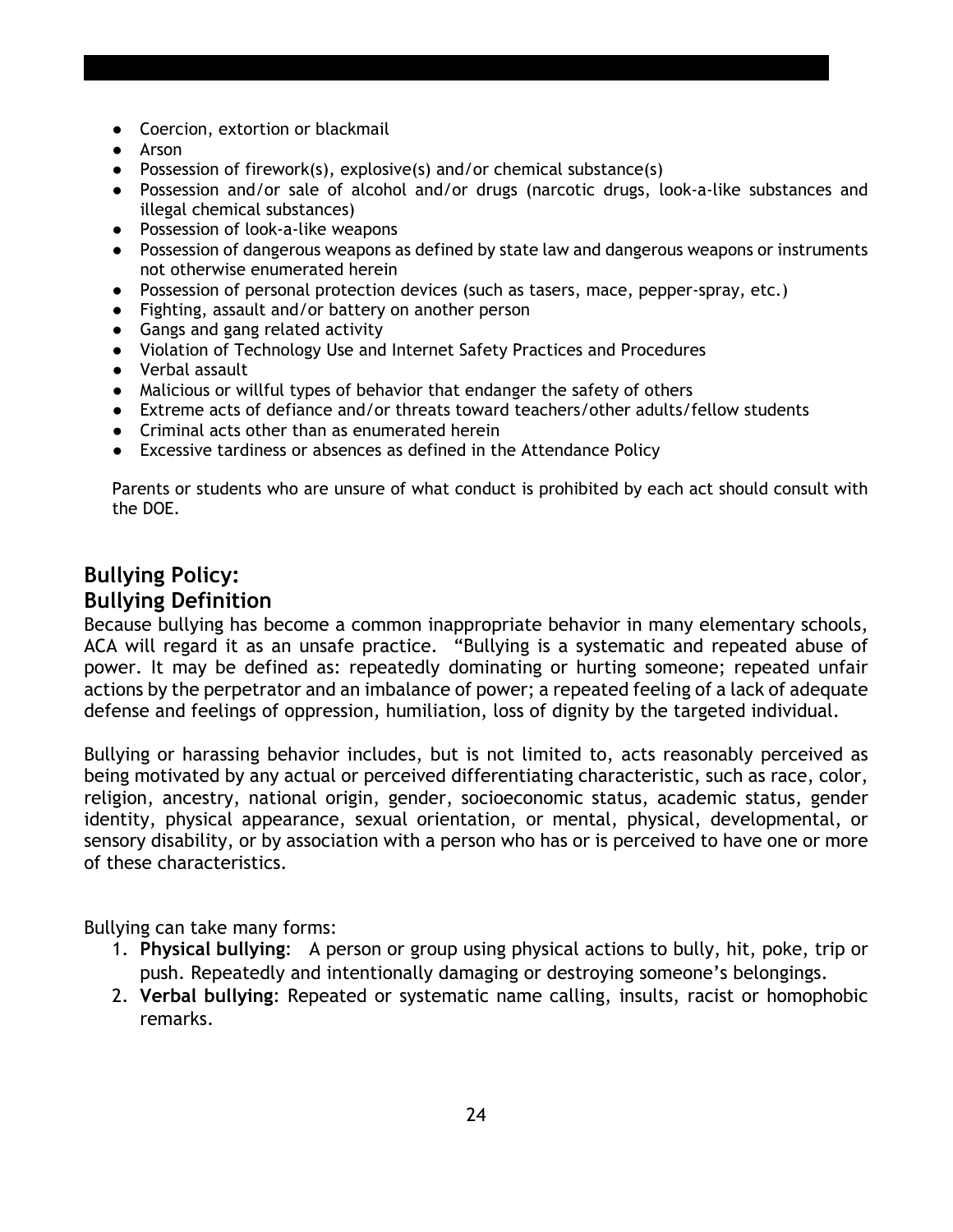- 3. **Covet bullying**: Spreading rumors, lying about someone, perpetrating nasty jokes, mimicking or deliberately excluding someone, offensive graffiti.
- 4. **Psychological bullying**: threatening, manipulating, stalking
- 5. **Cyber bullying**: using technology to bully another; email, phones, chat rooms, social media, Instagram, or texting messages that are hurtful or untruths. **Flaming:** where electronic messages are sent with angry or vulgar content; **Harassment**: repeated insulting or untrue messages; **Denigration**: posting or messaging gossip or rumors that are damaging to reputation; **Outing**: sharing secrets or confidential embarrassing information or images; **Exclusion**: intentionally or cruelly excluding someone from an online group; **Cyber stalking**: repeated, intense, threatening harassment or denigration.

Behaviors not considered bullying: mutual agreements and disagreements where there is no power imbalance or denigration, not liking someone, a single act of social rejection, isolated aggression, or intimidation. While these are not considered bullying, they will be addressed as inappropriate behaviors at Achievement Charter Academy. A proactive approach to bullying issues is part of the Quality School practices. The Connecting Habits are visible and taught in all classrooms.

Research indicates that both students who are bullying and students who are being targeted as a victim are at-risk of behavioral, emotional, and academic problems. These outcomes are in direct contradiction to our school community's goal for quality learning environment and outcomes. Bullying will not be tolerated and will be addressed.

#### Procedures:

- 1. Any school employee who has witnessed or has reliable information that a student has been subject to any act of bullying or harassing behavior shall report the incident to the DOE. A student, volunteer, or visitor who has witnessed or has reliable information that a student has been subject to any act of bullying or harassing behavior should, and are strongly encouraged to, report the incident to a teacher, other staff member or the DOE.
- 2. A report of bullying or harassing behavior should be done in written form, providing as much information as possible. The report may be done anonymously.
- 3. Any staff member who receives a report of bullying or harassing behavior shall immediately forward the report to the DOE who will ensure that a prompt investigation is completed. The investigation is to be complete within three (3) school days after a report or complaint is made.
- 4. Within two (2) school days of receiving a report of a prohibited act of bullying, the DOE or his/her designee shall notify the parent of the alleged victim of bullying and the parent of the alleged perpetrator of bullying.
- 5. Upon completion of the investigation report, the DOE or his/her designee shall notify the parent of both the victim and perpetrator of the result of the investigation.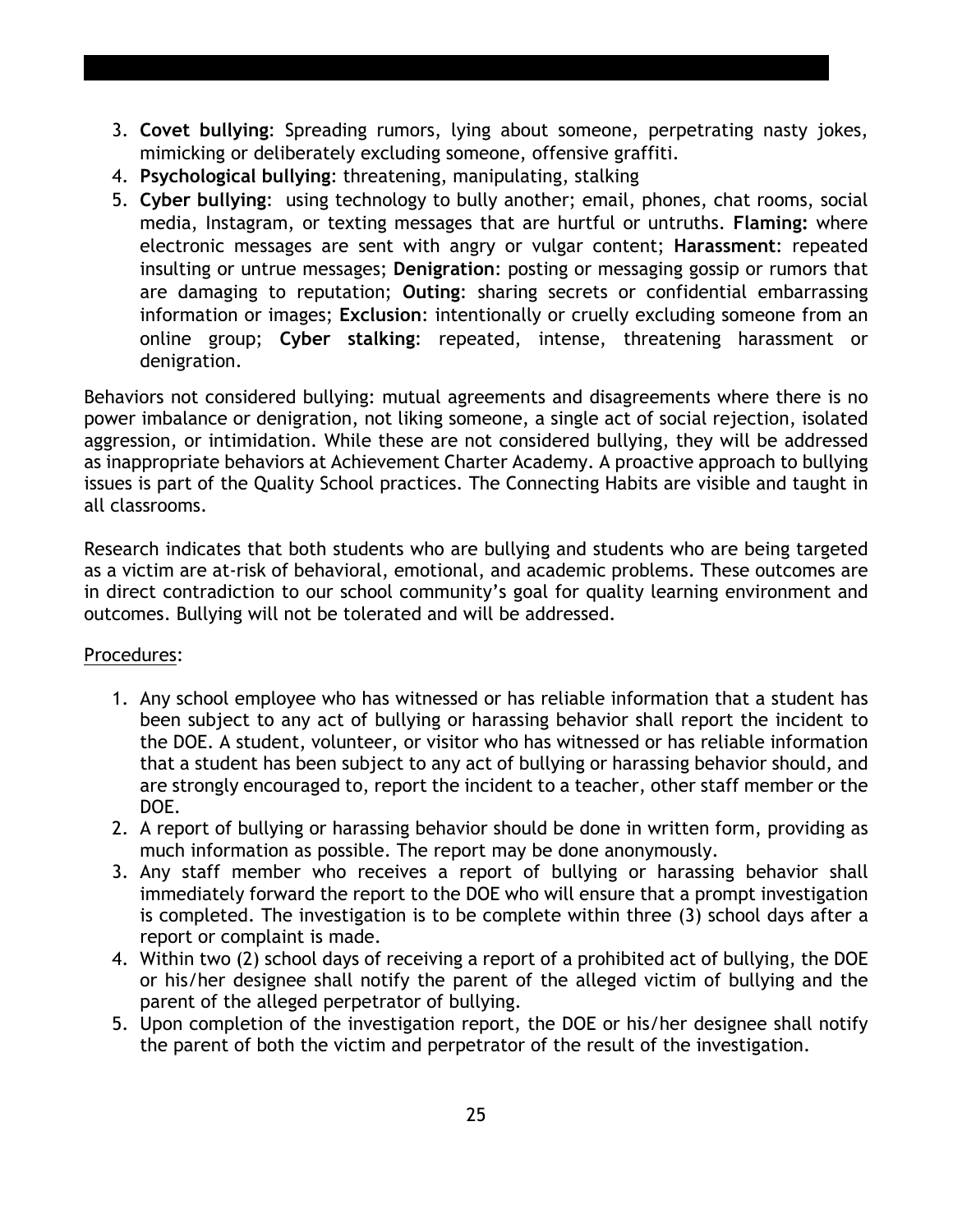- 6. There will be no reprisal or retaliation against any person who reports an act of bullying or harassment. Such reprisal or retaliation by a student is a violation of the Student Code of Conduct and will result in disciplinary action pursuant to the Student Code of Conduct.
- 7. Any student who is found to have falsely accused another of bullying or harassment is subject to remedial action in accordance with the Student Code of Conduct. Bullying or harassing behavior is a violation of the Student Code of Conduct and will result in disciplinary action pursuant to the Student Code of Conduct.

#### **Due Process Procedures**

The following due process procedures only govern the suspension or the expulsion of a student from the school's regular educational program. If a student charged with violation of this Student Code of Conduct has been returned to the regular school program pending a decision, then such action of reinstatement shall not limit or prejudice the school's right to suspend or expel the student following that decision.

#### **A. Suspension of Ten (10) School Days or Less**

As a general rule, prior to any suspension of the student, the DOE shall provide the student with the following due process:

- 1. The student will be informed of the charges against him/her, and, if the student denies the charges, the DOE shall provide the student with an explanation of the evidence.
- 2. The student shall be provided an opportunity to explain his/her version of the facts.

If a student's presence in school poses an immediate danger to persons or property or an ongoing threat of disruption to the educational process, the DOE may immediately suspend the student, and as soon thereafter as reasonable, provide the student with his/her due process rights as set forth in this section.

If, after providing the student with his/her due process rights, the DOE determines that the student has engaged in a prohibited act under this Student Code of Conduct, then he/she may impose a disciplinary penalty of a suspension not to exceed ten (10) school days. The DOE and/or dean, or his/her designee, shall inform (in person or by phone) the student's parent (in English and in the parent's primary language when readily available) of the suspension and of the reasons and conditions of the suspension. The student shall be provided the right to take home textbooks, complete homework assignments and an opportunity to make-up assessments. A decision to suspend a student for ten (10) or fewer school days is final and not subject to further review or appeal.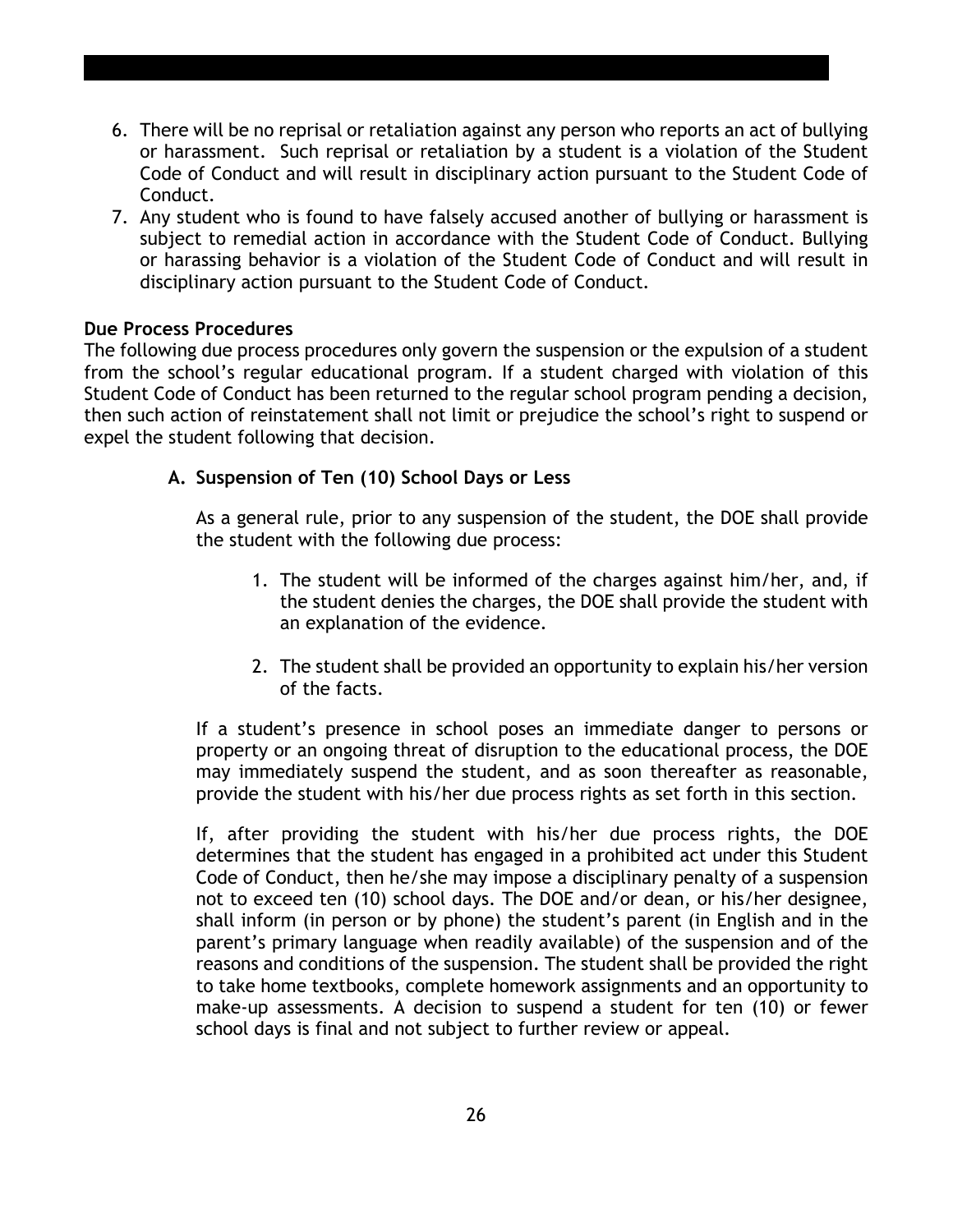#### **B. Suspension for Eleven (11) or More School Days and Expulsion**

The Board of Directors will hear all long-term suspensions and expulsions.

- 1. The DOE may recommend to the Board of Directors the long-term suspension of any student who willfully engages in conduct that violates a provision of the Student Code of Conduct that authorizes long-term suspension or expulsion.
- 2. The Board of Directors shall provide the student an opportunity for a hearing before imposing a long-term suspension. If the student declines a hearing or if no hearing is timely requested, the Board of Directors shall review the circumstances of the recommendation for long-term suspension or expulsion and may:
	- a. Impose and/or decline to impose the recommended suspension or expulsion; or
	- b. Modify and impose the recommended suspension or expulsion.
- 3. A parent shall be notified by the DOE in writing (in English and in the parent's primary language when readily available) of the DOE's recommendation to suspend or expel. The written notice shall:
	- a. State the nature of the violation with reference to the provision of the Code of Conduct the student is alleged to have violated and the proposed consequence.
	- b. If a hearing is desired, the student or parent must notify the DOE in writing within four (4) days of receiving the notice. If a hearing is timely requested, it will be held, and a decision issued before a long-term suspension is imposed. If the student or parent requests a postponement of the hearing or if the hearing is requested beyond the time set for such request, the hearing shall be scheduled, but the student shall not have the right to return to school pending the hearing. If neither the student nor the parent appears for the hearing, the parent and student are deemed to have waived the right to a hearing and the Board of Directors shall conduct the review set out in Section B2 above.

Should a hearing be timely requested, the hearing will be conducted by the Board of Directors. For the hearing, the student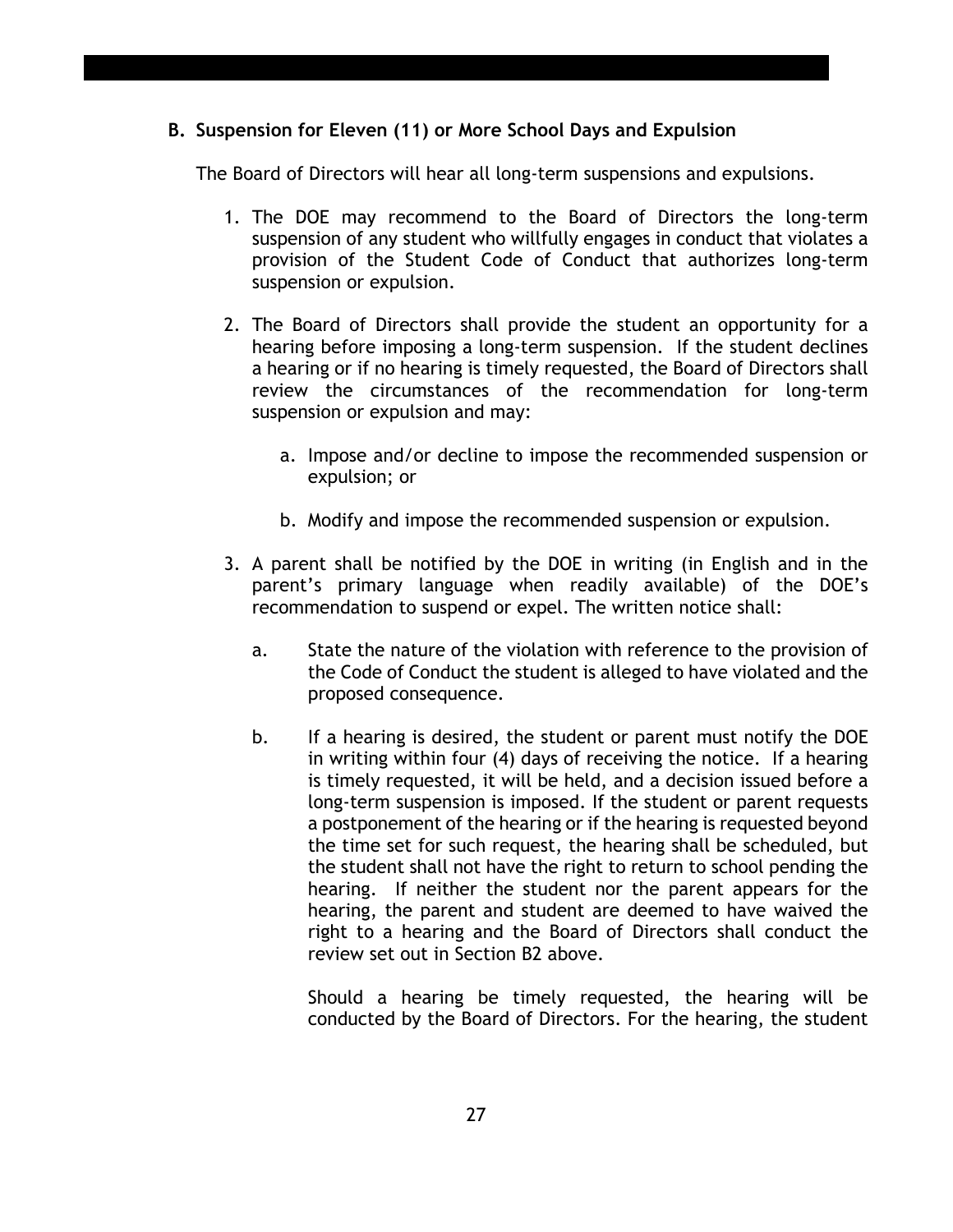will be provided procedural due process pursuant to state law including, but not limited to, the following:

- a. The right to be represented at the hearing by counsel or, at the discretion of the local board, a non-attorney advocate.
- b. The right to be present at the hearing, accompanied by his or her parents.
- c. The right of the student, parent, and the student's representative to review before the hearing any audio or video recordings of the incident and, consistent with federal and State student records laws and regulations, the information supporting the suspension that may be presented as evidence at the hearing, including statements made by witnesses related to the charges.
- d. The right of the student, parent, or the student's representative to question witnesses appearing at the hearing.
- e. The right to present evidence on his or her own behalf, which may include written statements or oral testimony, relating to the incident leading to the suspension.
- f. The right to have a record made of the hearing.
- g. The right to make his or her own audio recording of the hearing.
- h. The right to a written decision, based on substantial evidence presented at the hearing, either upholding, modifying, or rejecting the DOE's recommendation of suspension and containing at least the following information:
	- i. The basis for the decision, including a reference to any policy or rule that the student is determined to have violated.
	- ii. Notice of what information will be included in the student's official record.
	- iii. The student's right to appeal the decision and notice of the procedures for such appeal.
- c. Advise of the right to retain an attorney or an advocate of their choice and at their expense to represent the student in the hearing, right to review and obtain copies of the student's educational records prior to the hearing.
- d. Include what information will be included in the student's official record and the procedure for expungement of this information.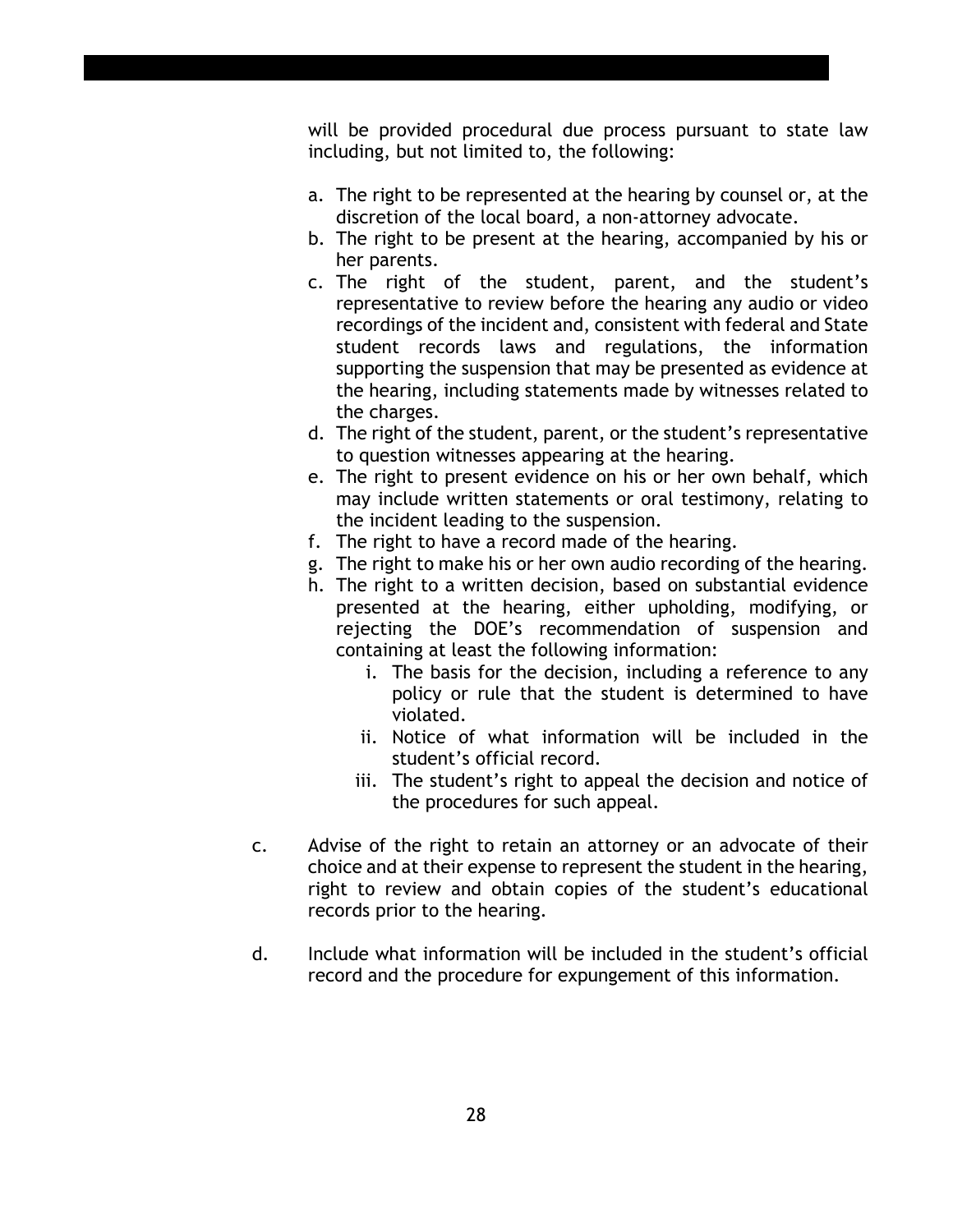Students who receive a long-term suspension may be offered alternative education services during the long-term suspension period. All discipline decisions made by the Board of Directors are final.

#### **MISCELLANEOUS PROVISIONS**

#### **A. Request for Readmission**

All students suspended for 365 days or expelled may, after 180 calendar days from the date of the beginning of the student's suspension or expulsion, request in writing readmission to the school.

#### **B. Voluntary Agreements**

At any time, the DOE or his/her designee may enter into a written contract with the student and his/her parent(s) setting forth the parties' agreement in settlement of disciplinary charges or restitution related to damage to or loss of school property. In such cases, the written agreement shall be final and binding and may not be later challenged by the DOE or his/her designee or the student or his/her parent(s).

#### **C. Suspended/Expelled Students on School Property or Attending School Activities**

A suspended or expelled student who enters onto school property or appears at a school activity, event, or function without the permission of a building administrator shall be deemed to be trespassing.

#### **D. Maintaining Class Progress**

When practical in the judgment of the DOE, a student may be permitted to maintain progress during the disciplinary period.

#### **Definition of Terms**

Behavior Referral Report is a specific written record of the student's act of misconduct. It documents the date, nature of the offense, and the disciplinary action taken by the teacher and/or DOE.

Attendance Corrective Action Plan (A-CAP) is a written document that identifies the causes for excessive tardies and/or absences and what steps will be taken to minimize the number of occurrences. It is signed by the parents, student, and staff member.

Behavior Corrective Action Plan (B-CAP) is a written document that identifies the cause of repeated misconduct and what steps will be taken to help a student overcome inappropriate behavior. It is signed by the parents, student, and staff member.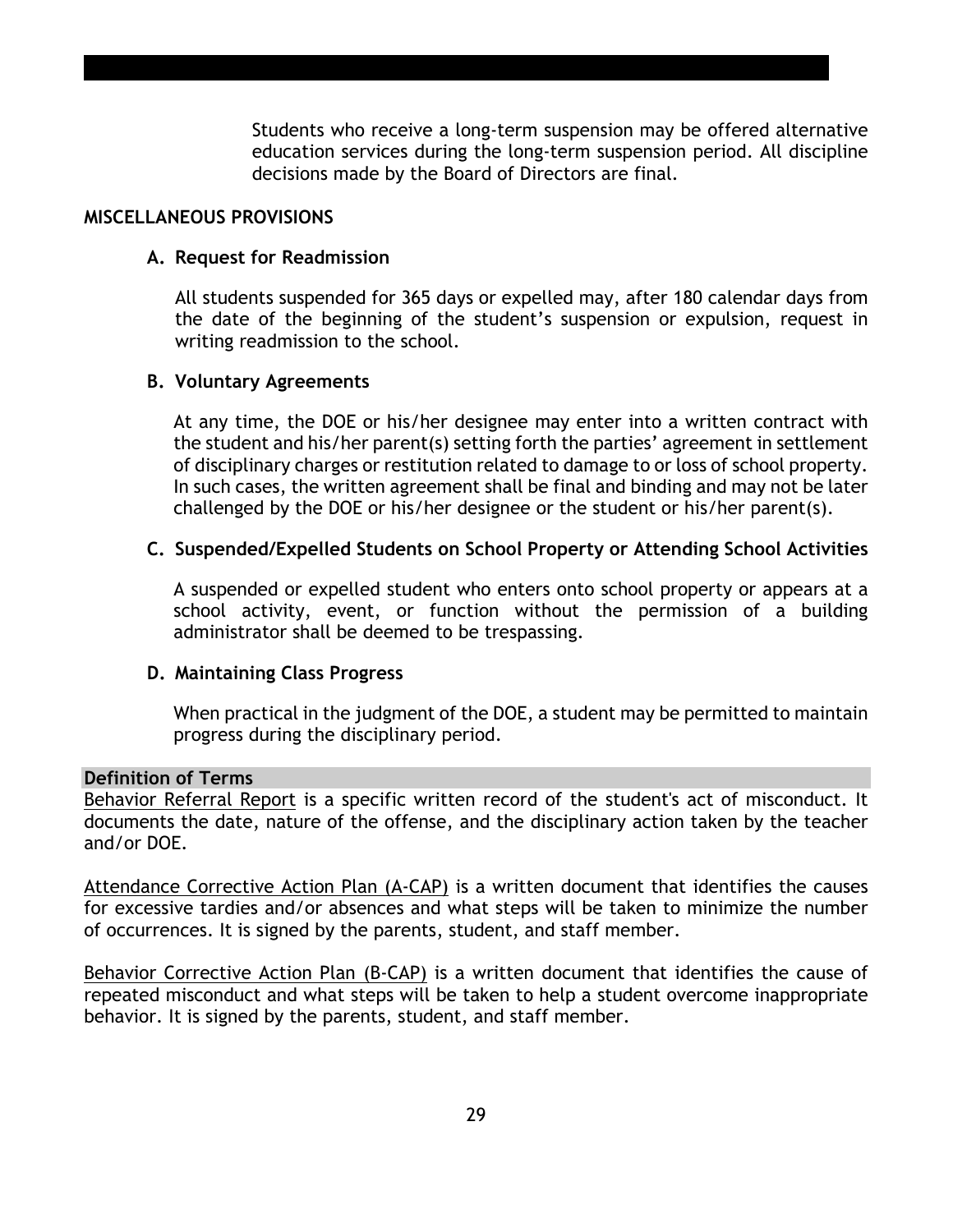Behavior Contract is a written document that outlines the expected behavior and disciplinary action for a student. It is signed by the parents, student, and staff member.

In-School Suspension refers to a decision to temporarily remove a student from the mainstream classroom and to place the student in a segregated environment within the school building that allows the student to continue to progress in their coursework but denies them access to regular classroom instruction and social interaction with their peers. The In-School Suspension room must always be supervised by an adult employee of the building.

Out-Of-School Suspension refers to a decision to temporarily remove a student's right to attend school or any school-related activity not to exceed ten (10) school days. A meeting with the parents may be convened to discuss the incident that led to the suspension and to develop a Behavior Contract for the future.

Long-Term Suspension refers to a decision to temporarily remove a student's right to attend school or any school-related activity for a specified period of time, which exceeds ten (10) school days. Once a student accumulates more than ten (10) school days of suspension in a semester, the next act of misconduct may result in a long-term suspension. If the act of misconduct leading to the long-term suspension occurs before the final quarter of the school year, the suspension shall be no longer than the remainder of the school year in which the offense was committed. If the act of misconduct leading to the long-term suspension occurs during the final quarter of the school year, the suspension may include a period up to the remainder of the school year in which the offense was committed and the first semester of the following school year. A meeting with the parents is convened to discuss the incident that led to the suspension and to implement or modify a B-CAP for the future.

Expulsion is defined as a decision to remove a student fourteen (14) years of age or older from school whose continued presence in school constitutes a clear threat to the safety of other students or school staff.

#### **Parent Communication Policy**

Effective communication between the school and home is vital to the successful academic, emotional, and social well-being of students. To keep parents informed of school events and student growth, the school communicates often with parents through newsletters, telephone calls, and individual and group meetings.

#### **Secure School Website**

ACA is committed to student achievement and parental involvement. ACA maintains a secure website containing student information to link these two core values. This secure online tool can be accessed by visiting the school website and logging-in through the Parent Login link on the homepage. Administrators and teachers update this site daily to record student records, analyze data, and communicate important information.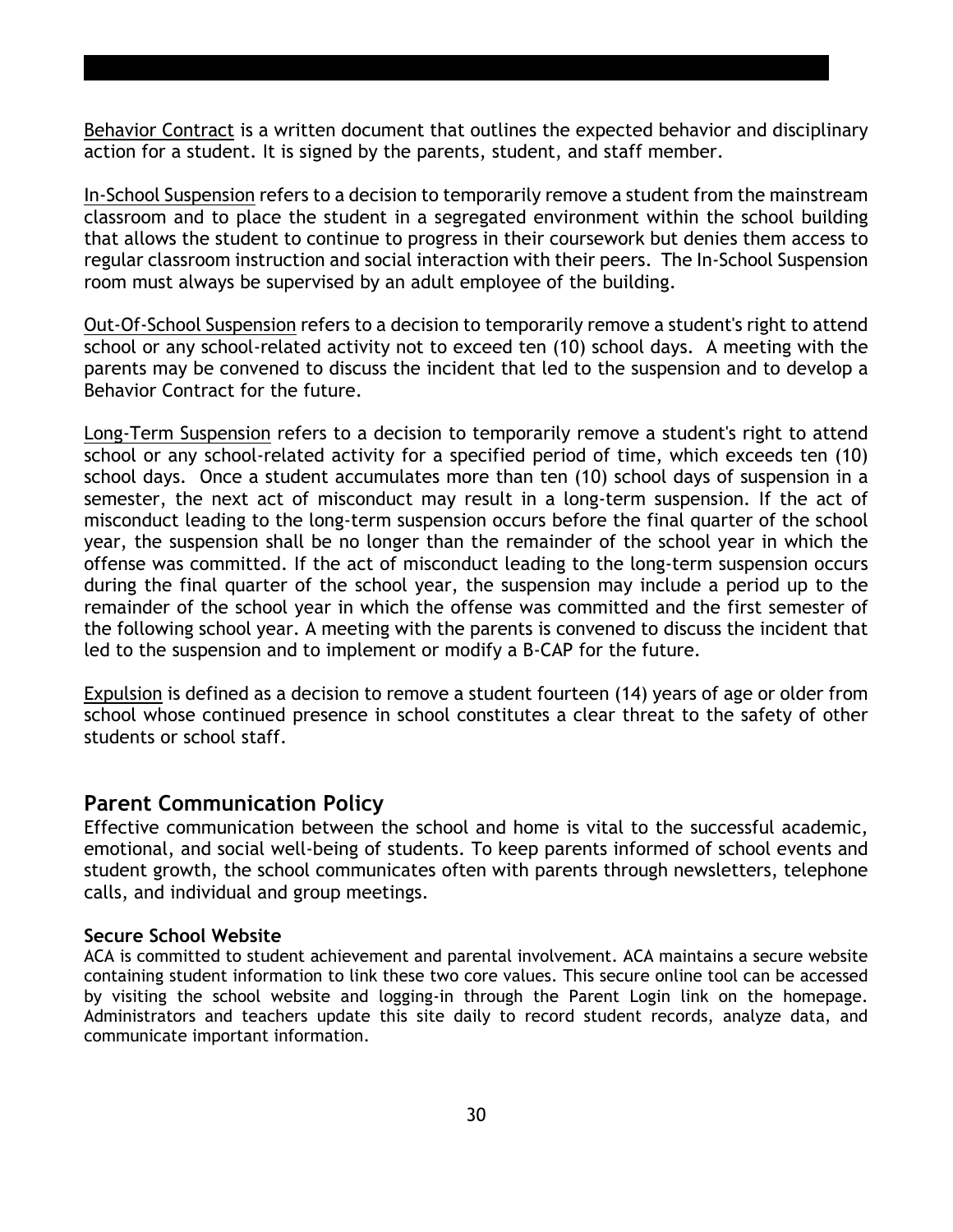ACA recognizes the value of informed and involved parents in the learning process. The website provides another way for parents to stay connected to the school. The online connection begins as soon as a student applies to attend ACA. The parent(s) of the applicant are sent detailed instructions for accessing their own *free* online account. After following these instructions, parents can log on to the system from any computer on the Internet and review their child's admissions information, attendance, and grades. Using the website, parents can also email staff members, review important publications, check calendars, and subscribe to automated email updates about their child.

#### **Student Led Parent-Teacher Conferences**

Parent-teacher conferences are conducted face to face twice each school year. In addition, parents are encouraged to inquire about their child's performance any time during the school year. We believe that by continually monitoring students' progress, the parent-teacher conferences will serve as a review with very few surprises. The student will identify interests, strengths, and weaknesses. Teacher and parent provide input and feedback as the student reflects on progress and sets goals for the future.

#### **Individual Achievement Plan (IAP)**

During each conference, students develop an IAP alongside the teacher and parent(s). Students identify learning opportunities they plan to pursue and the plan to accomplish these goals. Parents are encouraged to ask questions to learn as much as possible about their child's performance and goals. We aim to make parent-teacher conferences a student-centered experience designed to increase responsibility, confidence, and engagement in the learning process.

#### Attendance

Regular attendance establishes good work habits and self-discipline. Our school records attendance every morning.

#### **Arrival**

Students should arrive at school between  $7:40$  a.m. and  $8:00$  a.m. depending on the assigned arrival schedule. After exiting their vehicle, students should proceed directly into the building. They should walk and behave in an orderly manner. All students wearing hats should remove them upon entering the building unless headwear is worn for religious reasons. Prompt arrival is essential for an orderly morning meeting.

#### **Dismissal**

School dismisses at 3:00 p.m. M-F and 12:30 on Fridays. Please pick up your child during your assigned staggered pick-up time.

#### **Tardiness and Early Dismissal**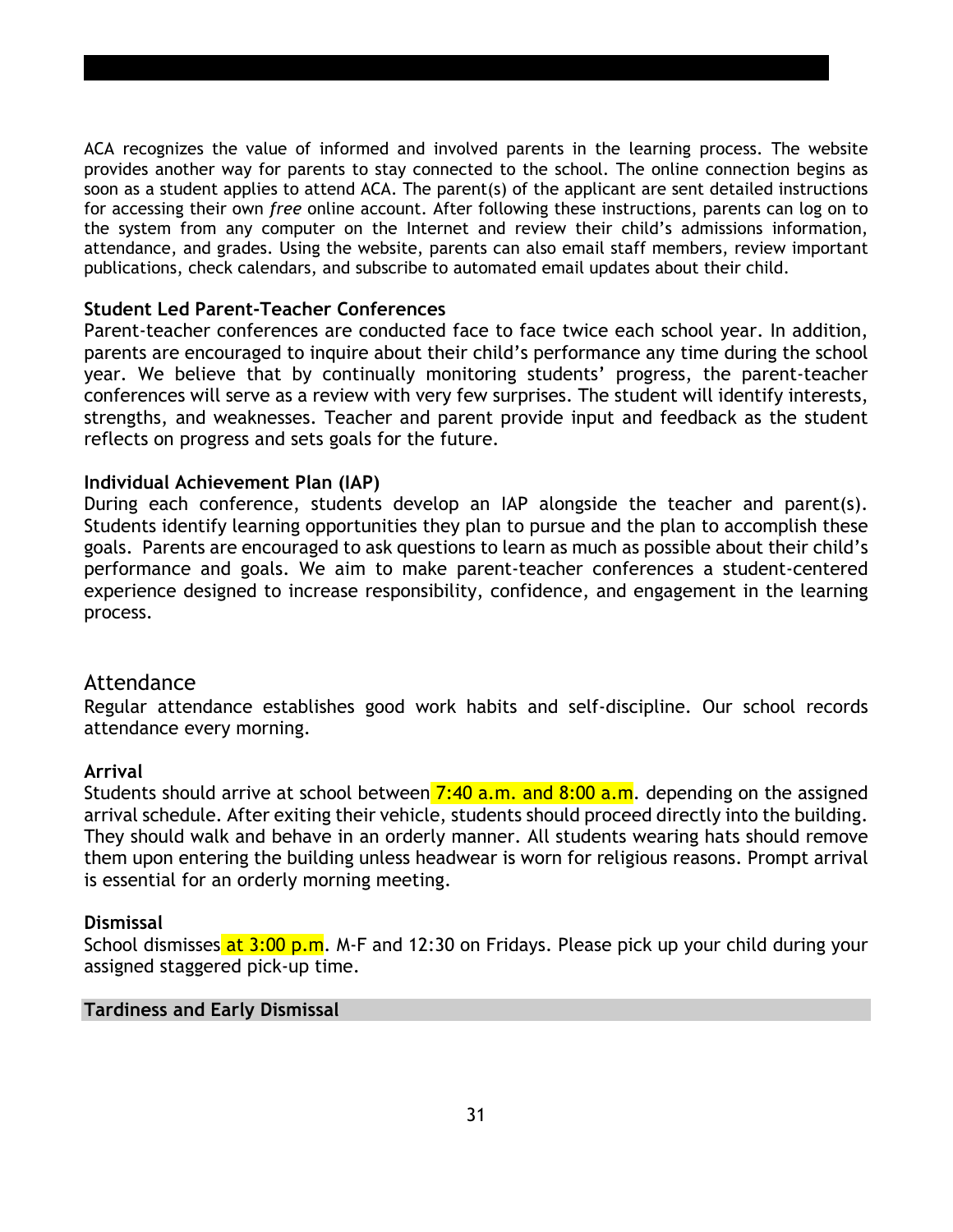Students are considered tardy if they arrive at their classroom after the start of the morning meeting 8:05 a.m. Early dismissals from school will also be considered tardies. Parents who dismiss their child early from school, for any reason, must sign the child out.

The tardy is considered unexcused unless a note is provided by the parent the day of the tardy and the tardy is excused under the reasons below. The note must contain the following information:

- Student's name
- Teacher's name
- Date of tardy
- Reason for tardy
- Phone number
- Signature of parent

If a tardy is due to a doctor or dental appointment, a note from a physician is also required. Tardies are excused for only the following reasons:

- Personal illness or injury
- Funerals
- Doctor or dental appointments (which could not be arranged outside school hours)
- Religious observances
- Late arrivals due to weather conditions (which do not require a parent note)
- Authorized tardy (approved by the DOE)

Abuse of excused tardies will be addressed by the DOE and may result in unexcused tardies with disciplinary action taken under the Student Code of Conduct at the sole discretion of the DOE.

#### **Absences**

All absences are to be verified by a call from the parent to the school office no later than the start of the school day. Voicemail is available before and after school hours.

If an absence is not verified by a call from the parent, the absence is considered unexcused. An absence is excused if a note is provided by the parent within two days following the absence and meets the guidelines below for an excused absence. The note must contain the following information:

- Student's name
- Teacher's name
- Date of absence
- Reason for absence
- Phone number
- Signature of parent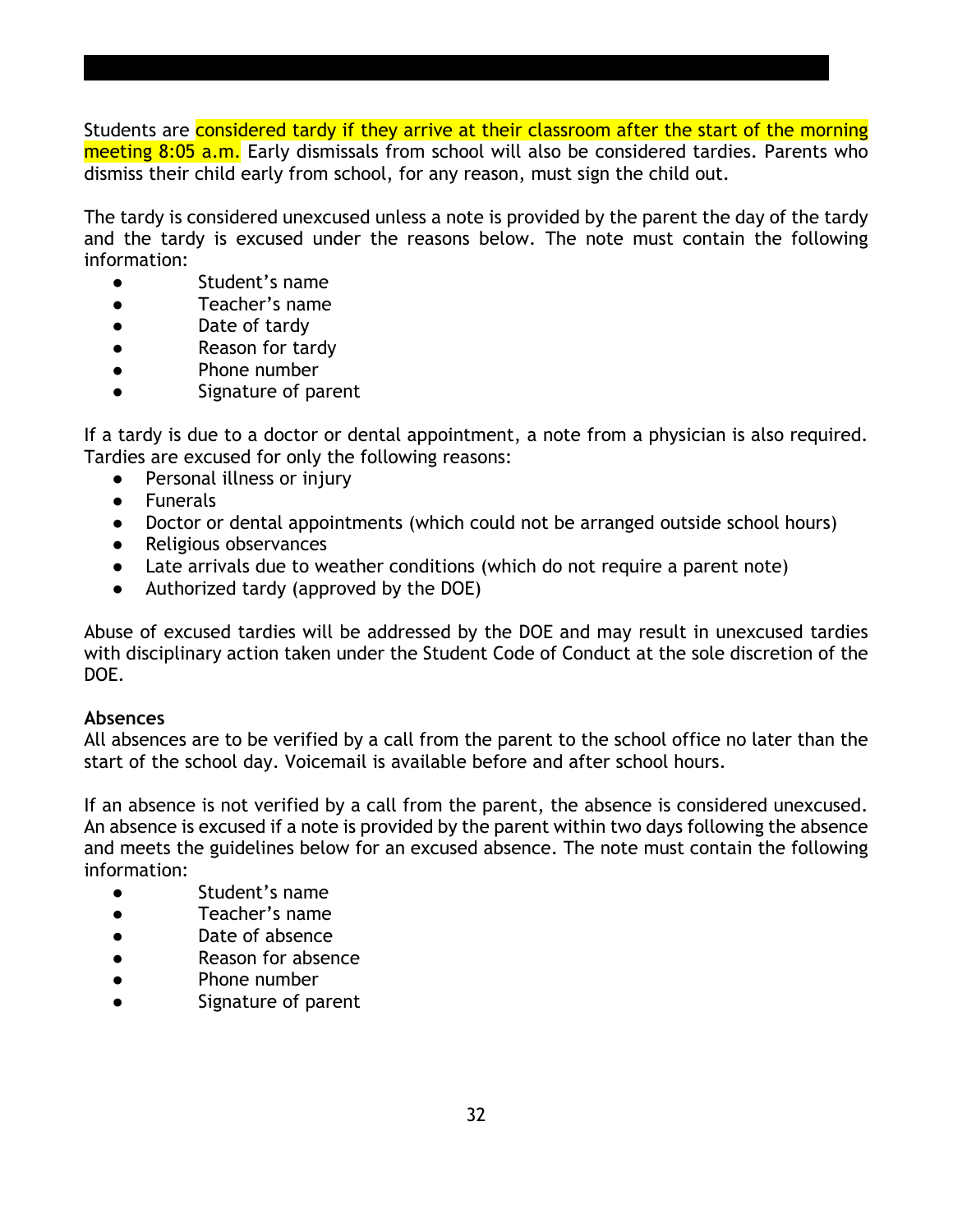If an absence is due to illness and lasts five days or more, a note from a physician is also required. Absences are excused only for the following reasons:

- Personal illness or injury
- Funerals
- Doctor or dental appointments (which could not be arranged outside school hours)
- Religious observances
- Authorized absence (approved by the DOE)
- Educational opportunities

Abuse of excused absences will be investigated by the DOE and may result in a referral to the District Attorney, Director of Social Services, and/or the County Juvenile Court or other disciplinary action.

| Range of<br><b>Unexcused</b><br><b>Tardies</b> | Range of<br><b>Unexcused</b><br><b>Absences</b> | <b>Progressive Intervention</b>                              |
|------------------------------------------------|-------------------------------------------------|--------------------------------------------------------------|
| $1 - 3$                                        | $1 - 2$                                         | Early Intervention                                           |
| $4 - 6$                                        | $3 - 4$                                         | Parent Notification (Email or note)                          |
| $7 - 9$                                        | $5 - 6$                                         | Parent Contact (Phone or meeting)                            |
| $10 - 12$                                      | $7 - 9$                                         | Completion of Attendance Corrective Action<br>$Plan (A-CAP)$ |
| $21 - 24$                                      | $19 - 22$                                       | <b>Possible Expulsion</b>                                    |

Unexcused tardies and absences are handled in the following manner:

\*Potential referral to District Attorney, Director of Social Services, and/or the County Juvenile Court with certified return receipt to parent. Factor considered in grade promotion.

Note: Any student who accumulates 15 consecutive school days of unexcused absences will be subject to potential withdrawal from the school.

#### **Truancy**

A student is truant if unexcused absences total ten (10) or more school days in a school year. If truant, the student is referred to the District Attorney, Director of Social Services, and/or the County Juvenile Court.

The DOE may act as the school's attendance officer or delegate that duty. The school's attendance officer investigates possible school attendance violations and takes other necessary actions to enforce the compulsory education laws.

#### **Family Vacations**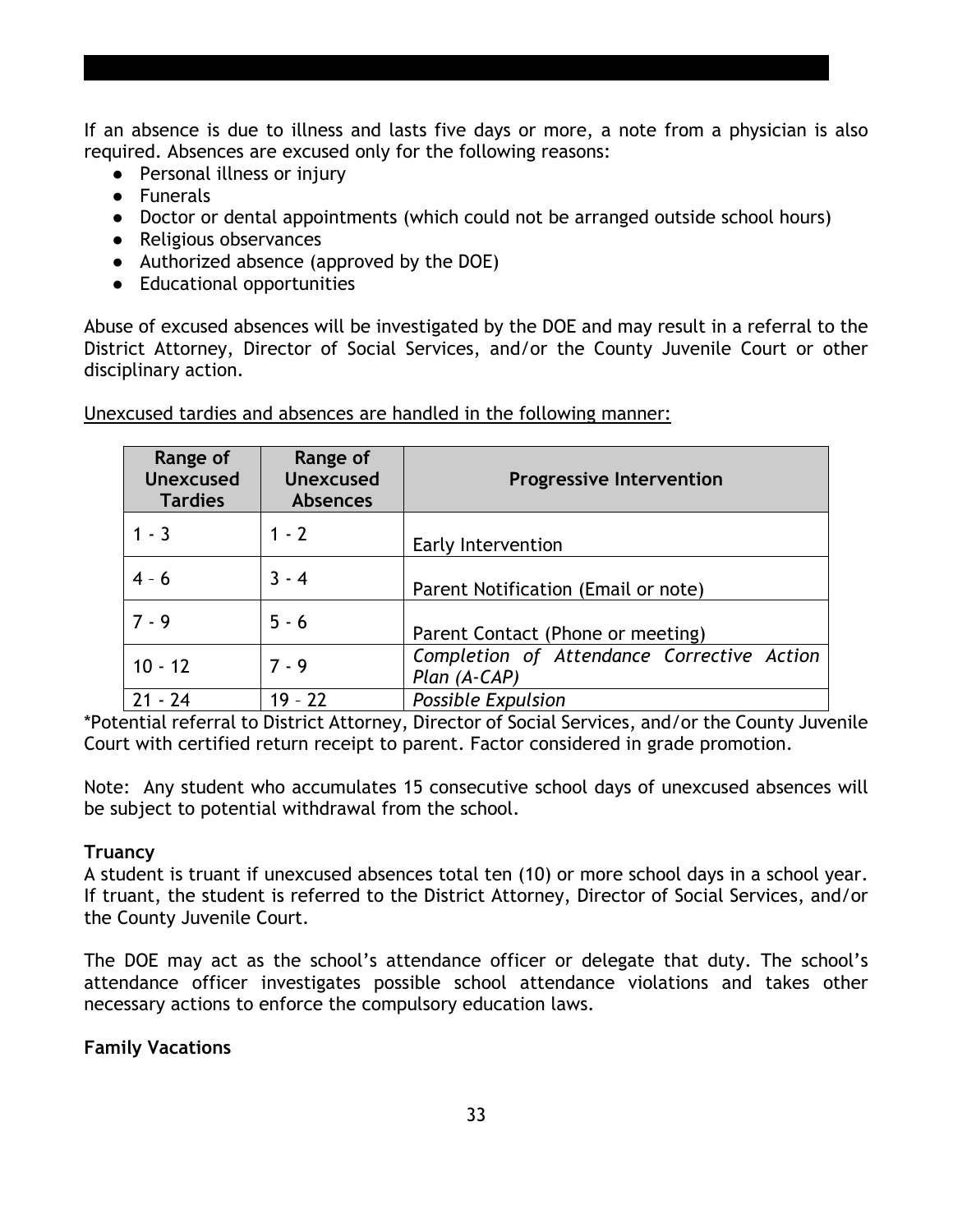Parents planning to take their child on a trip must notify the DOE or secretary at least two weeks before departure. The student's absence will be an excused absence if approved by the DOE. Lengthy trips are discouraged and may be cause for withdrawal. It becomes the student's responsibility, with the help of the parents, to plan with each teacher for missed assignments and to complete assigned work upon his/her return to school. The student is to complete all assignments within the same number of days as the length of the vacation. Incomplete assignments will not receive credit. Students who miss an announced test during their absence will take the test when all missed work is completed and within the same number of days missed due to the vacation.

#### **Family Death or Terminal Illness**

If there is a death, terminal illness, or similar traumatic situation in a student's family that may affect his/her attendance, emotional well-being, and/or level of concentration, the office staff members should be notified.

#### **Illness During the School Day**

If a student becomes ill during the school day, appropriate arrangements will be made for the student's care while waiting for parent pick-up. Students with vomiting or fever must be symptom-free for 24 hours before returning to school.

#### **Voluntary Withdrawal**

To withdraw a student, a parent must complete a Student Withdrawal form available in the office.

## **Dress Code**

Students are required to wear the ACA school uniform daily, starting with the first day of school. Students' uniforms should be clean, neat, and worn in the correct size. ACA uniforms should be well kept, with no holes, marks, or tears. Every Friday is a dress down day at ACA. Students are not required to wear uniforms.

#### **ACA Uniform Policy:**

Approved uniform bottoms: Students may wear weather appropriate shorts, pants, skirts, or jumper dresses, in the following colors: navy, black, or khaki. Jeans are not considered part of the approved ACA dress code.

K-1 students can wear a more comfortable, less fitted style of bottoms, as they are still learning to use the buttons and zippers on more structured pants and shorts. Examples of this include leggings or relaxed pants. No sweatpants, please.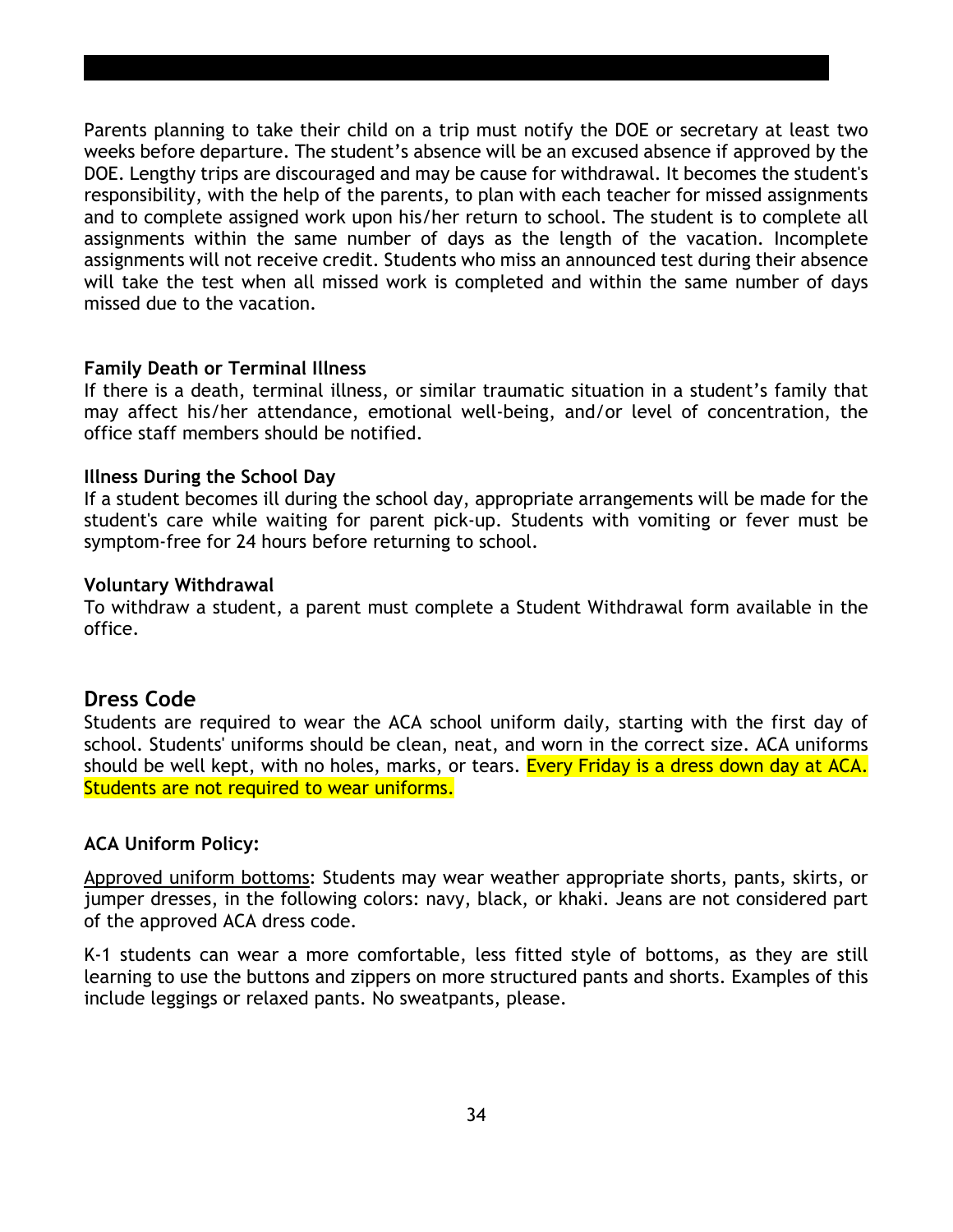Approved uniform tops: All students will wear the ACA logo polo to school daily. The ACA polo will be offered in navy blue, white, and grey.

ACA knows that children learn and grow in different ways, and we want to reflect that in our uniform policy. Polos may be worn tucked, or untucked, to provide comfort to the student. Belts are optional as well, if pants and shorts are well fitting, comfortable, and a good representation of the ACA community.

#### **Cold Weather:**

Sweaters and long sleeves worn under the ACA polo should be navy, white, or gray, to keep a consistent and identifiable look to the student body.

There is no restriction on coats to be worn outdoors. Please always send your child to school in weather appropriate clothing, as we go outside daily, weather permitting. Gloves, scarves, and hats for colder weather will be kept in backpacks or lockers/cubbies.

Boots may be worn in colder months, as necessary.

#### **Hats:**

Hats and head coverings are to be worn outdoors only, unless worn for a religious purpose.

#### **Shoes:**

Children at ACA are active learners and need shoes that support activity!

ACA students should wear athletic shoes that encourage movement, provide adequate tread for playground equipment, and allow for comfort and functionality for PE, outside learning, and choice time activities.

ACA students should wear closed toe shoes, no sandals, crocs, or flip flops.

As stated in the cold weather section of our policy, winter boots may be worn in the colder months, as deemed necessary by school administration.

Our uniform policy is designed to help families and students. We always encourage you to reach out with questions and suggestions.

Thank you for being part of the Achievement Charter Academy family!

The school administration reserves the right to the final approval of dress code attire.

## **Title I Parent Involvement Policy**

The school has adopted a policy addressing the importance of parent involvement. In addition to existing policies and guidelines, the school also recognizes the need for a policy that meets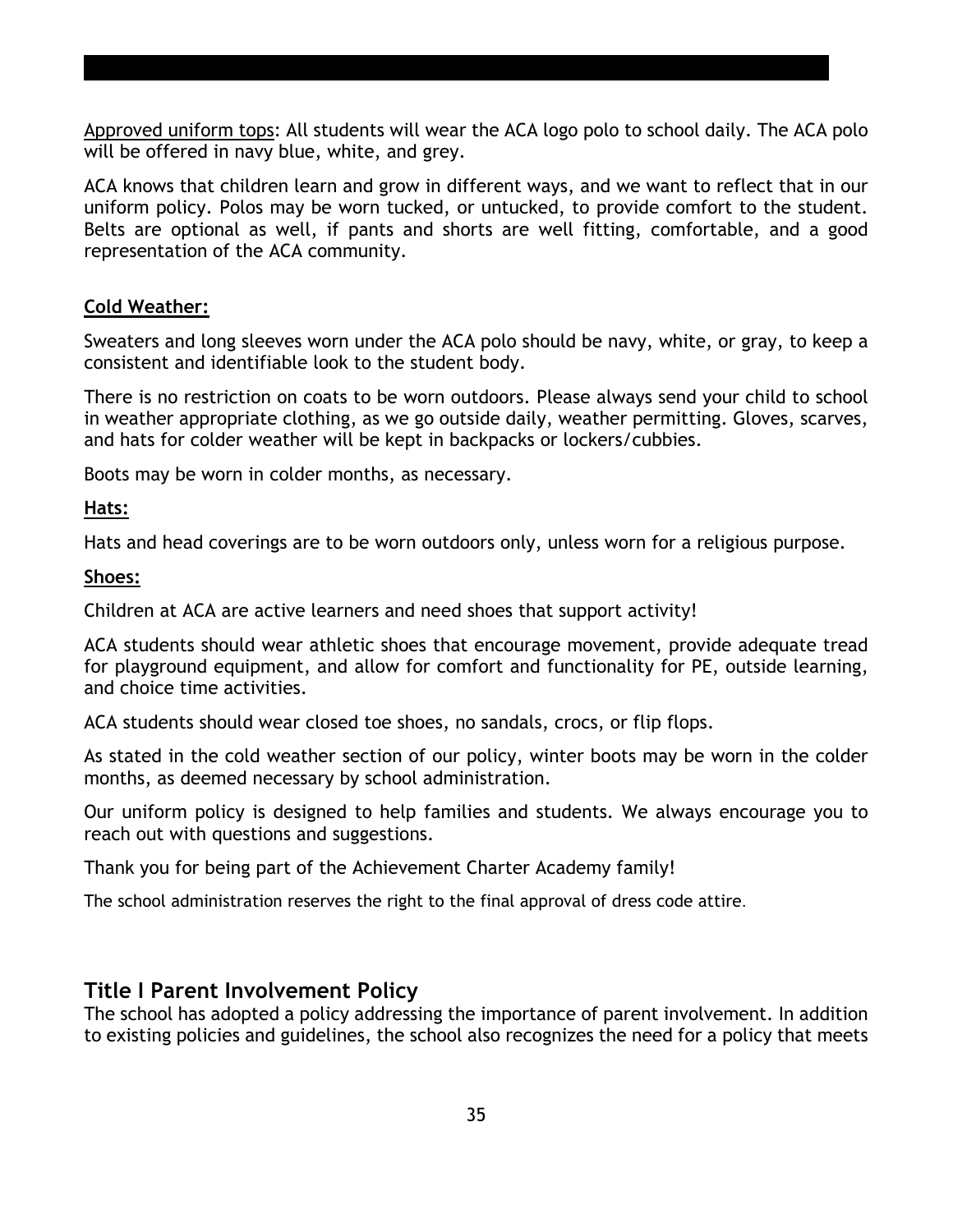the requirements under Section 1118 of the Elementary and Secondary Education Act, as amended by the No Child Left Behind Act of 2001 (P.L. 107-110).

Parents of students are vital contributors in the education of their children. Accordingly, they are encouraged to participate in the development and structure of Title I activities and to be kept informed about programs in which their children belong. Moreover, they are to be kept informed of the academic progress their children make as a result of participation in these programs, for it is through mutual understanding and close cooperation between the school and home that a student's academic success improves. Two-way communication between the school and home, both verbal and written, provides a sound base for a good partnership to provide an effective educational program for all students. Full realization of the partnership will be achieved through the on-going commitment and active participation by both home and school.

To ensure effective involvement of parents and to support a partnership among the school, parents, and the community that will improve student academic achievement, the school shall:

- Provide assistance to parents in understanding such topics as the state's academic content and achievement standards, state and local academic assessments, and monitoring students' progress and work with educators;
- Educate DOE, teachers, student services personnel, and other staff, with the assistance of parents, regarding the value and utility of parental contribution, ways to reach out to, communicate with, and work with parents as equal partners, ways to implement and coordinate parent programs, and ways to build ties between parents and the school;
- Coordinate and integrate, to a feasible and appropriate extent, parental involvement programs and activities with Head Start, Reading First, Early Reading First, Even Start, the Home Instruction Programs for Preschool Youngsters, the Parents as Teachers Program, and public preschool and other programs;
- Conduct activities, such as parent resource centers, that encourage and support parents in more fully participating in the education of their children; and
- Ensure that curriculum, textbooks, and teaching materials of the school are available for review by the parent.

This Parent Involvement Policy is fulfilled as follows:

- 1. Parents are notified in writing regarding their child's participation in Title I programs. The written materials include a copy of this Parent Involvement Policy and a summary overview of Title I programs that are offered during the school year.
- 2. Early in the school year, parents are invited to meet the staff, learn more about available Title I programs, ask questions, and give suggestions. They learn how progress is measured and how they receive feedback about their child's progress. Parents are also invited to attend parent-teacher conferences.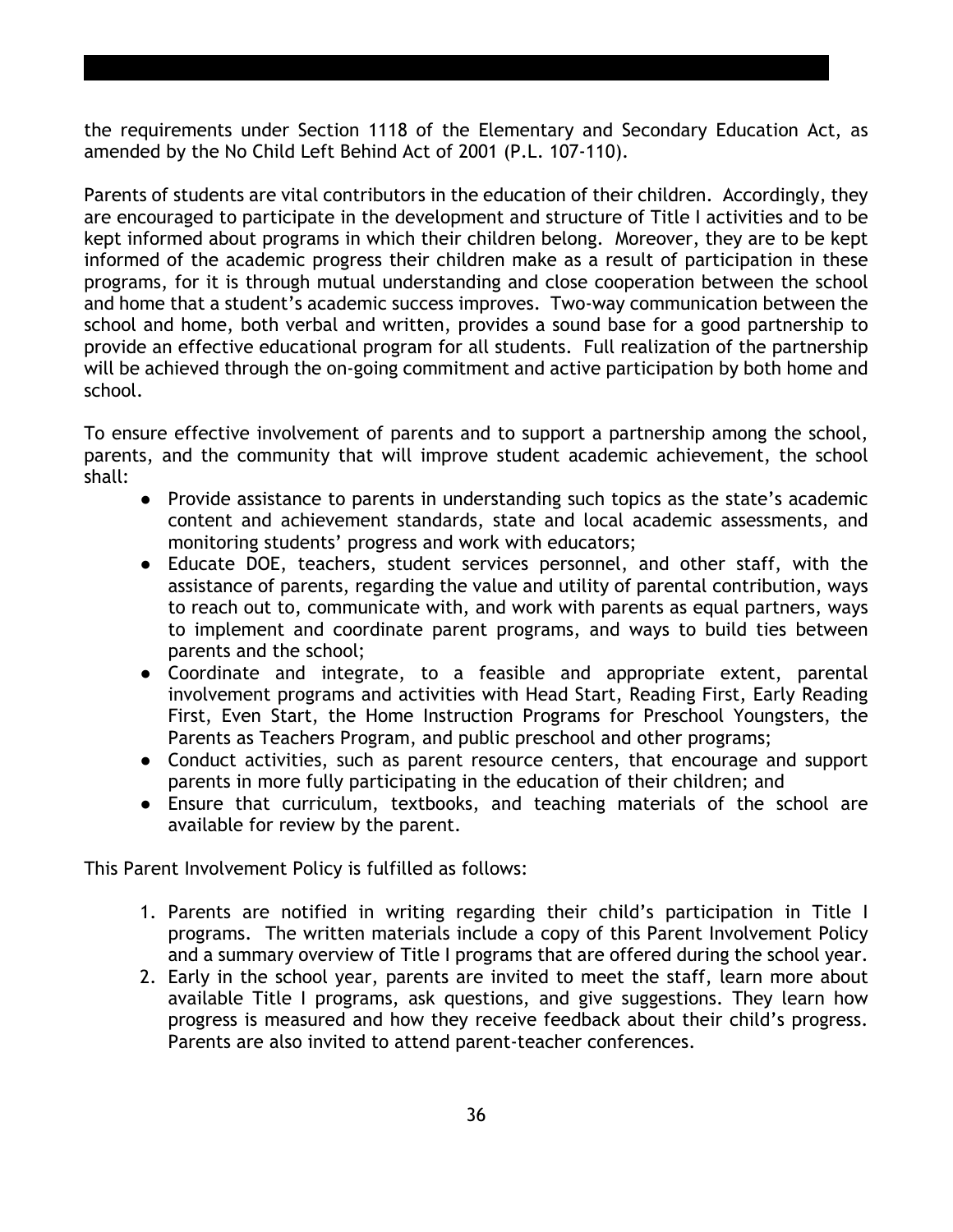- 3. Efforts are made to assist parents in understanding federal and state academic expectations, state content standards, student performance standards, the school curriculum, and school expectations and assessment results. This is accomplished by scheduling regular parent meetings throughout the school year.
- 4. Parents are encouraged to visit the school for volunteer training and information, visit their child's classes, actively volunteer in the life of the school, and attend other meetings and events. In addition, the school encourages parents to offer their ideas and suggestions to the school staff.
- 5. The school seeks ideas and suggestions from community-based organizations and coordinates parent involvement opportunities with such programs.
- 6. A school newsletter or similar communication is sent to all families. This communication provides for home reinforcement of skills and concepts taught at the school.
- 7. Efforts are made to accommodate parents with disabilities and with varying work schedules. Efforts are also made to provide information to parents in the language used at home (i.e. home language).
- 8. Parent involvement activities are fully integrated into the School Improvement Plan process for academic accountability. At least one parent representative participates on the School Improvement Planning Committee and is included in the school's comprehensive needs assessment and annual Title I program planning. Also, it is through this committee that the school plans the coordination and integration of Title I parent involvement strategies with other programs, e.g., Even Start, Headstart, Reading First. Elements of this plan include:
	- A. **Regular Communication with Parents:** To build consistent and effective communication between the home and the school, communication includes:
		- i. The Parent and Student Handbook
		- ii. Regular school and classroom newsletters
		- iii. The annual school calendar
		- iv. Special event and reminder notices
		- v. Report cards
		- vi. Parent-teacher conferences
		- vii. Parent Nights
		- viii. School assemblies/ceremonies (parents invited)
	- B. **Parent Trainings:** These are opportunities to help parents develop and use athome skills that support their children's academic efforts and social development. Parents are given techniques and strategies that they may use to improve their children's academic success and to assist their children in learning at home. A Parent Needs Assessment survey is conducted at the first Parent Night. Some of these activities may include:
		- i. Choice Theory training
		- ii. Math games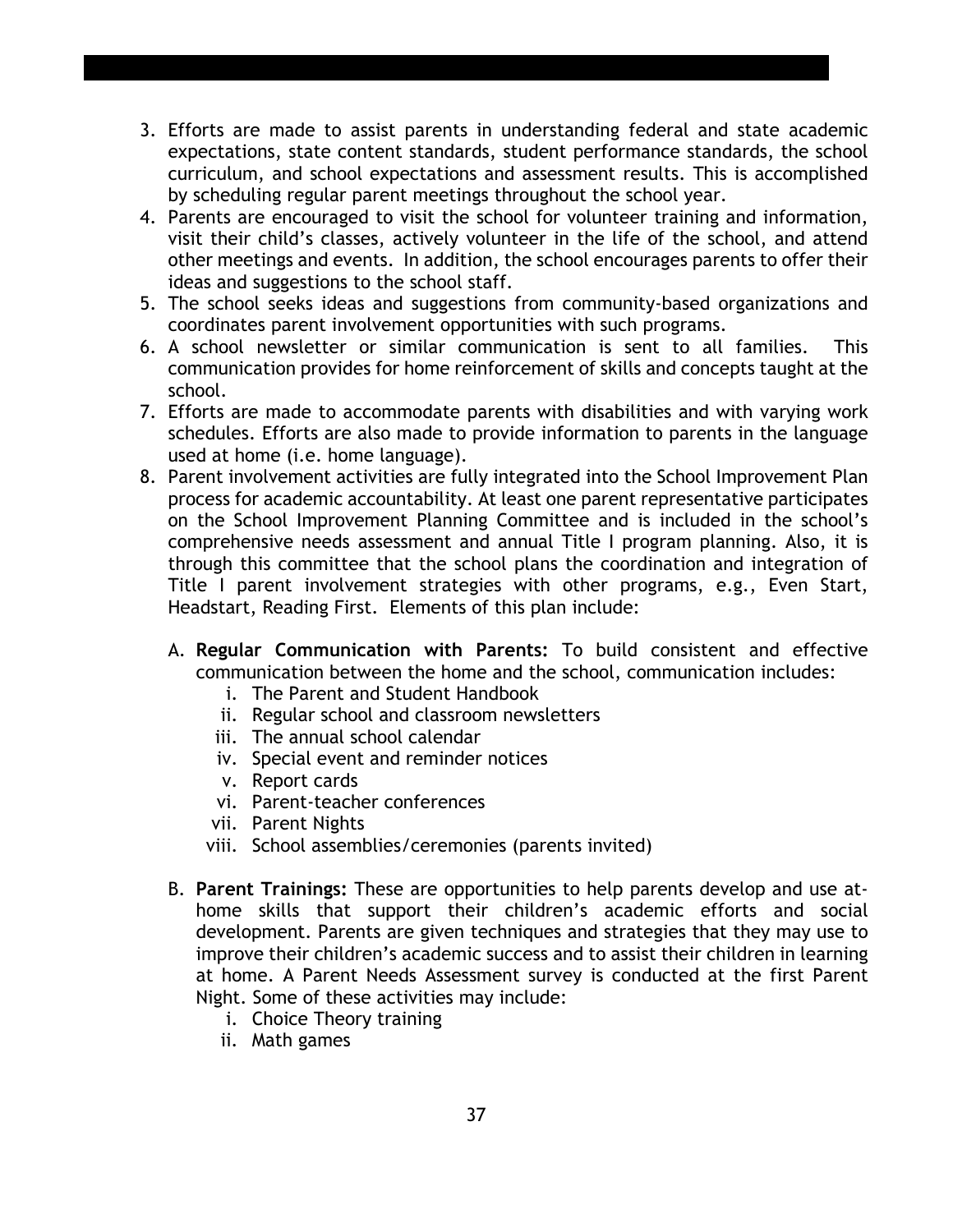- iii. Reading skills games
- iv. Kindergarten orientation
- v. Writing skills
- vi. District standards and assessment
- vii. Community resources
- viii. Helping with homework
- C. **Ongoing Assessment and Evaluation of Parent Involvement Initiatives:** At least annually, the school and parents convene to evaluate the Parent Involvement Policy. This assessment includes metrics so the school can evaluate the effectiveness of parent involvement initiatives and the level of responsiveness to parent concerns. This assessment initiative helps the school identify barriers to greater parent participation. The school uses the findings of this assessment initiative to design strategies for more effective parent involvement and to revise, if necessary, this Parental Involvement Policy. Further, these metrics may be used as a measure in the performance evaluations of the school DOE and staff. Examples of metrics include, but are not limited to:
	- i. Responses to and the results of the annual Parent Satisfaction Survey
	- ii. Increase or decrease in the number of parents involved in school activities
	- iii. Attendance at parent-teacher conferences
	- iv. Workshops and learning experiences offered for parents
	- v. Professional development for staff regarding how to work with parents and how to develop parent involvement strategies

# **Campus Visitor Policy & Volunteer Guidelines**

Visitors and volunteers are expected to review and honor the following guidelines while visiting or volunteering for the school. Violation of these guidelines endangers the safety of students and their right to an education. Those not abiding by these guidelines may be barred from the building and/or prevented from participating in future volunteer opportunities. Please contact the school's office for information on becoming a volunteer.

#### **General**

- 1. Potential volunteers are required to complete the appropriate level of background check before a volunteer assignment begins. Parents and guardians may complete the Volunteer Authorization and Release form to begin the background check process.
- 2. All visitors and volunteers must be processed through the electronic visitor management system, using their driver's license and must wear a form of identification provided by the school. They may also be required to submit to a criminal background check.
- 3. All visitors and volunteers must sign both in and out in the school office. They may not walk directly to any classroom unless given permission by the office staff.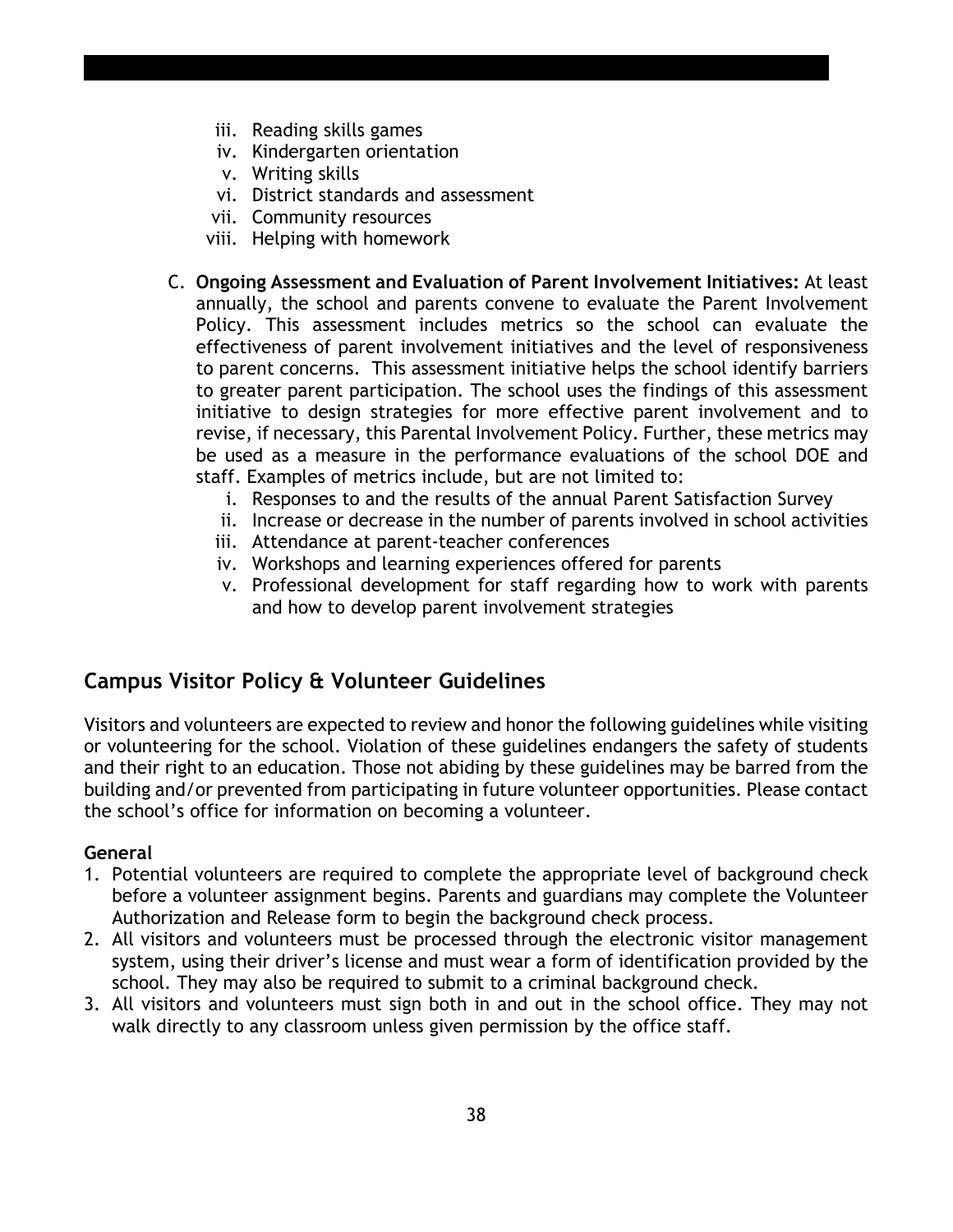- 4. All visitors and volunteers must reinforce and demonstrate the school's behavioral philosophy.
- 5. The distribution of literature, without prior approval from the classroom teacher or the DOE, is prohibited.
- 6. Visitors and volunteers must abide by staff instructions, asking for clarification if necessary.
- 7. Corporal punishment is prohibited. As an alternative, the Student Code of Conduct disciplinary procedures are to be followed by school personnel or the classroom teacher.
- 8. The school is a public school with a Board policy of neutrality regarding religion. Visitors and volunteers may neither show preference for any one religion over any other religion nor share their personal religious views with students.
- 9. Appropriate dress is required at all times.
- 10.Smoking, tobacco, and alcohol use are prohibited anywhere on school property, in all indoor facilities, and in the presence of students.

#### **Classrooms**

- 1. The teacher is ultimately responsible for the students and activities in his/her classroom.
- 2. Volunteers should enter classrooms quietly and wait for a break in the activity before communicating with the teacher and students.
- 3. Student behaviors must be addressed by the classroom teacher.
- 4. Classroom issues regarding students are confidential. Visitors and volunteers may not talk with others about the learning or disciplinary needs of any child other than their own.
- 5. Classroom visitors are allowed for a limited time and must have the DOE's permission.

#### **Field Trips**

- 1. Volunteer drivers must provide a valid driver's license, proof of insurance, and a sufficient number of seat belts to transport their assigned students. Volunteer drivers, overnight chaperones, and anyone in attendance of a field trip may be required to submit to a criminal background check.
- 2. Volunteers should follow all instructions provided by the teacher or school.
- 3. Smoking is prohibited in the presence of students.
- 4. Volunteer drivers must drive directly to the event and return directly to school (or preapproved location) immediately after the activity. "Side trips" are prohibited.
- 5. Volunteer drivers should leave radios off and avoid playing music.
- 6. Volunteers should behave appropriately when participating on field trips.

Field trips are a privilege, not a right, and participation is determined at the teachers' and administrators' discretion.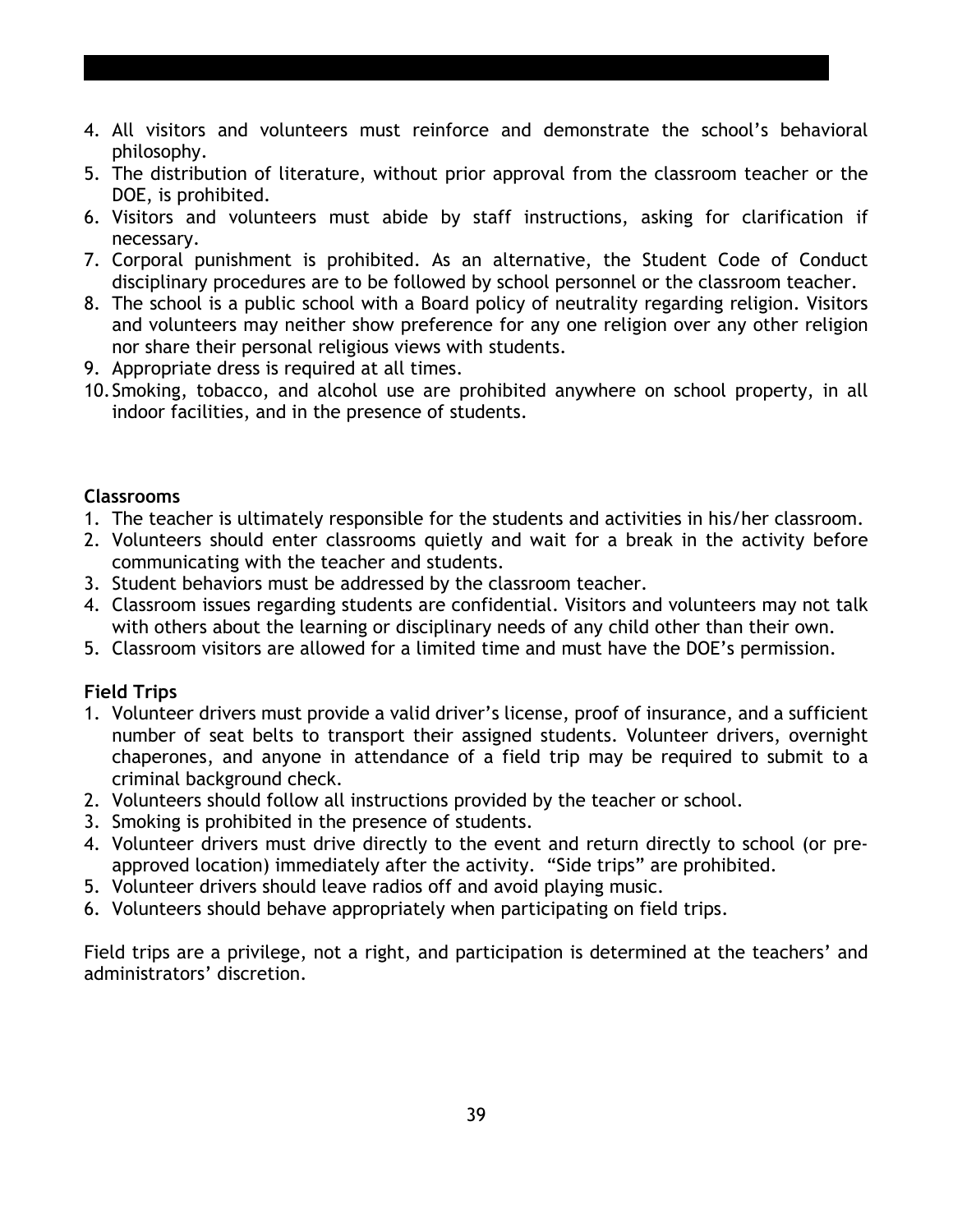# **General School Procedures**

#### **Transportation**

Although transportation is not required to be provided by the school, the school will be purchasing two buses that seats 60-70 students. There will be 5-6 pick-up and drop-off locations in the community where parents can meet the bus. These locations will be communicated in late summer before the school year begins. Parents who note the need for transportation on the enrollment paperwork will be offered spaces on the bus. Students who qualify for free and reduced lunch will have priority should the number of students needing transportation exceed the number of spaces available on the bus. ACA will also provide information to parents regarding carpooling, private carriers, and public transportation possibilities.

#### **Drivers and Carpools**

Many parents form carpools. A list of parents interested in carpooling may be available in the school office.

With so many parents driving to school, significant traffic congestion can occur on a daily basis. Parents are asked to be patient and to plan on some delays, particularly during inclement weather. Parents will be assigned a 10-minute drop-off window for arrival and departure to reduce the traffic congestion. If you are not able to arrive at your scheduled time, please wait until 8:10 to drop off your child.

#### **Bicycles**

Riding bicycles to and from school is strongly discouraged due to safety reasons. The student should register his/her bike with the police department and must wear a bicycle helmet.

#### **Walkers**

Students who walk to and from school should go directly home or to their other regular afterschool care location following dismissal for their own safety and security. Failing to do so may cause undue worry for parents and staff members. Written permission from a parent must be on file in the office for all walkers.

# **School Lunch Policy & Program**

#### **Free & Reduced Lunch Program**

For students who qualify for Free and Reduced Lunch (FRL), **ACA will purchase \$60** gift cards from Food Lion **OR** ACA will purchase meals for students catered by MyHotLunchbox or provided by other local vendors. All other students will have the option of purchasing the catered lunch or bringing their lunch. FRL meals and regularly priced meals will consist of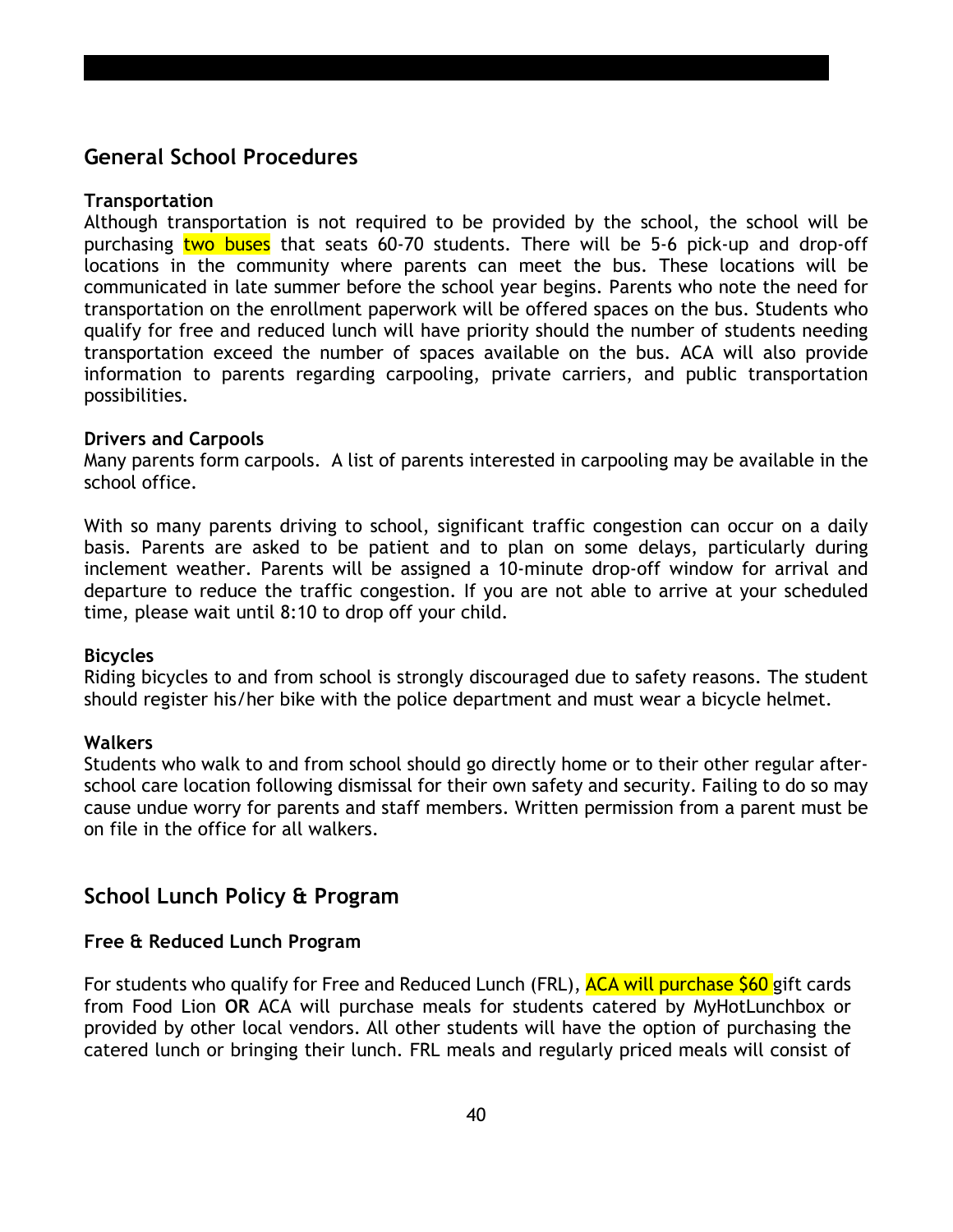the same food choices. To provide parents autonomy in food choice, ACA will purchase  $$60$ gift cards from Food Lion.

Parents should complete a Free/Reduced Application available from the school office or on the website.

All parents have the option to pack lunch and order catered meals.

#### **Snacks**

A snack period will be offered daily. Students must bring their own snacks from home as they are not provided by the school. Snacks should be nutritional (e.g., fruit, vegetables, cheese and crackers). Candy, pop/soda, and sweets are not acceptable.

#### **Nut Free Policy**

Achievement Charter Academy adheres to a TOTAL NUT FREE policy throughout the entire school. This includes school camps and all other school-related activities, field trips, etc. When we say "NUT FREE" or "NUTS", we are referring to peanuts (even though they aren't technically a nut) and tree nuts (Almond, Beech nut, Brazil nut, Butternut, Cashew, Chestnut, Chinquapin, Coconut, Filbert/hazelnut (like in NUTELLA), Ginkgo nut, Hickory nut, Lichee nut, Macadamia nut, Pecan, Pine nut, Pili nut, Pistachio, Shea Nut, Walnut). Parents and children need to be mindful of any products containing peanuts and nuts when preparing lunches or snacks. Parents of children who have suffered any anaphylactic reaction to ANY foods or insect bites, need to provide the school with an up-to-date medical action plan, signed by their doctor. Our school community has made a commitment to follow nut-free guidelines for the safety and health of all our students. We need each student, teacher, and parent to help us make ACA a safer place for kids who have food allergies.

## **Guidelines for students and their families:**

- 1. Do not bring nuts (peanuts or tree nuts) to school. This means no sandwiches, granola bars, treats or any food that contain peanuts or tree nuts. This policy covers bringing any food with nuts for lunches, school events or class parties.
- 2. There should be no sharing of food at snack or lunch time. This is meant to keep all kids safe. A snack that was packed for you, may not be safe for your friend.
- 3. After eating snack and lunch, every student and staff member should wash their hands. Tables will also be wiped down with a cleaning solution after eating.
- 4. Be a label detective! Food labels have super-tiny print and have lots of unpronounceable words, so you will have to become skilled at scanning the side of all packages. Ask an adult if you need help until you can check and report nuts in the foods you have for lunches.
- 5. If a friend shares that they have a food allergy, take note. Listen carefully and ask how you can help to support them.
- 6. If you have a food allergy, tell your friends why ACA's nut-free policy is important to you.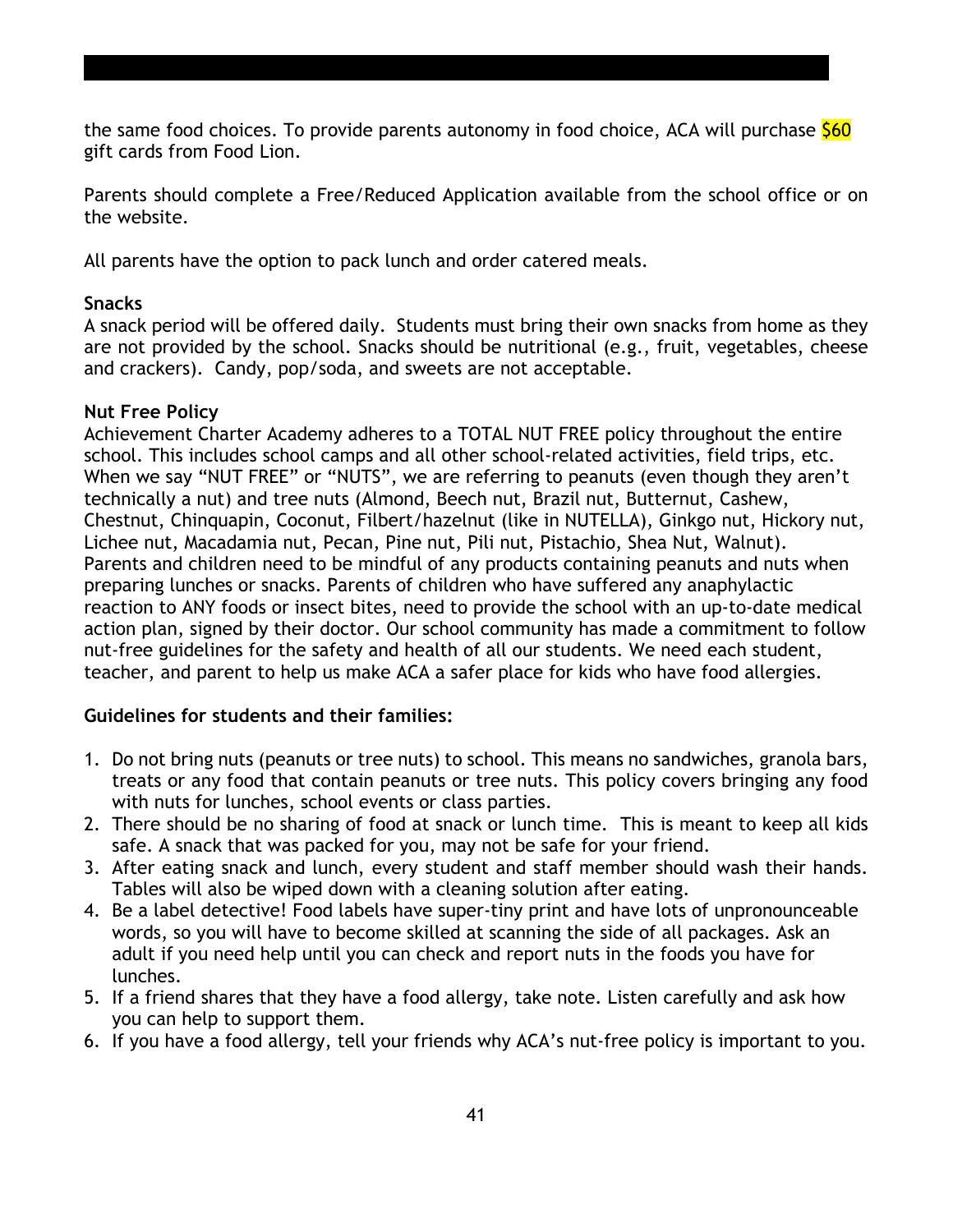- 7. There will be no teasing, rude comments or making fun of food allergies. Allergies are not funny. Many kids with food allergies are bullied. None of us want that to happen at ACA. Your teachers will help the classroom come up with ideas for staying supportive and positive, and putting an end to the negativity quickly.
- 8. What if I accidentally bring nuts to school? You will have the option of storing the item(s) in the office to bring home after school or tossing the item in the trash and eating a nutfree, no-cost school lunch.
- 9. ACA will have FOOD-FREE birthday celebrations. On your birthday, if you'd like to bring in something to share with your class, it needs to be non-food item(s), so that all students can enjoy it. Some ideas for you- stickers, pencils, party hats, or other individual items for your classmates. You can also bring in something for the class as a whole, like a new book for the library.

10. Children and staff should wash their hands/face before coming to school if they have consumed any nuts or nut products for breakfast

#### **What Nut-Free Means at ACA**

- NO outside food with peanuts or tree nuts
- NO peanut butter, almond butter, Nutella, or any nut butters
- NO granola bars, snacks, candy or treats with peanuts or tree nuts
- NO packaged foods with labels that read "contains peanuts or tree nuts" or "may contain peanuts or tree nuts"

#### Recess

Students need and want a time during the day to engage in outdoor activity. Recess is provided for a breath of fresh air, a moment of solitude, a private conversation, or a game. As in the classroom, a supervising adult is available during recess. When playing games, students are encouraged to include anyone interested in participating. Games that are abusive or demeaning are not permitted. All students are to remain in the designated recess area. Students may not use playground equipment while waiting for school to begin, waiting for rides, or following dismissal.

# **Holiday Celebrations**

#### **Birthdays**

Parents can not bring food items to share with the class for a student's birthday. Student birthdays are acknowledged and celebrated in the classroom at the teacher's discretion.

#### **Fall Festival**

Plans for a fall festival held during non-school hours will occur in either October or November to celebrate the fall season.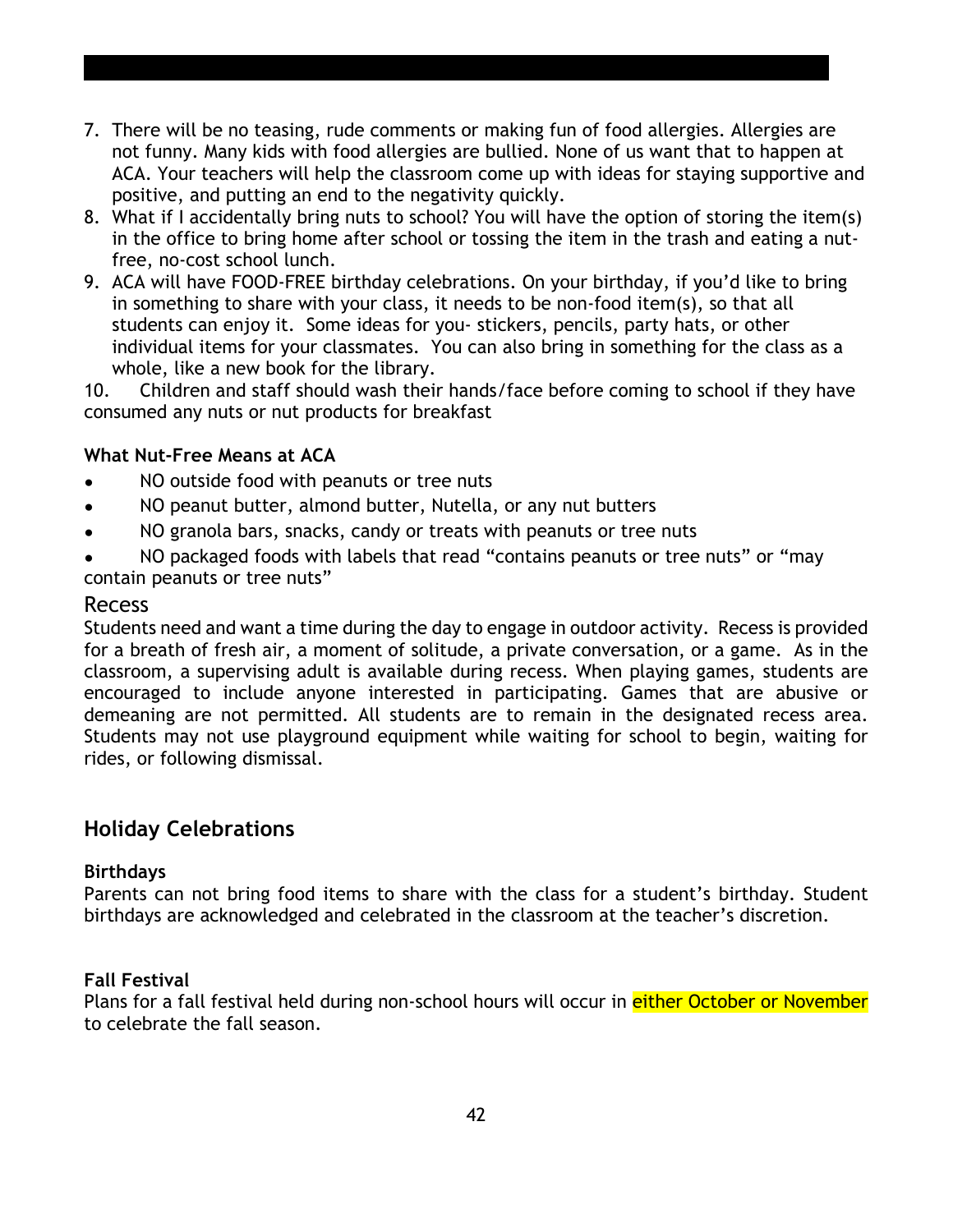#### **Christmas/Winter Holiday**

Classes may have a small party at the end of the last day before the Christmas/winter holiday.

#### **St. Valentine's Day**

Students are encouraged to celebrate by making homemade valentines for their classmates. A class list will be supplied by the teacher for parents' convenience. Students who bring valentines must give one to each of their classmates.

# **Field Trips**

When students travel away from school, they are subject to the same rules, regulations, and appropriate behaviors observed at the school. Misbehavior or disregard of school policies can result in denial of field trip privileges. Signed permission slips must be on file with the teacher for each student on each field trip.

#### **Lost and Found**

The school does have a lost and found bin in the front office. Unclaimed items are donated to charity at the end of the school year.

#### **Personal Items**

The school will not accept responsibility for the personal items of students. We expect students to leave belongings that are not necessary for their education at home. Any personal items that staff members judge to be unsafe, inappropriate for school, or interfering with students' educational focus will be confiscated and held in the office or remain in the possession of a staff member until the parents retrieve them. Such items may be subject to search. The school shall not be responsible for any items lost or damaged while in its possession.

Students shall not possess cell phones, PDAs, iPods, MP3 players, video equipment, cameras, gaming devices, and electronic devices during the instructional day at school or school-related events. Subject to the Search and Seizure Practices and Procedures, the possession of such electronic devices during those restricted times constitutes the consent to search for and confiscate the device(s) by school personnel. Confiscated devices may be returned at the end of the school day.

Any exceptions to this general rule sought by parents for specific health or safety concerns should be brought to the attention of the DOE. The DOE's determination is final.

## **Emergency School Procedures**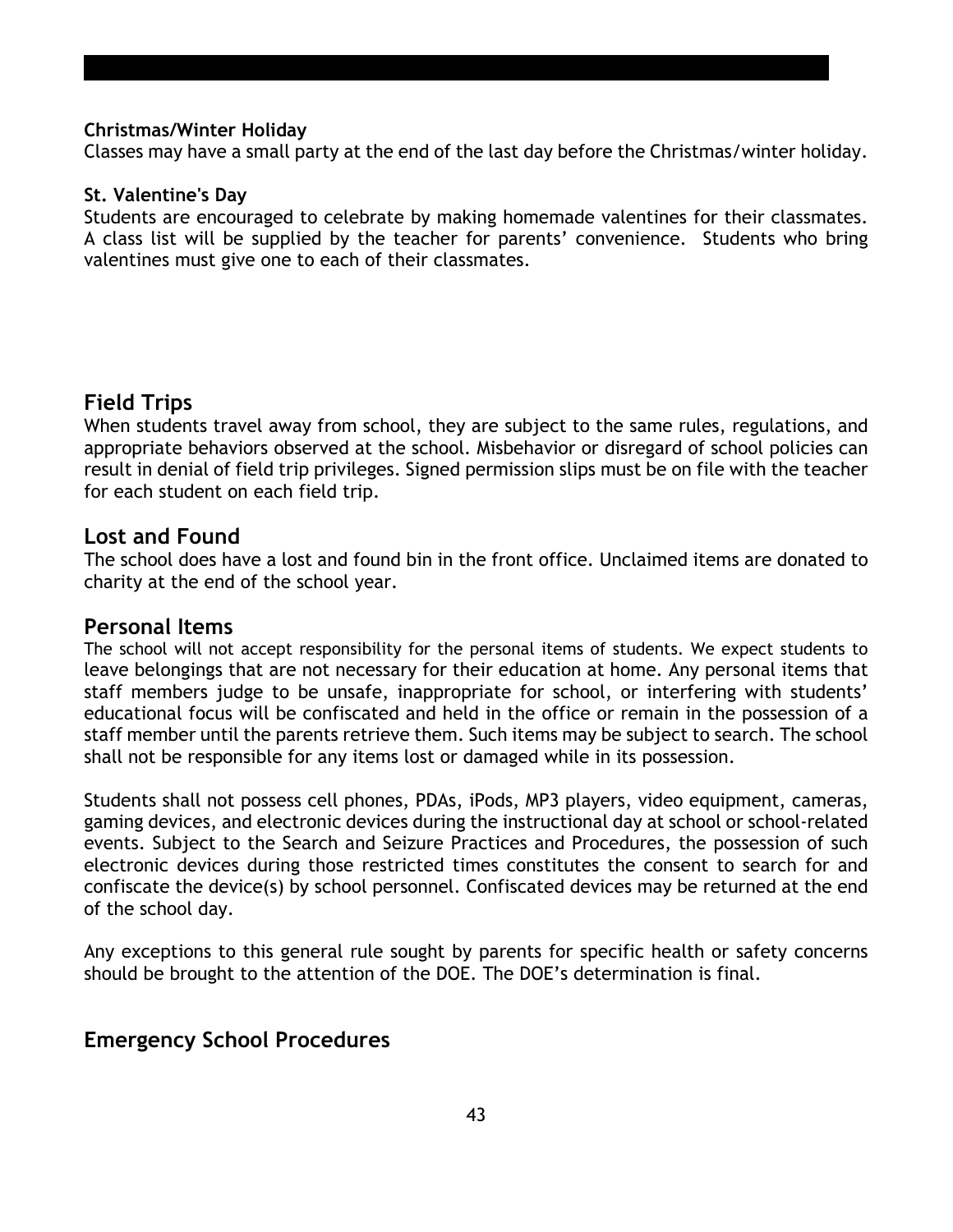In the case of severe weather (e.g., major snowstorm, ice storm, dangerous wind chills, heavy fog), the DOE will notify local TV stations regarding the decision to close school or delay its opening. A phone message will also be sent out to each family through our School Reach calling system.

#### **Severe Thunderstorm Watch or Warning**

If school is already in session when the watch or warning is issued, the school stays open. The staff takes safety precautions.

#### **Tornado Watch**

Students remain in school, and the staff takes safety precautions. Students are released to parents or other designated adults upon request.

#### **Tornado Warning**

All students and staff members remain in the building and take shelter in designated areas. Students may be detained beyond the usual dismissal time. Students are released to parents or other designated adults upon request.

#### **Emergency Drills**

Emergency drills are held throughout the year. Safe areas inside and outside the building are designated for each classroom.

#### **Tobacco Use**

The school is a non-smoking facility. Smoking and tobacco use are prohibited anywhere on school property, in all indoor facilities, and in the presence of students.

#### **Medical Information**

To maintain a healthy learning environment, students are offered certain health services and are required to provide evidence of required immunizations.

#### **Health Screenings**

Every child entering kindergarten is required to obtain a health assessment that includes a medical history and physical examination that includes vision and hearing screenings and, if appropriate, testing for anemia and tuberculosis.

#### **Immunization Requirements**

No student shall be permitted to remain in school for more than thirty (30) days unless the student presents written evidence that he/she has been immunized by a method of immunization approved by the Department of Health or is in the process of being immunized. Parents may request in writing a medical or religious exemption from immunization requirements (form available in the office). The minimum complete immunizations are: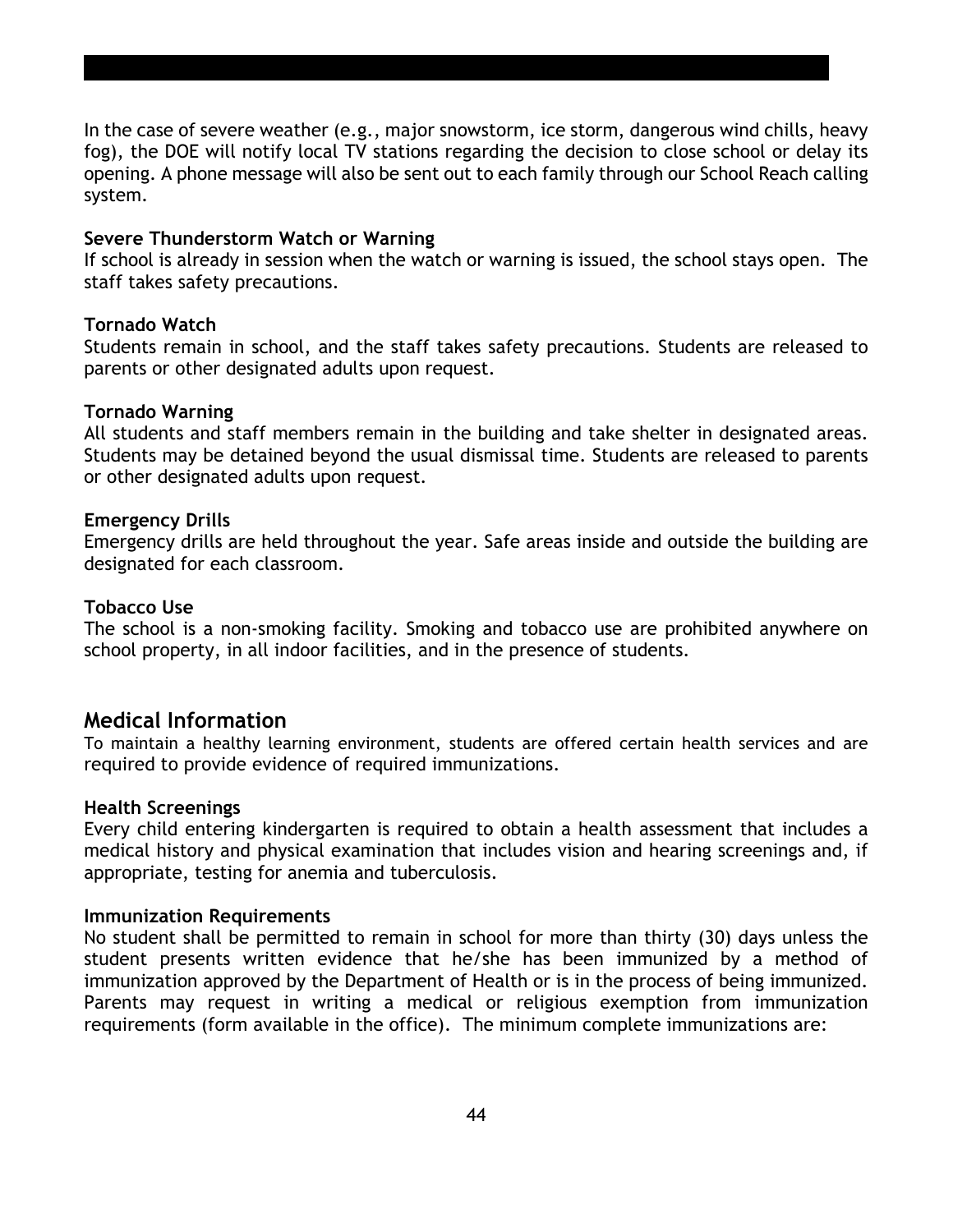| <b>Dose</b>    | <b>Vaccine</b>             | <b>Important Notes</b>                                                                                                                                                                                                                                                                                   |
|----------------|----------------------------|----------------------------------------------------------------------------------------------------------------------------------------------------------------------------------------------------------------------------------------------------------------------------------------------------------|
| 5 (possibly 6) | DTP, DTaP                  | Three $(3)$ doses by seven $(7)$ months and two $(2)$<br>boosters-one (1) by nineteen (19) months and one (1)<br>on or after fourth (4 <sup>th</sup> ) birthday<br>A booster dose is required for students entering sixth<br>$(6th)$ grade if five (5) or more years have passed since<br>the last dose. |
| $\overline{4}$ | Polio (IPV) (OPV)          | Two (2) doses by five (5) months, third $(3^{rd})$ dose by<br>nineteen (19) months, and booster dose before<br>entering school                                                                                                                                                                           |
| $\overline{2}$ | Measles                    | One (1) dose on or after twelve (12) months and before<br>sixteen (16) months and the second $(2^{nd})$ dose before<br>enrolling in school for the first time                                                                                                                                            |
| $\overline{2}$ | Mumps                      | One (1) dose on or after twelve (12) months and before<br>sixteen (16) months and the second $(2^{nd})$ dose before<br>enrolling in school for the first time                                                                                                                                            |
| $\mathbf 1$    | Rubella                    | One (1) dose on or after twelve (12) months and before<br>sixteen (16) months                                                                                                                                                                                                                            |
| $\overline{3}$ | Hib                        | Three (3) doses of HbOC or two (2) doses of PRP-OMP<br>by seven (7) months                                                                                                                                                                                                                               |
| 3              | Hepatitis B                | One (1) dose by three (3) months, second $(2^{nd})$ dose by<br>five (5) months, and third $(3^{rd})$ dose by nineteen (19)<br>months                                                                                                                                                                     |
| 1              | Varicella<br>(Chicken Pox) | One (1) dose on or after twelve (12) months and before<br>nineteen (19) months<br>If a documented laboratory report shows immunity or<br>history of disease, the vaccine is not required.                                                                                                                |

Human papillomavirus (HPV) is the name of a group of viruses that includes more than 100 different strains or types. More than 30 of these viruses are sexually transmitted. Most people who become infected with HPV will not have any symptoms and will clear the infection on their own. Some of these viruses are called "high-risk" types and may lead to cancer. The virus lives in the skin or mucous membranes and usually causes no symptoms. There is no cure for HPV infection, although in many cases, the infection goes away on its own. The HPV vaccine is recommended for 11-12 year-old girls and can be given to girls as young as nine. The vaccine is also recommended for 13-26 year-old girls/women who have not yet received or completed the vaccine series. The vaccine is given through a series of three shots over a six month period. Parents are encouraged to talk with their child's health care provider or local health department about HPV and immunization. More information is also available at the Center for Disease Control's website: http://www.cdc.gov/std/hpv.

#### **Medication Administration**

Only necessary medications that must be given during regular school hours will be administered.

All medications, whether prescribed or over-the-counter, require written permission from the custodial parent. They must complete the Medication Administration Permission form (one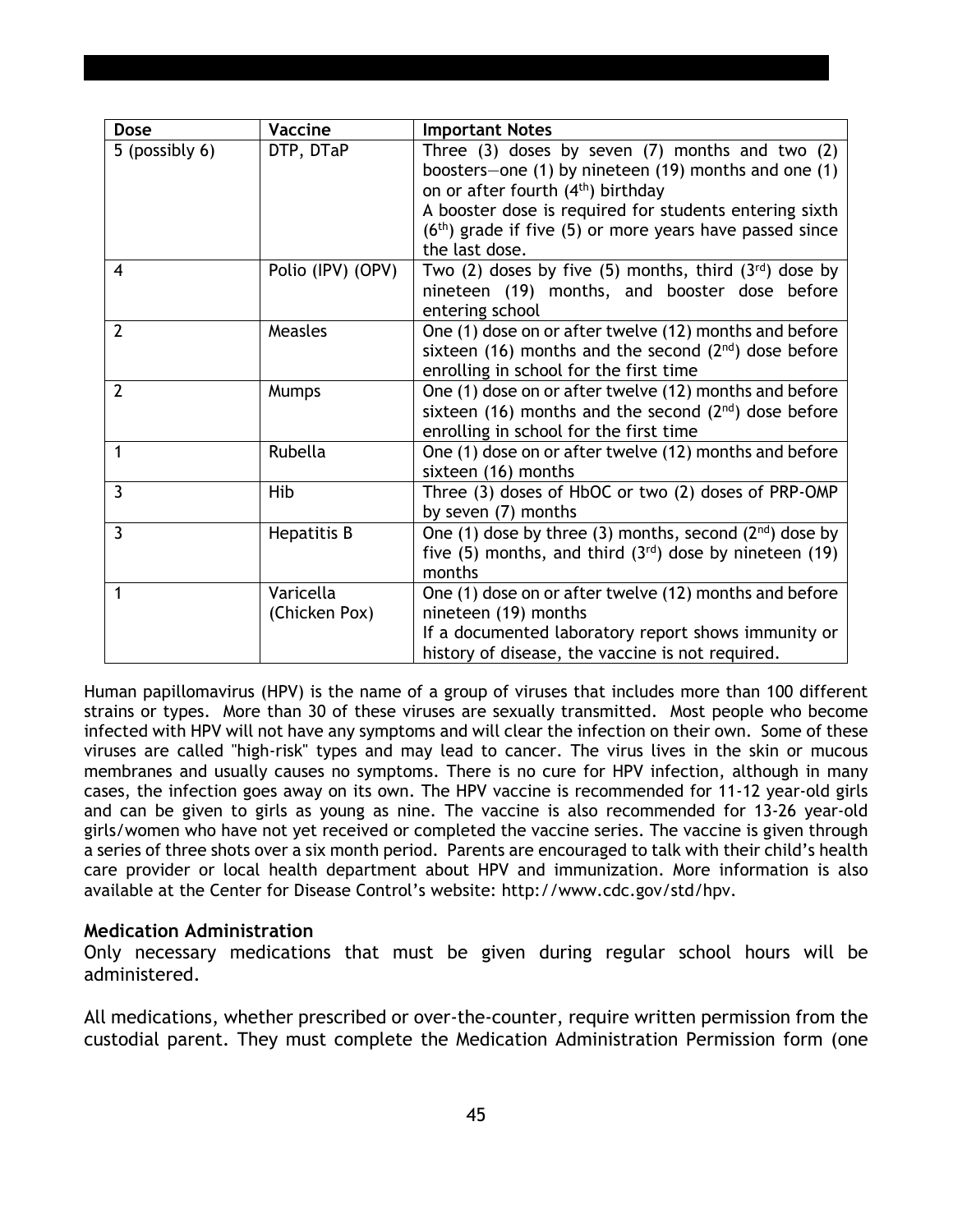form per medication). The form must be renewed each school year or upon any change in medication or dosage.

Though we encourage a physician's written permission in all cases, a physician signature is required under the following conditions:

- Any possession or use of an inhaler or epinephrine injector
- Any self-possession or self-administration of any medication

Parents must include any prescribed treatment or care plan. An emergency care plan from the physician is required for asthma and epinephrine medications.

Prescribed medication must be delivered to the school in the original container prepared and labeled by a pharmacy. The label must include the dosage and frequency of administration. Over-the-counter medication must be in the original package and have the student's name affixed to the package.

The medication supplied to the school must be in the exact dosage prescribed, so the individual administering medications is not responsible for dividing or splitting pills. All medication must be picked up by the parent at the end of the school year or upon a student's withdrawal. Any medication not picked up will be discarded.

If a parent is accompanying his/her child on a field trip, the parent will be required to administer the child's medication.

#### **Meningococcal Disease**

Meningococcal disease is a dangerous disease that can strike children and youth and is caused by bacteria. The bacteria are spread from person to person by direct contact with an infected person's nose or throat secretions. Illness often starts with a sudden fever, headache, stiff neck, a rash, and possibly nausea and vomiting. An infected person may become very sick within a few hours of the first symptoms and should seek medical care immediately. The disease could result in death or permanent disability.

There are two immunizations available: one for people who are 11-55 years old and another for people who are 2-10 or 55+ years old if certain medical conditions exist that put them at higher risk of contracting the disease.

Parents should talk with their child's health care provider or local health department about meningococcal disease and immunization.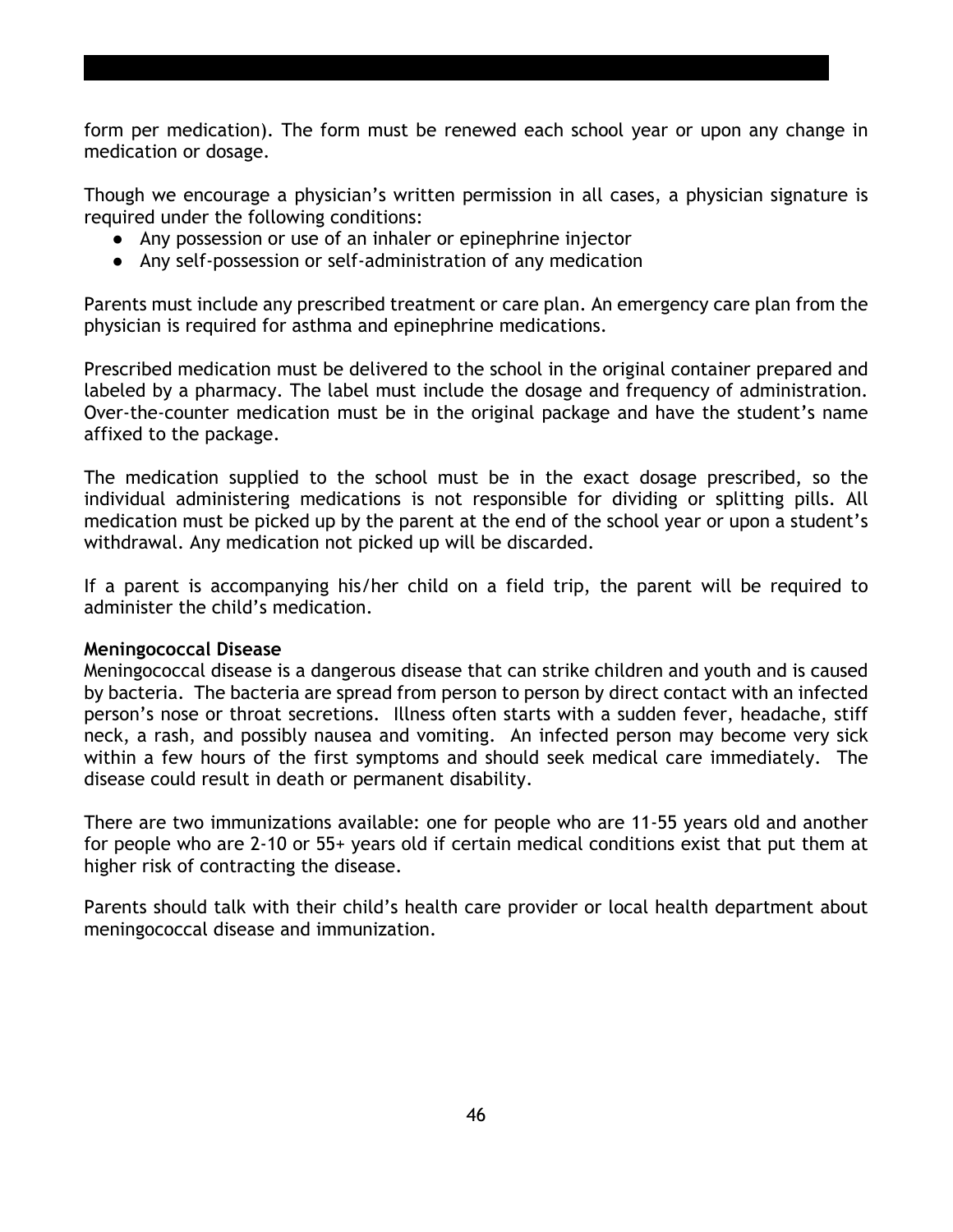# **Notifications**

# FERPA

The Family Educational Rights and Privacy Act (FERPA) affords parents certain rights with respect to their child's education records. These rights are:

- The right to inspect and review the student's education records within 45 days of the day the school receives a request for access. Parents should submit a written request to the school DOE clearly identifying the record(s) they wish to inspect. A school official will make arrangements for access and notify the parents of the time and place the records may may be inspected.
- The right to seek an amendment of the student's education records that the parent believes are inaccurate, misleading or in violation of the student's rights of privacy. Parents should submit a written request to the school DOE, clearly identifying the part of the record they want amended and specifying its inaccuracy. If the school decides not to amend the record as requested, it will notify the parents of the decision and advise them of their right to a hearing to challenge the content of the student's education records. Hearing procedures will be provided to the parents when a hearing is **is** requested.
- The right to consent to disclosures of personally identifiable information contained in the student's education records, except to the extent that FERPA authorizes disclosure without consent. The school does not need written consent to disclose a student's education records if the disclosure meets one or more of the following conditions and the disclosure is to or for: (see 20 U.S.C. §1232g; 34 CFR Part 99.31):
	- 1. School administrators, teachers, support staff, ACA personnel and other school officials which have a legitimate educational interest
	- 2. Persons or organizations with whom the school or ACA has outsourced services or functions and which have a legitimate educational interest (e.g., attorneys, auditors, medical consultants, special and supplemental education providers, therapists)
	- 3. Officials of another school where the student seeks or intends to enroll or where the student is already enrolled so long as the disclosure is for purposes related to the student's enrollment, and as long as a proper records release request is received by the sending school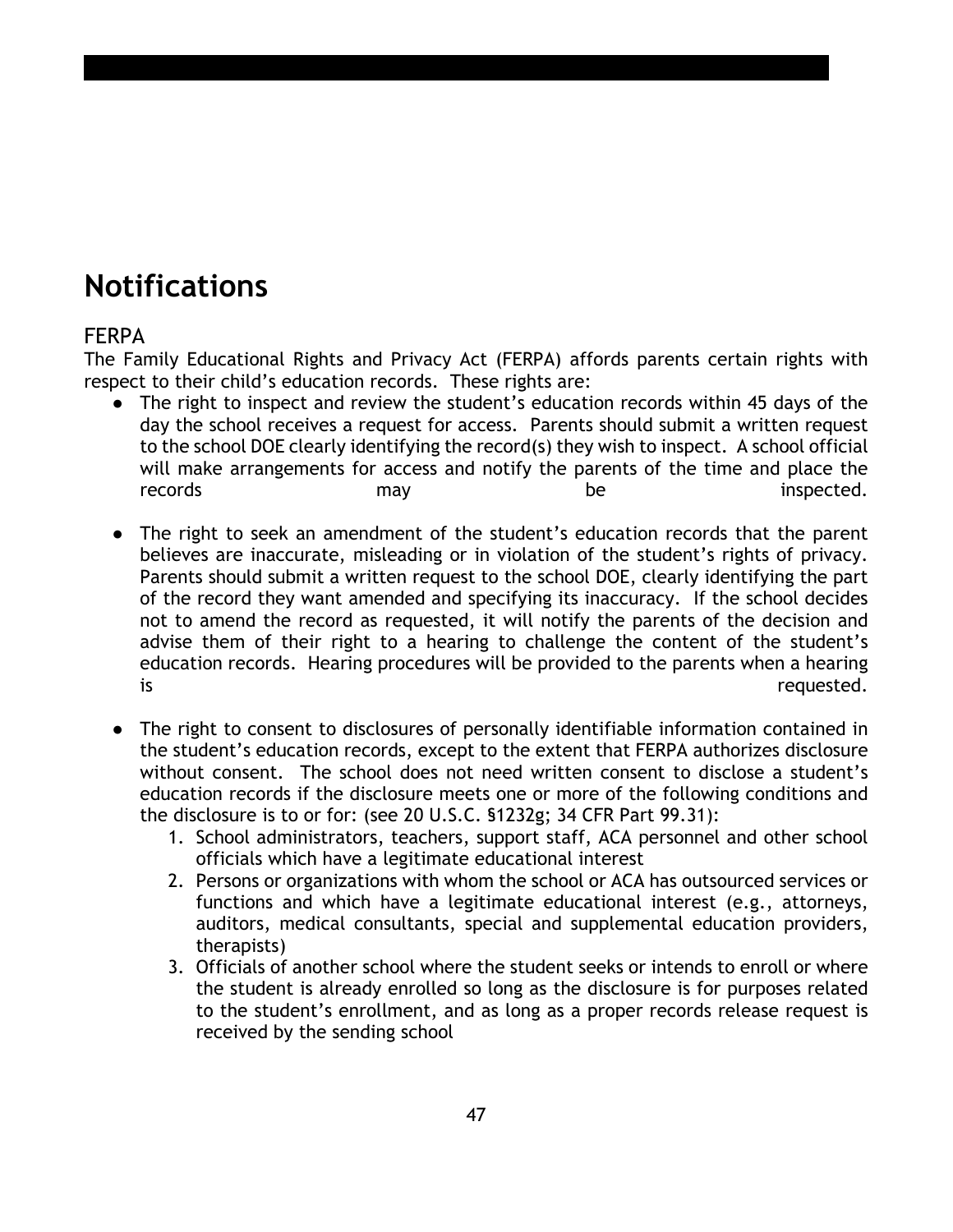- 4. Certain federal and state officials and educational authorities (for audit, evaluation, reporting, or compliance purposes) or state and local authorities concerning the juvenile justice system in accordance with state statute
- 5. Appropriate parties in connection with financial aid to a student
- 6. Organizations conducting studies for, or on behalf of, the school or ACA to develop, validate, or administer predictive tests, administer student aid programs, or improve instruction
- 7. Accrediting organizations to carry out accrediting functions
- 8. Compliance with a judicial order or lawfully issued subpoena after the school makes a reasonable effort to notify the parent of the order or subpoena
- 9. Appropriate parties in a health or safety emergency
- The right to file a complaint with the U.S. Department of Education concerning alleged failures by the school to comply with the requirements of FERPA:

Family Policy Compliance Office U.S. Department of Education 400 Maryland Avenue SW Washington, D.C. 20202-5920

# **No Child Left Behind Act of 2001**

Parents of students have the right to know the professional qualifications of the school's classroom teachers. The No Child Left Behind Act of 2001 governs elementary and secondary education, allows parents to ask for certain information about their child's classroom teachers, and requires the school to give this information to parents in a timely manner if they ask for it. Specifically, parents have the right to ask for the following information about each of their child's classroom teachers:

- Whether the State Department of Education has licensed or qualified the teacher for the grades and subjects he/she teaches
- Whether the State Department of Education has decided that the teacher can teach in a classroom without being licensed or qualified under state regulations because of special circumstances
- The teacher's college major
- Whether the teacher has any advanced degrees and, if so, the subject of the degrees
- Whether any teachers' aides or similar paraprofessionals provide services to their child and, if they do, their qualifications

# **Rights under the Protection of Pupil Rights Amendment**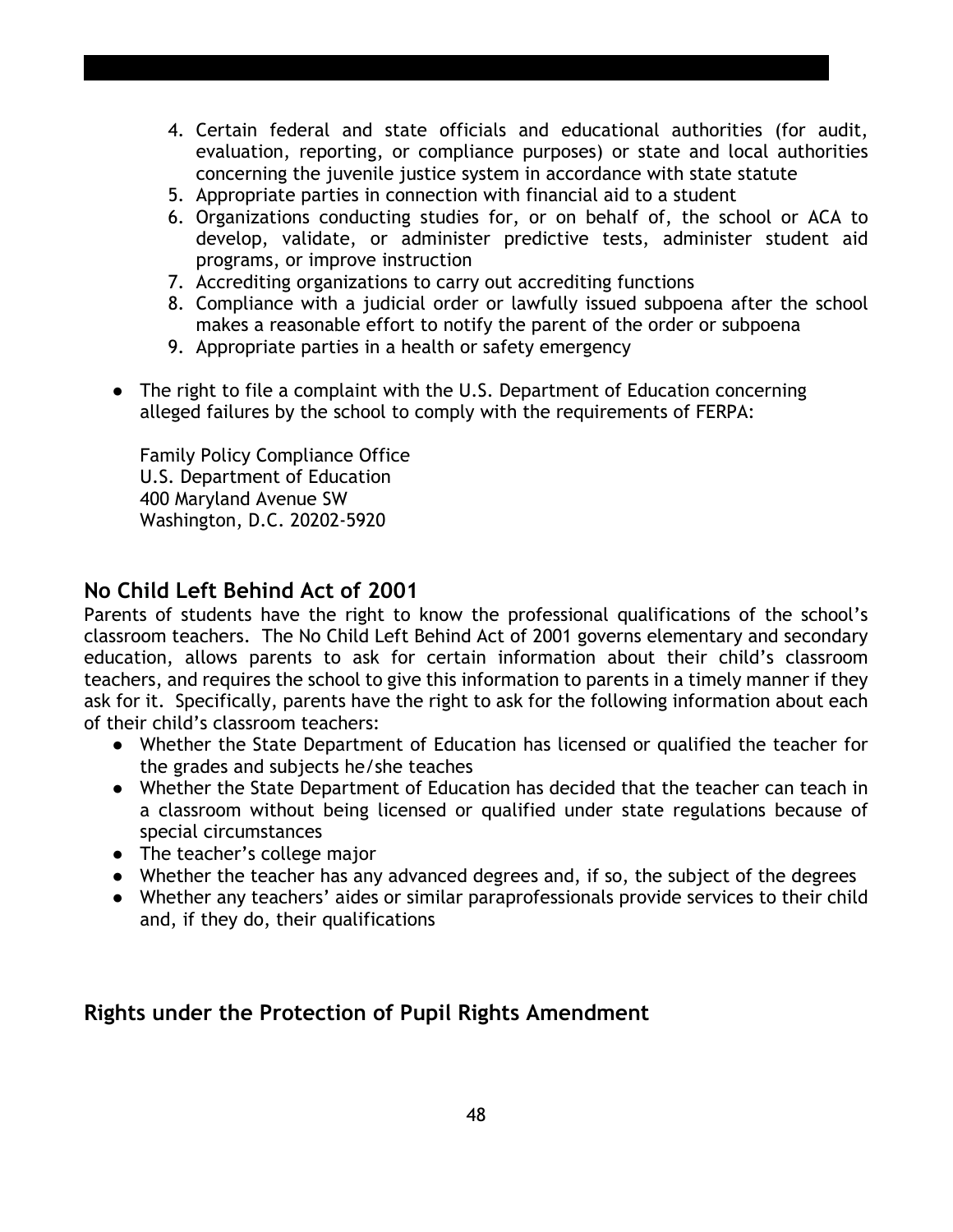The Protection of Pupil Rights Amendment (PPRA) affords parents certain rights concerning student privacy, parental access to information, and administration of physical examinations to minors. These include the right to:

- Consent before students are required to submit to a survey, which is funded in part or in whole by a program of the U.S. Department of Education, that concerns one or more of the following protected areas ("protected information survey"):
	- 1. Political affiliations or beliefs of the student or student's parent
	- 2. Mental or psychological problems of the student or the student's family
	- 3. Sexual behavior or attitudes
	- 4. Anti-social, demeaning, illegal, or self-incriminating behavior
	- 5. Critical appraisals of others with whom respondents have close familial relationships
	- 6. Legally-recognized privileged relationships, such as with lawyers, doctors, or ministers
	- 7. Religious affiliations, beliefs, or practices of the student or parent
	- 8. Income, other than as required by law, to determine program eligibility
- Receive notice and an opportunity to opt a student out of the following:
	- 1. Any other protected information survey, regardless of funding
	- 2. Any non-emergency, invasive physical exam or screening required as a condition of attendance, administered by the school or its agent, and not necessary to protect the immediate health and safety of the student (except for hearing, vision, scoliosis, or any other physical exam or screening permitted or required under state law)
	- 3. Any activity involving the collection, disclosure, or use of personal information or the marketing, selling, or distributing of such information to others
- Inspect the following, upon request and before administration or use:
	- 1. Surveys created by a third party before their distribution by a school to its students
	- 2. Instruments used to collect personal information from students for marketing, sales, or other distribution purposes
	- 3. Instructional material used as part of the educational curriculum

The school protects student privacy in the administration of protected surveys and the collection, disclosure, or use of personal information for marketing, sales, or other distribution purposes. The school will also both directly notify parents through U.S. Mail, e-mail, parent meetings, or the Parent and Student Handbook of the specific or approximate dates (if such events are planned and/or scheduled) of the above activities and provide an opportunity to opt a student out of participating in them. *Parents who believe their rights have been violated may file a complaint with*:

Family Policy Compliance Office U.S. Department of Education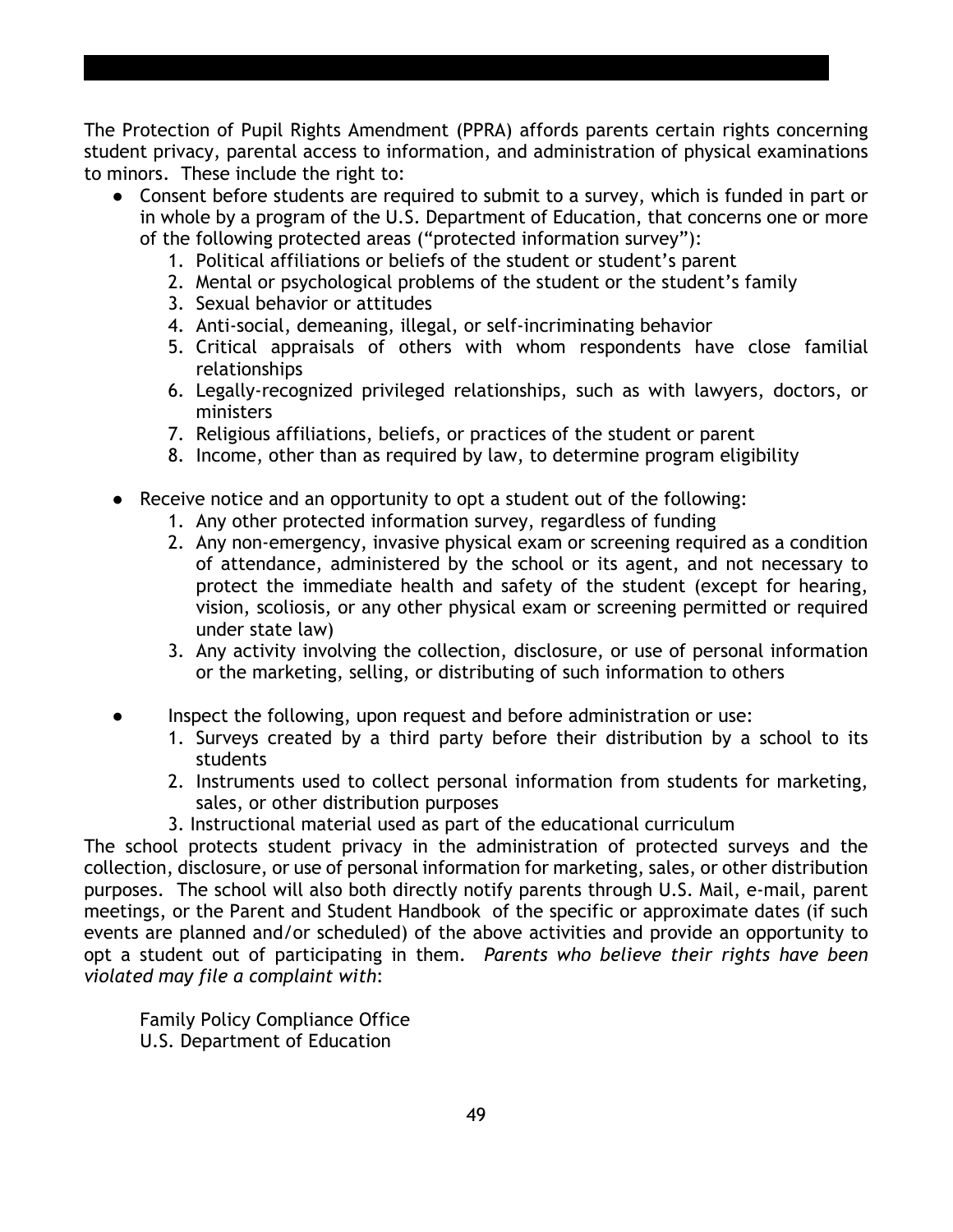#### 400 Maryland Avenue SW Washington, D.C.20202-5920 **Gender Equity Policy (Title IX)**

The school certifies compliance with Title IX of the Education Amendments of 1972, as amended, 20 U.S.C 1681 et seq. (Title IX), and its implementing regulation, at 34 C.F.R. Part 106, which prohibits discrimination based on sex. The school, as a recipient of federal financial assistance from the United States Department of Education, is subject to Title IX and does not discriminate based on gender in employment or any educational program or activity it operates.

Complaints or grievances regarding discrimination based on gender should be delivered in writing to the DOE of the school and should provide specific details regarding the event, the date of the event, and the parties involved. The complaint will be considered confidential and will be expeditiously investigated by the DOE with the assistance of ACA legal counsel as necessary and appropriate.

# **Unsafe School Choice Option**

Title IX, Section 9532 of the No Child Left Behind Act of 2001 provides that a student attending a "persistently dangerous school" or a student who is a "victim of a violent criminal offense" on school property, as defined by law, has the right to transfer to another safe school in the district, if his/her parent requests a transfer. If there is not another safe school in the district providing instruction at the student's grade level, the school shall contact neighboring districts to request that the student be permitted to transfer to a school in one of those districts.

# **Pesticide Notification**

The school aims to control pest populations and to reduce the use of active pesticides throughout the school by implementing an integrated pest management program. The health and safety of all persons within the school's facilities are of primary concern. The school will notify parents in advance of pesticide applications. Notice will be posted on the front door of the school and in the school newsletter. A parent can also request to be notified by letter 48 hours before the application is to take place. Please contact the school office if you wish to be notified by letter or wish to review the school's integrated pest management program or records.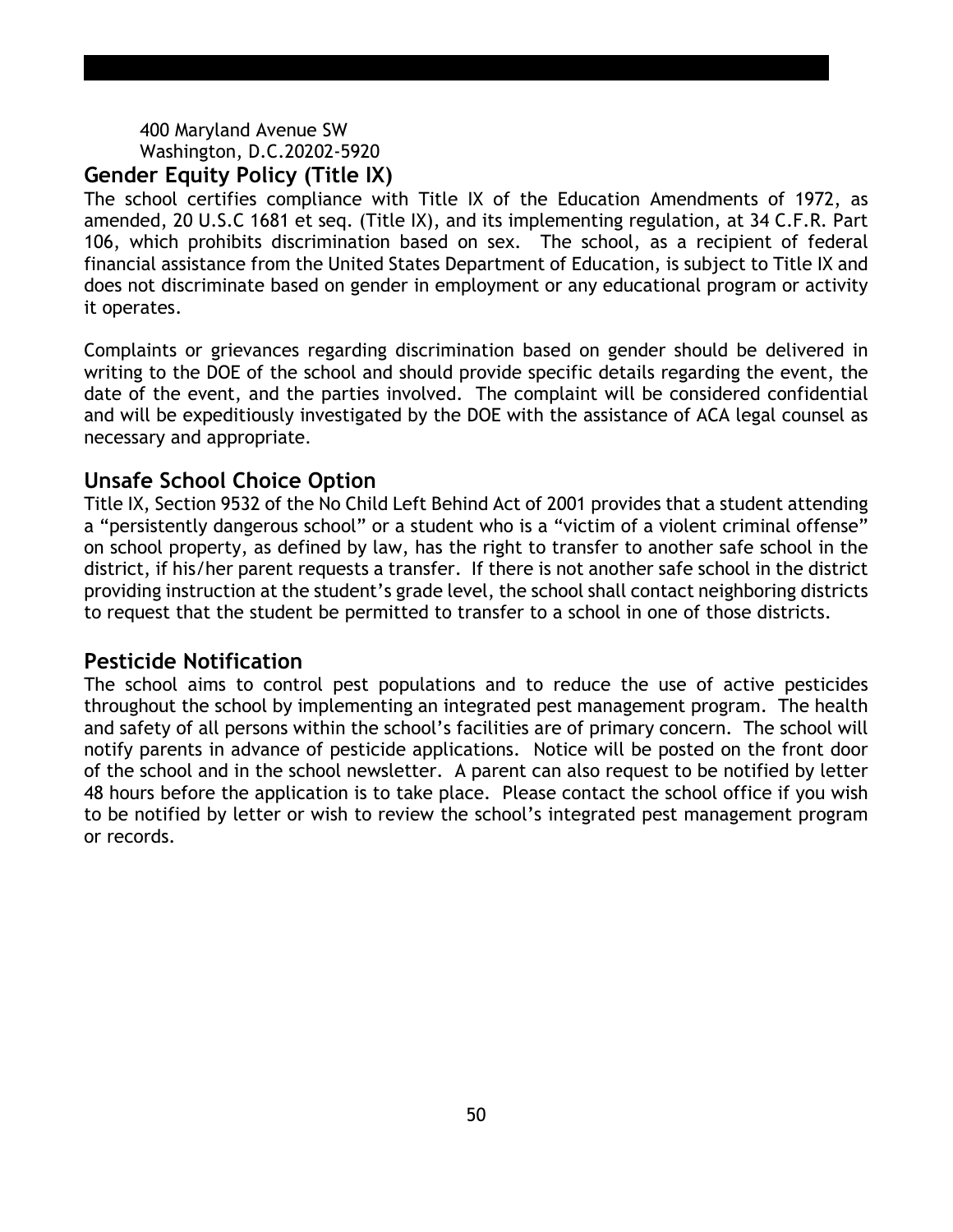# **School-Wide Volunteer Opportunities**

The ACA Board and staff members support the school's commitment to parental involvement, believing strongly that it is a main ingredient for student success. On the back of this page is a listing of the volunteer opportunities available to parents at the school. The committees are listed first, followed by committee support and other opportunities. Please check all opportunities in which you are interested. As you participate in these opportunities, you will be helping to provide an exemplary educational experience for our students. Thank you in advance for helping make our school exemplary for our children.

Volunteer opportunities specific to your child's classroom are on a separate form.

Volunteers may be required to submit to a criminal background check.

Parent name(s):

Address:

Phone number:

Best time to be reached:

Children's names and grades:

| Name: | Grade: |
|-------|--------|
| Name: | Grade: |
| Name: | Grade: |
| Name: | Grade: |
| Name: | Grade: |